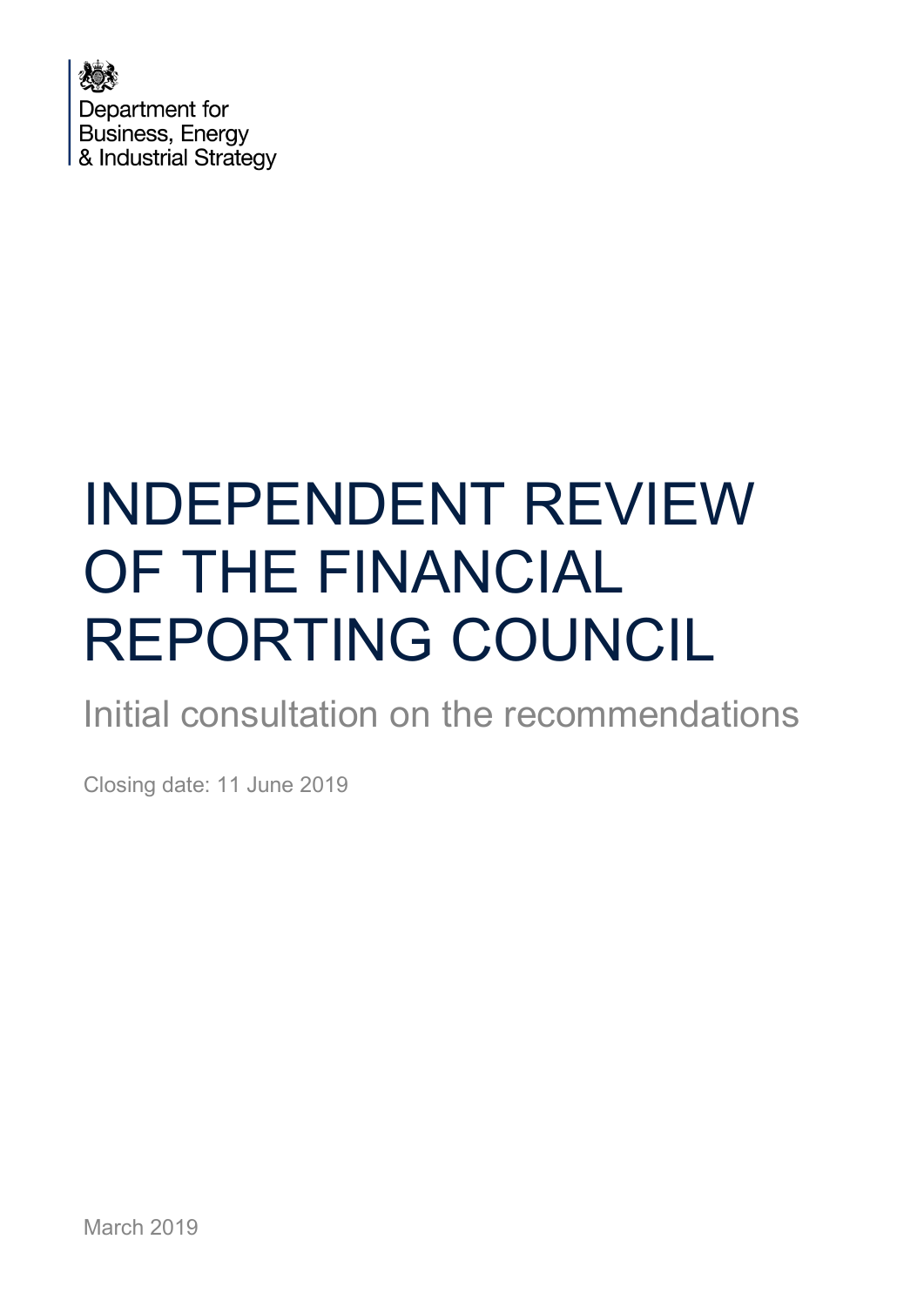



© Crown copyright 2019

This publication is licensed under the terms of the Open Government Licence v3.0 except where otherwise stated. To view this licence, visit [nationalarchives.gov.uk/doc/open-government-licence/version/3](http://nationalarchives.gov.uk/doc/open-government-licence/version/3/) or write to the Information Policy Team, The National Archives, Kew, London TW9 4DU, or email: [psi@nationalarchives.gsi.gov.uk.](mailto:psi@nationalarchives.gsi.gov.uk)

Where we have identified any third-party copyright information you will need to obtain permission from the copyright holders concerned.

Any enquiries regarding this publication should be sent to us at: [FRCConsultation@beis.gov.uk](mailto:FRCConsultation@beis.gov.uk)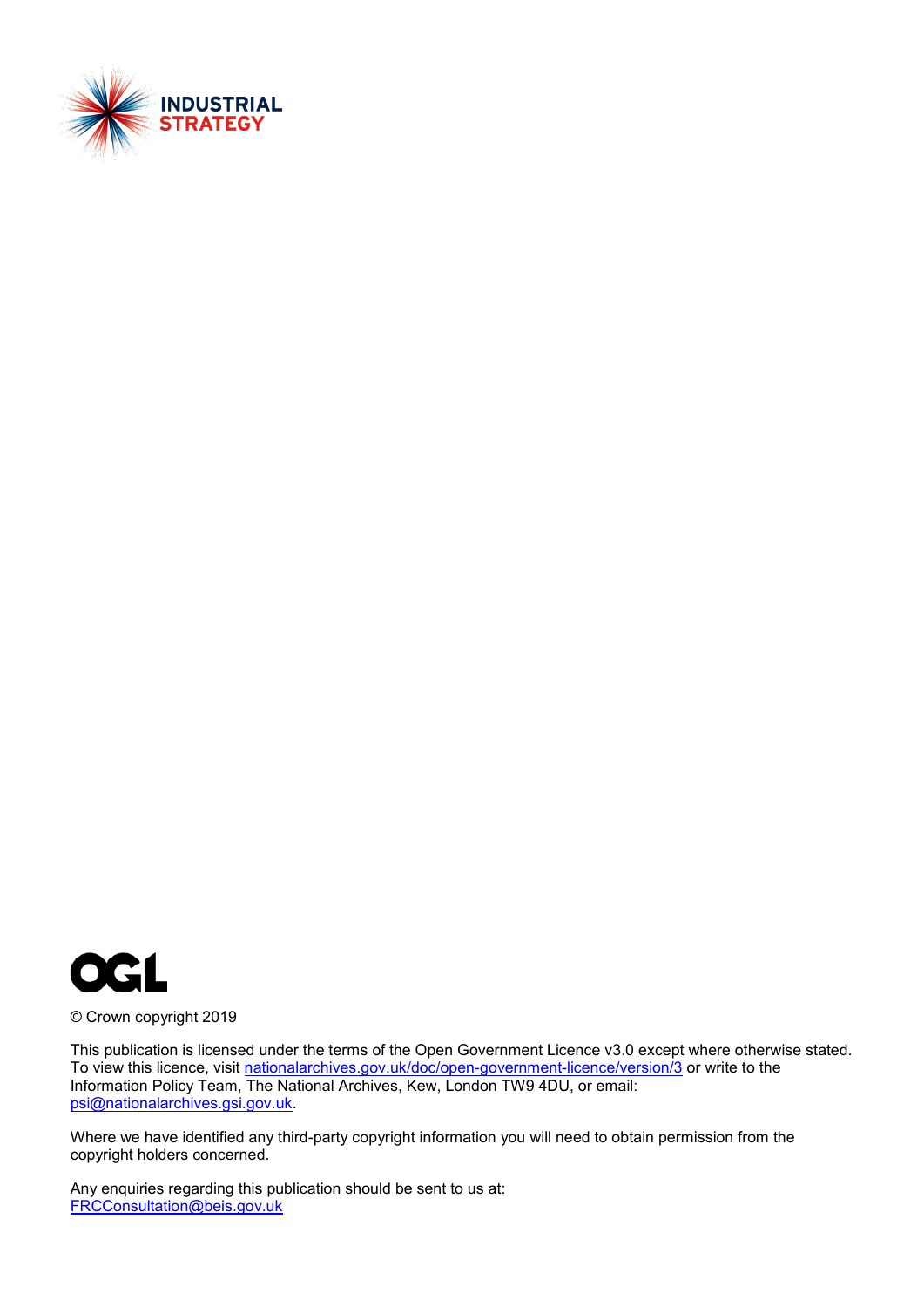## <span id="page-2-0"></span>Foreword



In April 2018, I asked Sir John Kingman to undertake a root and branch review of the Financial Reporting Council (FRC). I took this action because I want the UK to continue to benefit from high quality audit, governance and financial reporting standards, which is a vital part of our market economy. This requires a world-class regulator performing at the top of its game.

On the 18 December 2018, Sir John published his Independent Review of the Financial Reporting Council. The Review recommends that the FRC be replaced with an independent statutory regulator, to be called the Audit, Reporting and Governance Authority, accountable to Parliament, with a new mandate, new clarity of mission,

new leadership and new powers. The Review sets out 83 recommendations on the detail of this, and on a number of related matters.

I am most grateful to Sir John Kingman and his colleagues for their excellent work on the Review. On behalf of the Government I am pleased to endorse and accept the case presented for this major set of reforms of the regulation of company audit, accounting and reporting. Shareholders, investors and the wider public must have every confidence in company reports and audited accounts.

The UK has a world leading audit and corporate reporting industry and regulatory regime, and audit and accountancy services are an important export for the UK that we can be rightly proud of. It is important that the UK has a strong and effective regulator of audit and corporate reporting to support and oversee this valuable sector. The UK has a first class business environment making us one of the most attractive places to invest, start and grow a business but it is right that we continuously keep our corporate governance regime under review to maintain a high competitive standard. The Government will take forward the recommendations set out in the review to replace the FRC with a new independent statutory regulator with stronger powers. This body will build on our status as a great place to do business and form an important part of the Government's continued efforts to strengthen trust and public confidence in business and the regulators that govern them.

Taking forward the Review's recommendations is part of the Government's Industrial Strategy aim of creating a business environment that ensures our regulators are fit for the future and our markets are working for consumers. The Government's implementation will drive productivity and make the UK a great place to invest, employ people and do business. Good governance, good work, and good investment are long-term themes that underpin the economics of the Industrial Strategy. Our audit regime needs to achieve robust oversight based on a proportionate, fit for purpose governance regime which supports and expands our world leadership in this field.

The Government welcomes and shares the Review's vision for a new regulator with a new mandate, new leadership and stronger statutory powers. The Government intends to move swiftly to implement these reforms. In the interim period until the new regulator is in place, we will be working with the FRC to take forward 48 of the Review's recommendations. I welcome the FRC acting on a voluntary basis ahead of legislation.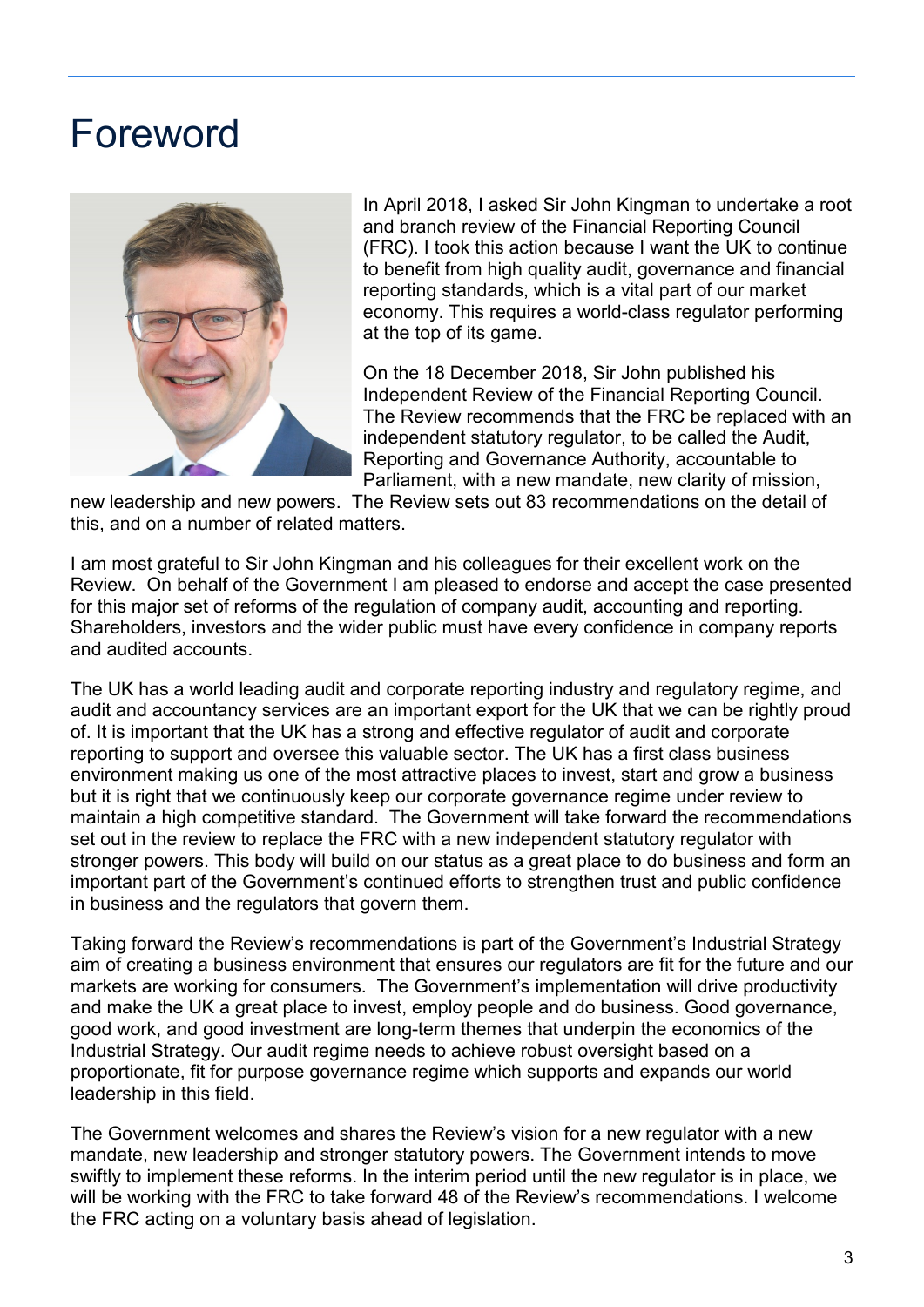Legislating to create a new regulator will ensure that the Review's recommendations are realised fully. The Government is committed to developing proposals to implement these recommendations as quickly as possible, and to introduce the legislation as soon as Parliamentary time allows.

The Government would welcome the views of interested parties on the detail of the Review's recommendations now, and will consult further on the detailed proposals for the new regulator once we have developed them. Where other ongoing work is of relevance to Sir John's recommendations, we will of course want to look at those issues in the round.

The Government will also now be taking steps to appoint new leadership at the Financial Reporting Council, which will transition into the Audit, Reporting and Governance Authority once established by legislation.

These reforms will ensure that we can have full confidence in the excellence of our regime for corporate reporting, governance and audit, founded on the new Audit, Reporting and Governance Authority.

Gry Clux

The Rt Hon Greg Clark MP

Secretary of State, Business, Energy & Industrial Strategy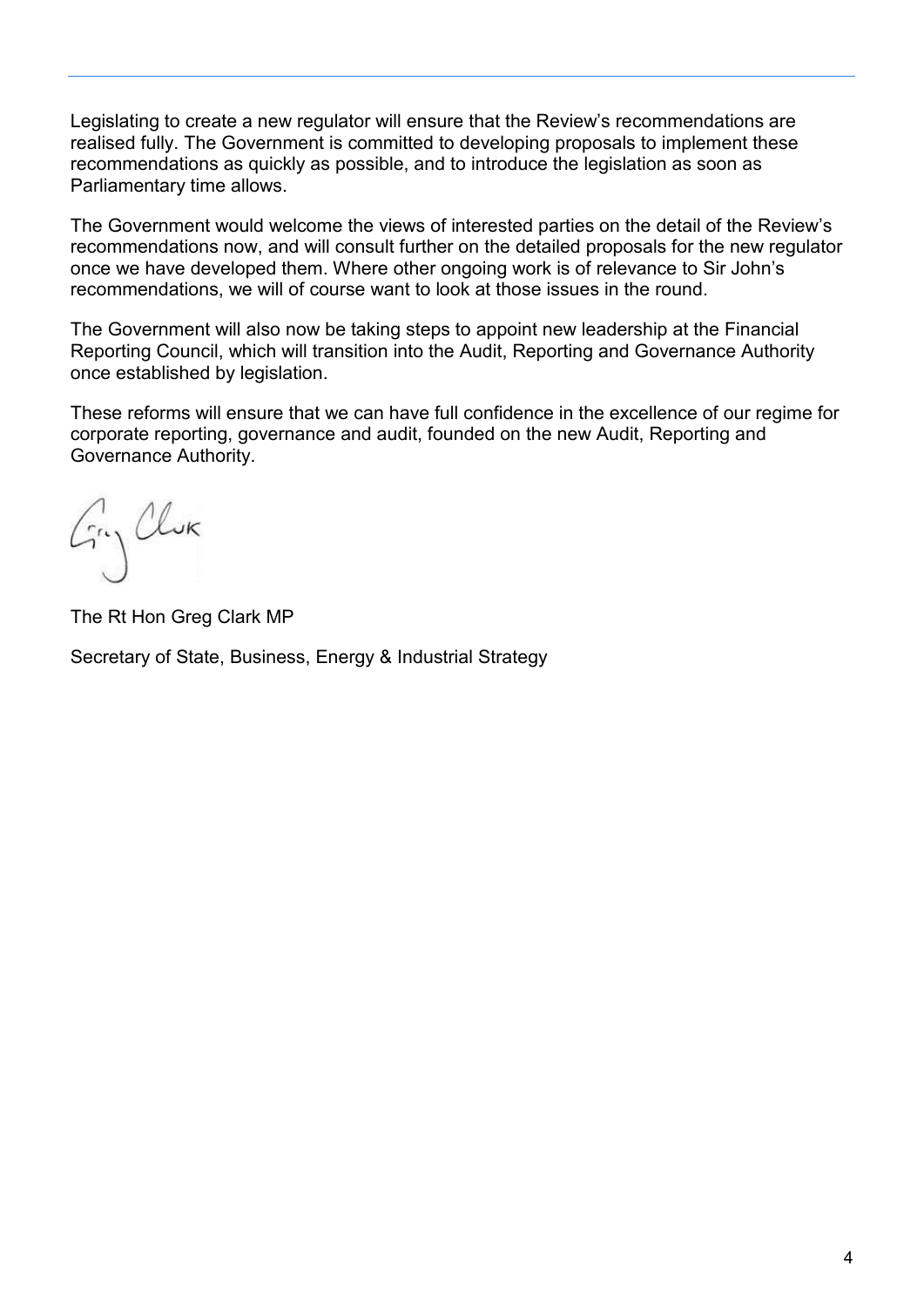## **Contents**

|                                                                                  | 6   |
|----------------------------------------------------------------------------------|-----|
|                                                                                  | 6   |
|                                                                                  | 6   |
|                                                                                  | 8   |
|                                                                                  | -8  |
|                                                                                  | -9  |
|                                                                                  | 10  |
|                                                                                  | 13  |
|                                                                                  |     |
|                                                                                  | -24 |
| Chapter 4 – The new regulator: oversight and accountability_____________________ | 27  |
|                                                                                  | 30  |
|                                                                                  | 32  |
|                                                                                  | 35  |
|                                                                                  | 37  |
|                                                                                  | 37  |
|                                                                                  | 38  |
|                                                                                  | 40  |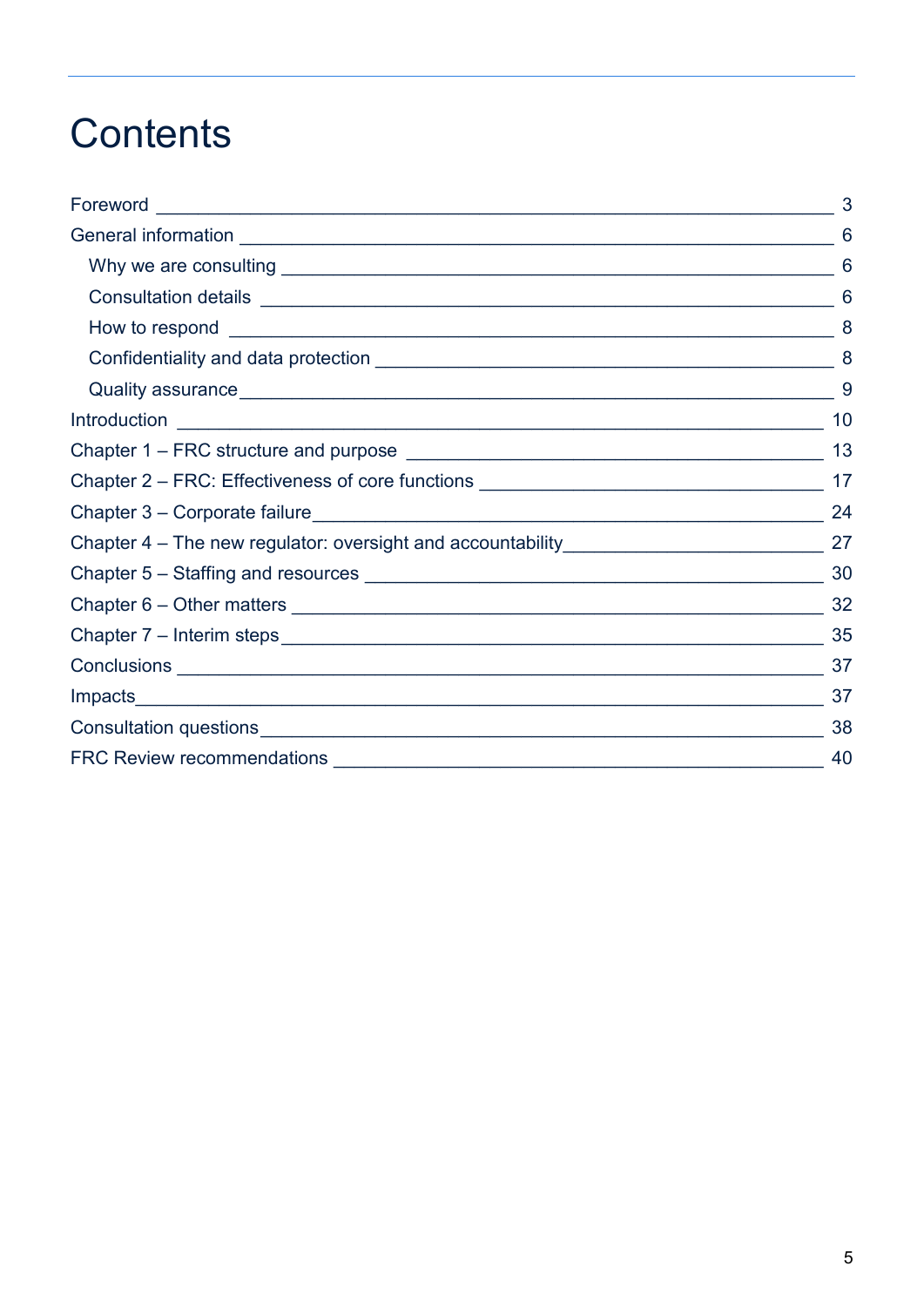## <span id="page-5-0"></span>General information

## <span id="page-5-1"></span>Why we are consulting

This consultation seeks views on recommendations made by the Independent Review of the Financial Reporting Council to create a new regulator responsible for audit, corporate reporting and corporate governance.

## <span id="page-5-2"></span>Consultation details

**Issued:** 11 March 2019

**Respond by:** 11 June 2019

**Enquiries to:** 

Audit Reform and Regulation Team

Department for Business, Energy & Industrial Strategy,

1st Floor, Victoria 1,

1 Victoria Street,

London,

SW1H 0ET

Email: [FRCConsultation@beis.gov.uk](mailto:FRCConsultation@beis.gov.uk)

**Consultation reference:** Independent Review of the FRC – Initial consultation on the recommendations

**Audiences:** The Government would welcome views of users of accounts, investors, asset owners, others who rely on audited accounts, business stakeholders, regulated firms, companies, and other regulatory bodies including professional associations.

#### **Territorial extent**:

Recommendations relating to Local Audit, and to matters relating to the National Audit Office apply to England only.

The territorial extent of other matters in this document is the whole of the UK. The Companies Act applies UK wide, as do the statutory functions of the FRC.

Company law is a reserved matter in relation to Scotland and Wales. Previously, the Northern Ireland administration has agreed that, while the operation and regulation of audit and corporate reporting matters remains a transferred matter within the legislative competence of the Northern Ireland Assembly, amendments to the Companies Act 2006 and legislation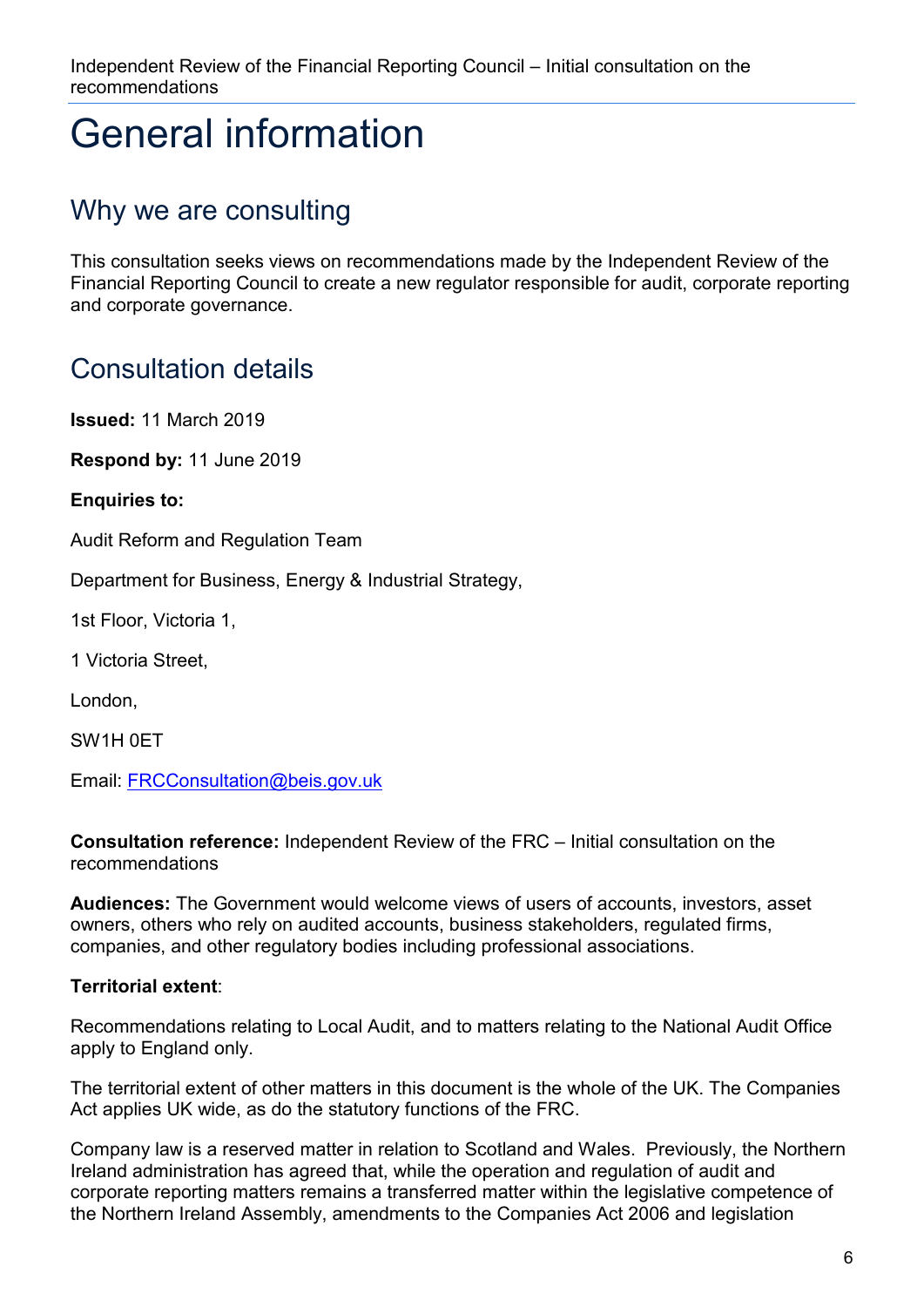regulating audit and corporate reporting matters should be made in the same terms for the whole of the United Kingdom.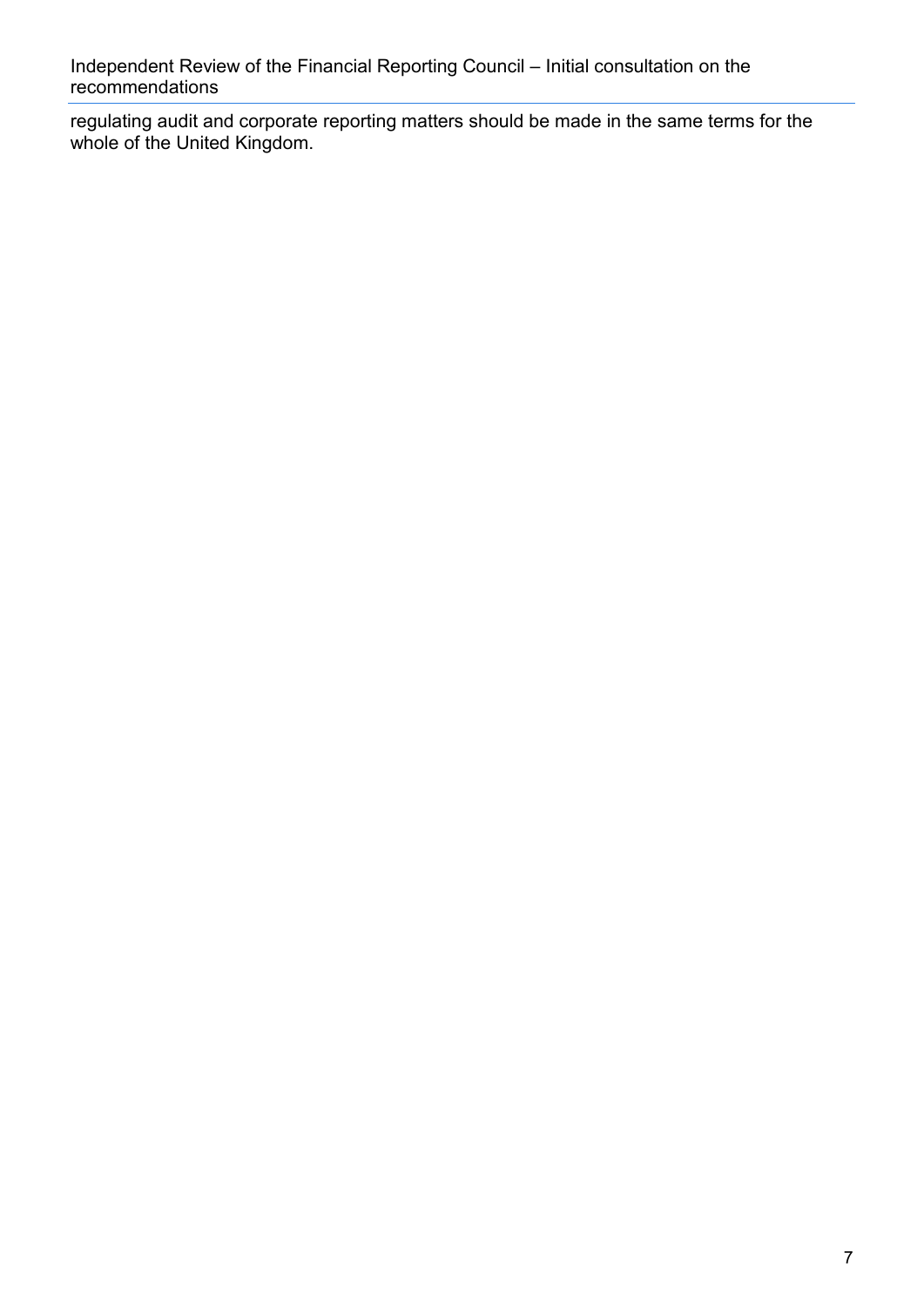### <span id="page-7-0"></span>How to respond

**Respond online at:** [https://beisgovuk.citizenspace.com/business](https://beisgovuk.citizenspace.com/business-frameworks/financialreportingcouncilconsultation)[frameworks/financialreportingcouncilconsultation](https://beisgovuk.citizenspace.com/business-frameworks/financialreportingcouncilconsultation)

**Email to:** [FRCConsultation@beis.gov.uk](mailto:FRCConsultation@beis.gov.uk)

#### **Write to:**

Audit Reform and Regulation Team

Department for Business, Energy and Industrial Strategy

1st Floor, Victoria 1

1 Victoria Street

London

SW1H 0ET

A response form is available on the GOV.UK consultation page: [https://www.gov.uk/government/consultations/independent-review-of-the-financial-reporting](https://emea01.safelinks.protection.outlook.com/?url=https%3A%2F%2Fwww.gov.uk%2Fgovernment%2Fconsultations%2Findependent-review-of-the-financial-reporting-council-consultation-on-recommendations&data=02%7C01%7Cclaire.hardgrave%40beis.gov.uk%7Cc7734e6fa06c4d591f0308d6a3d11d0d%7Ccbac700502c143ebb497e6492d1b2dd8%7C0%7C1%7C636876515885883639&sdata=Ohk7XdBFtH%2Bn8He%2B3BMo5iUGP7kFX40Xf3YWaEWcK3s%3D&reserved=0)[council-consultation-on-recommendations](https://emea01.safelinks.protection.outlook.com/?url=https%3A%2F%2Fwww.gov.uk%2Fgovernment%2Fconsultations%2Findependent-review-of-the-financial-reporting-council-consultation-on-recommendations&data=02%7C01%7Cclaire.hardgrave%40beis.gov.uk%7Cc7734e6fa06c4d591f0308d6a3d11d0d%7Ccbac700502c143ebb497e6492d1b2dd8%7C0%7C1%7C636876515885883639&sdata=Ohk7XdBFtH%2Bn8He%2B3BMo5iUGP7kFX40Xf3YWaEWcK3s%3D&reserved=0)

When responding, please state whether you are responding as an individual or representing the views of an organisation.

Your response will be most useful if it is framed in direct response to the questions posed, though further comments and evidence are also welcome.

## <span id="page-7-1"></span>Confidentiality and data protection

Information you provide in response to this consultation, including personal information, may be disclosed in accordance with UK legislation (the Freedom of Information Act 2000, the Data Protection Act 2018 and the Environmental Information Regulations 2004).

If you want the information that you provide to be treated as confidential please tell us, but be aware that we cannot guarantee confidentiality in all circumstances. An automatic confidentiality disclaimer generated by your IT system will not be regarded by us as a confidentiality request.

We will process your personal data in accordance with all applicable UK and EU data protection laws. See our [privacy policy.](https://www.gov.uk/government/organisations/department-for-business-energy-and-industrial-strategy/about/personal-information-charter)

We will summarise all responses and publish this summary on [GOV.UK.](https://www.gov.uk/government/publications?keywords=&publication_filter_option=closed-consultations&topics%5B%5D=all&departments%5B%5D=department-for-business-energy-and-industrial-strategy&official_document_status=all&world_locations%5B%5D=all&from_date=&to_date=) The summary will include a list of names or organisations that responded, but not people's personal names, addresses or other contact details.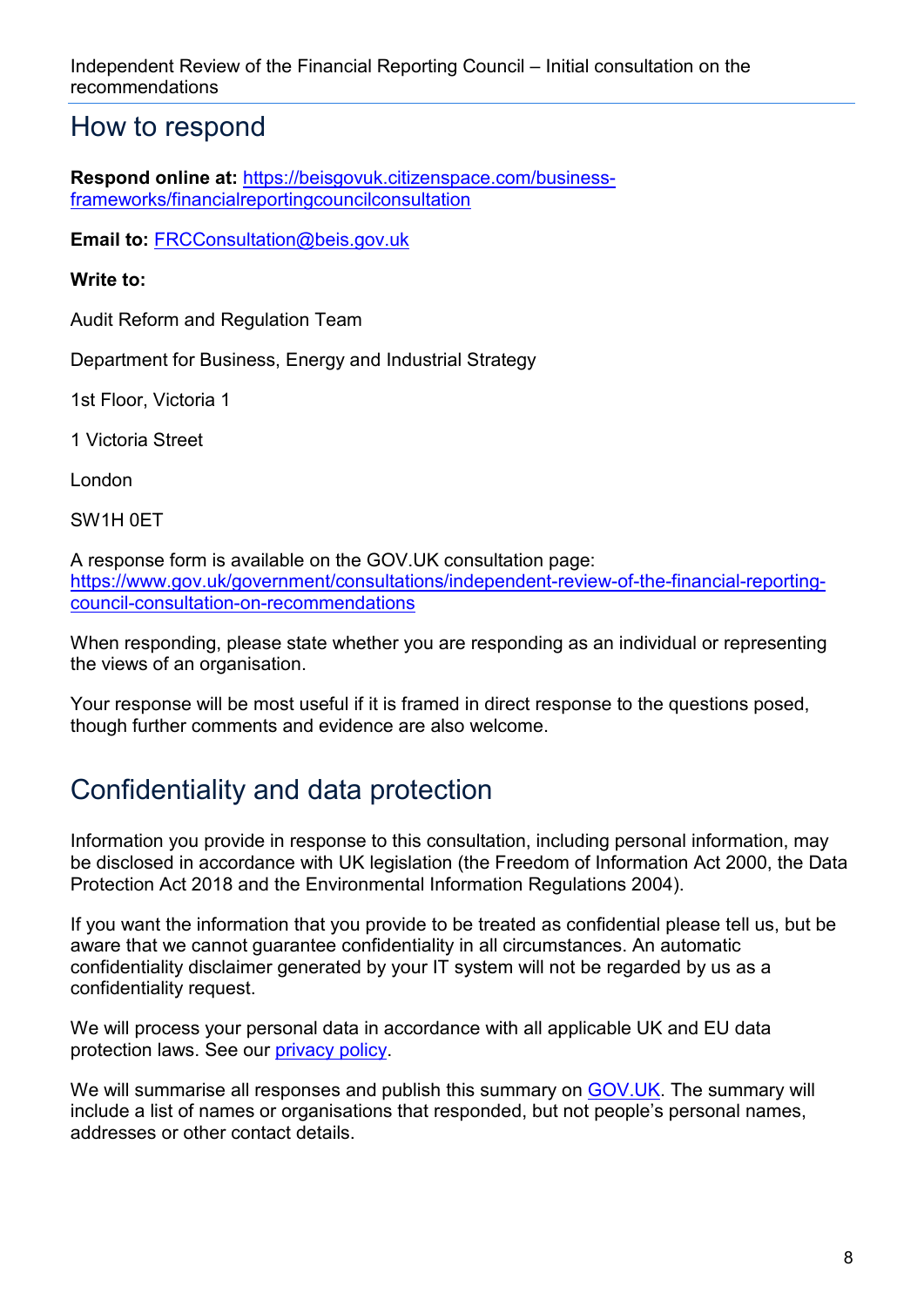### <span id="page-8-0"></span>Quality assurance

This [consultation](https://www.gov.uk/government/publications/consultation-principles-guidance) has been carried out in accordance with the government's consultation [principles.](https://www.gov.uk/government/publications/consultation-principles-guidance)

If you have any complaints about the way this consultation has been conducted, please email: [beis.bru@beis.gov.uk.](mailto:beis.bru@beis.gov.uk)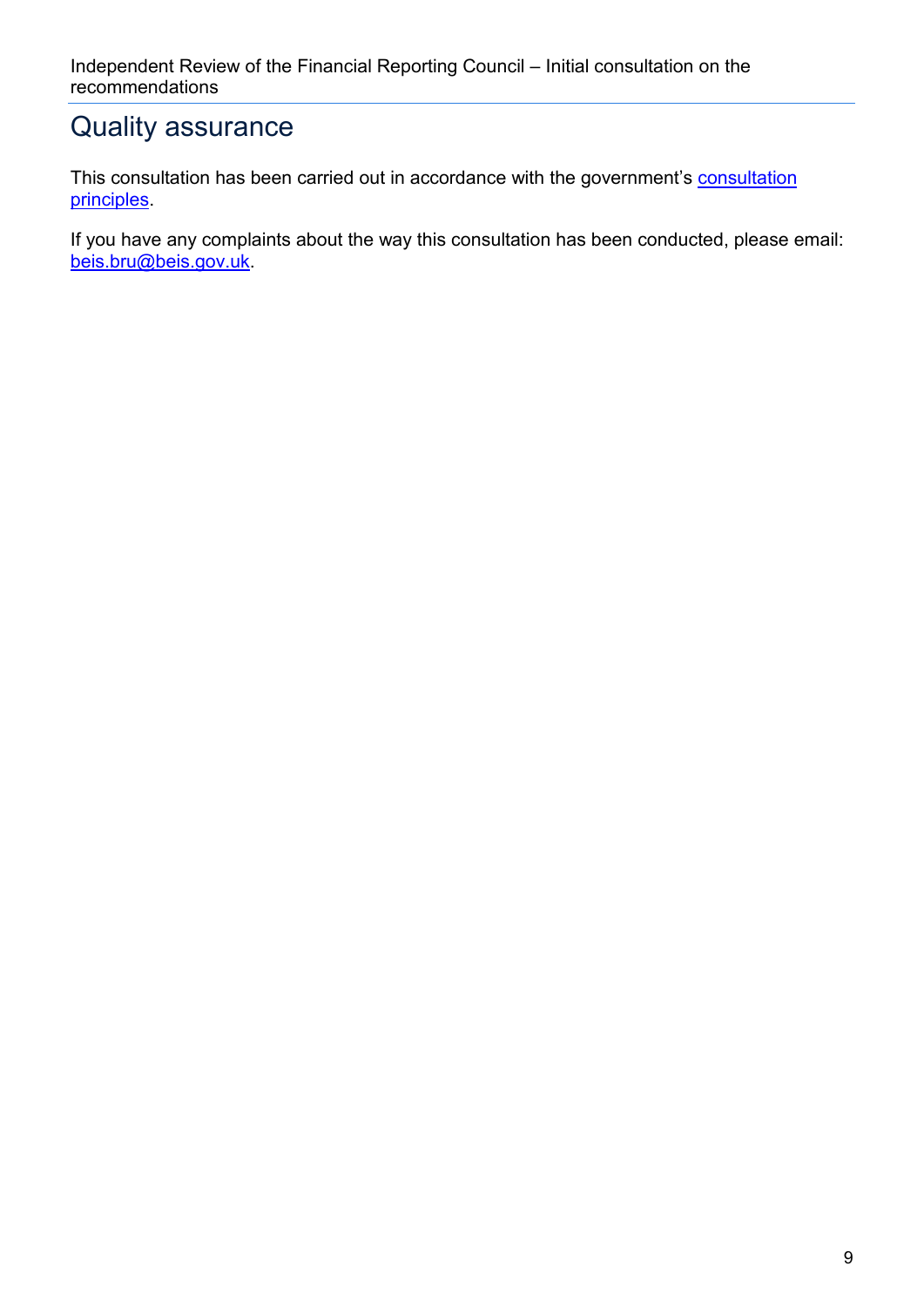## <span id="page-9-0"></span>Introduction

On the 18 December 2018 Sir John Kingman published his Independent Review of the Financial Reporting Council (FRC). The Review makes 83 recommendations to reform and improve oversight of audit and corporate reporting. The Government is grateful to Sir John Kingman and his team for this comprehensive review in to the Financial Reporting Council and regulation in the audit sector. The recommendations are well considered, far reaching and transformational.

For the most part the conclusions and recommendations of the Review speak for themselves, and do not require further examination in this paper or in subsequent consultation. In many cases the FRC will move without delay to adopt the improved practices recommended. For example: strengthening dialogue with the investment community (Recommendation 43); and strengthening its recruitment and procurement practices (Recommendations 11, 58). In this document we highlight all such recommendations.

A second category of recommendations are immediately persuasive but there are choices to be made in how they should be implemented. These are identified in this document for discussion and consultation. For example, on the regulator's overarching objective (Recommendation 4), respondents may have views about whether the matters are rightly captured and reflected; and until such time as Parliamentary time allows that to be put on a statutory footing, the FRC will voluntarily follow the approach agreed.

There is a third category of recommendations where there are weighty, wider issues and interconnections to be considered. For example, we need to make sure the competition-related findings from the Review (Recommendations 71, 72, and 73) are considered alongside the findings from the Competition and Markets Authority's study on the statutory audit market, which is expected to conclude later in 2019. In taking forward recommendations that relate to audit standards (such as Recommendation 52 on viability statements), we will also need to draw on the work that Sir Donald Brydon is now leading on audit quality and effectiveness.

The Government's proposed approach, as set out in the table below is:

- to proceed at pace with all the reforms that can immediately be delivered, so that the benefits can be obtained without delay;
- to consult either through this document or very shortly on reforms that can be delivered in advance of legislation, but where there are significant policy choices to make in deciding how to implement;
- to highlight proposals that will require primary legislation, where we are seeking views now but where were will consult later on detailed proposals.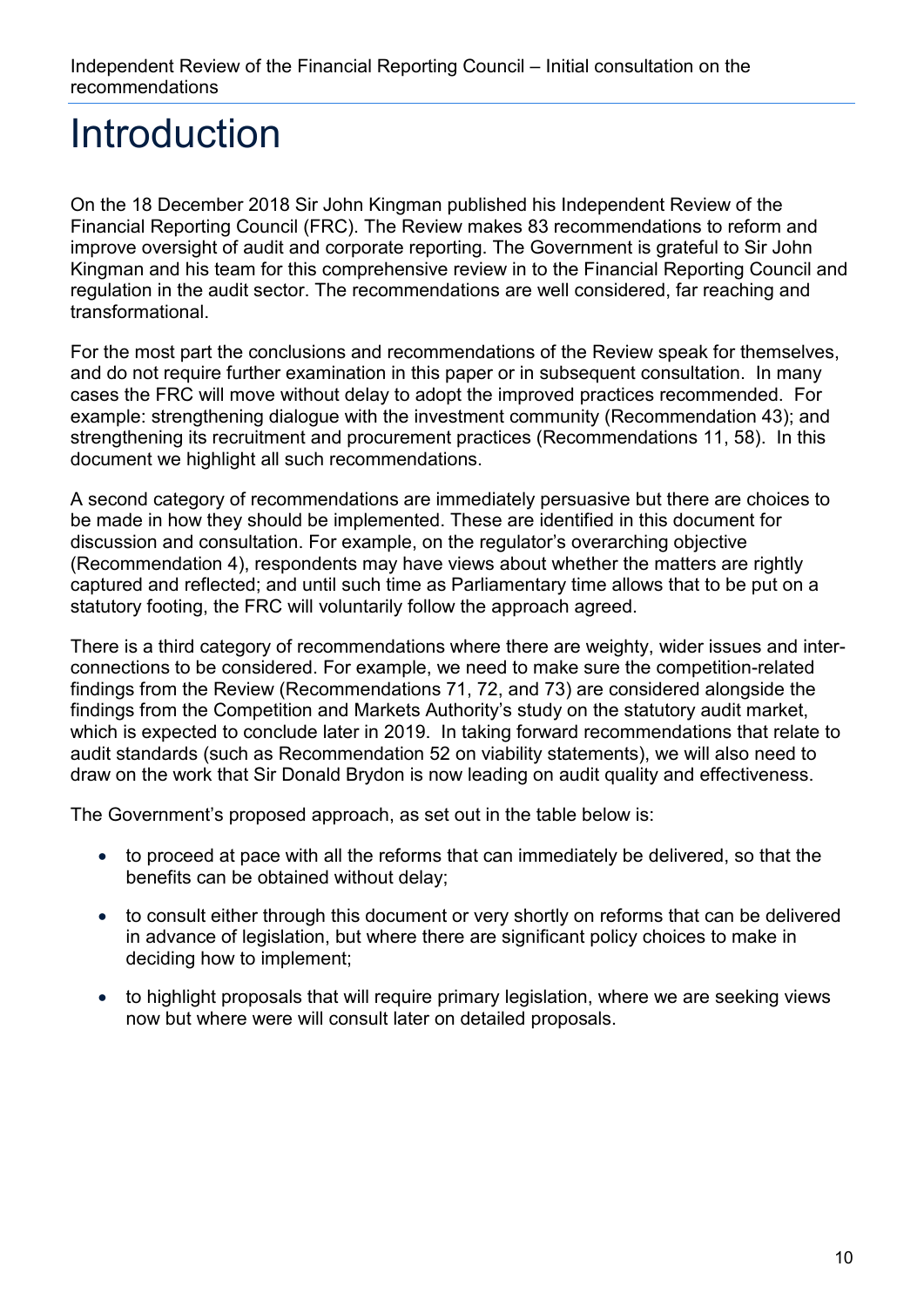| <b>FRC and BEIS will</b><br>implement as soon as<br>possible             | Can be implemented<br>once considered, in<br>advance of legislation | <b>Primary Legislation</b><br>required                                    |
|--------------------------------------------------------------------------|---------------------------------------------------------------------|---------------------------------------------------------------------------|
|                                                                          | Chapter 1                                                           |                                                                           |
| Recommendations 2, 7, 8, 9,<br>10, 12 and 13                             | Recommendations 4, 5,<br>6, 11 and 14                               | Recommendations 1 and 3                                                   |
|                                                                          | Chapter 2                                                           |                                                                           |
| Recommendation 17, 21, 22,<br>23, 24, 29, 31, 32, 33, 39, 41<br>and $43$ | Recommendations 15,<br>16, 27, 30 and 42                            | Recommendations 18, 19, 20,<br>25, 26, 28, 34, 35, 36, 37, 38<br>and $40$ |
|                                                                          | Chapter 3                                                           |                                                                           |
| Recommendations 44 and 52                                                |                                                                     | Recommendations 45 to 51 and<br>53                                        |
|                                                                          | Chapter 4                                                           |                                                                           |
| Recommendations 54 to 63                                                 |                                                                     |                                                                           |
|                                                                          | Chapter 5                                                           |                                                                           |
| Recommendations 67, 68 and<br>69                                         | Recommendations 64,<br>65 and 66                                    | <b>Recommendation 70</b>                                                  |
|                                                                          | Chapter 6                                                           |                                                                           |
|                                                                          |                                                                     | Recommendations 71 to 82                                                  |
|                                                                          | Chapter 7                                                           |                                                                           |
| <b>Recommendation 83</b>                                                 |                                                                     |                                                                           |

Alongside his Independent Review, the Secretary of State asked Sir John to consider whether there was a case for change in the appointment of a company's auditors and how their fees are set. Sir John's response sets out a thorough exposition, highlighting concern that the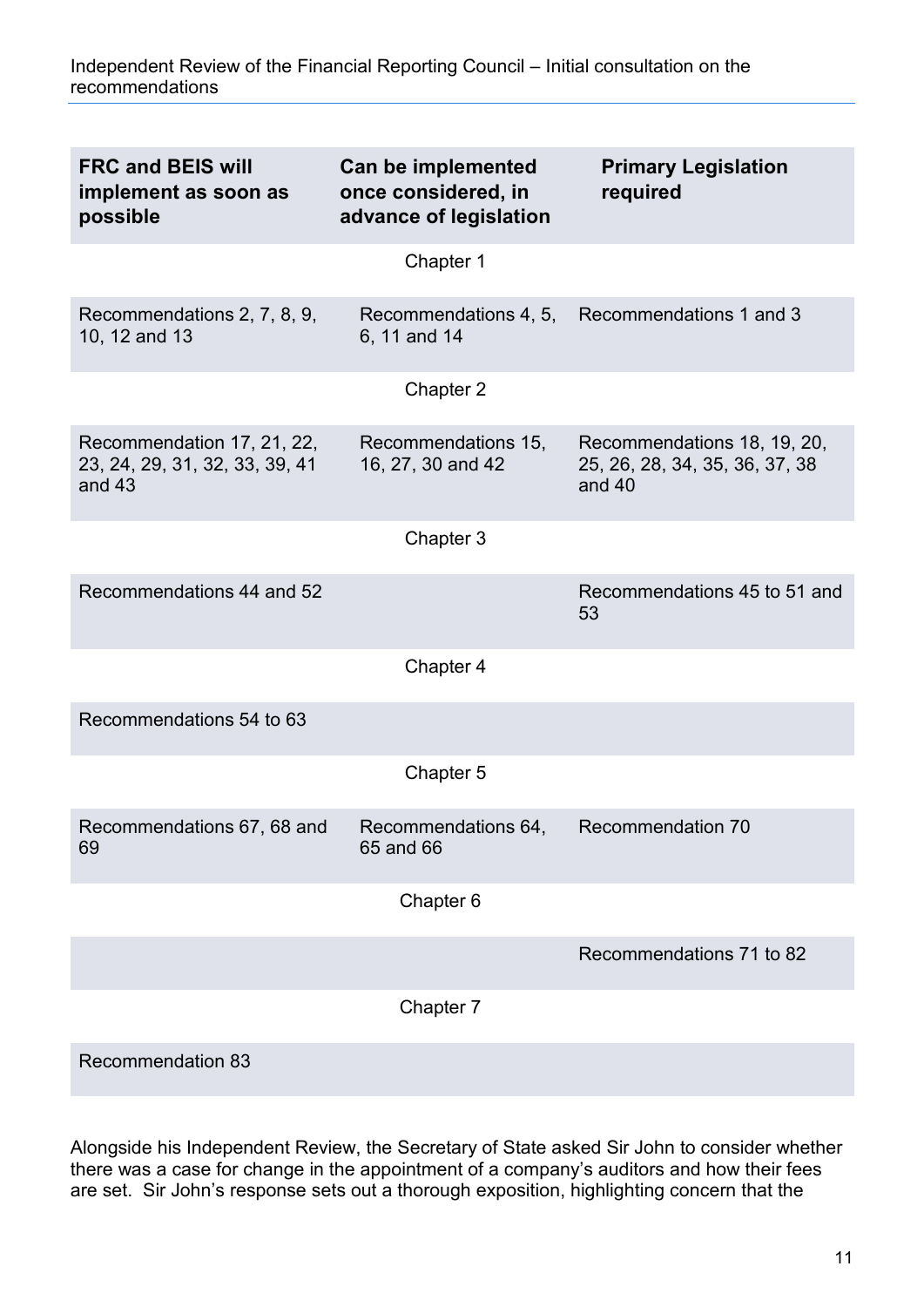current framework does not support auditors' need to act with scepticism and challenge in the interests of shareholders; but it stops short of proposing major change.

The Government believes that Sir John's proposed approach to permit the new regulator to act in a focused set of circumstances bears serious consideration; and agrees that any change of approach must not affect the rights of shareholders to vote on the appointment of the auditor. The Government will consult on Sir John's detailed proposals.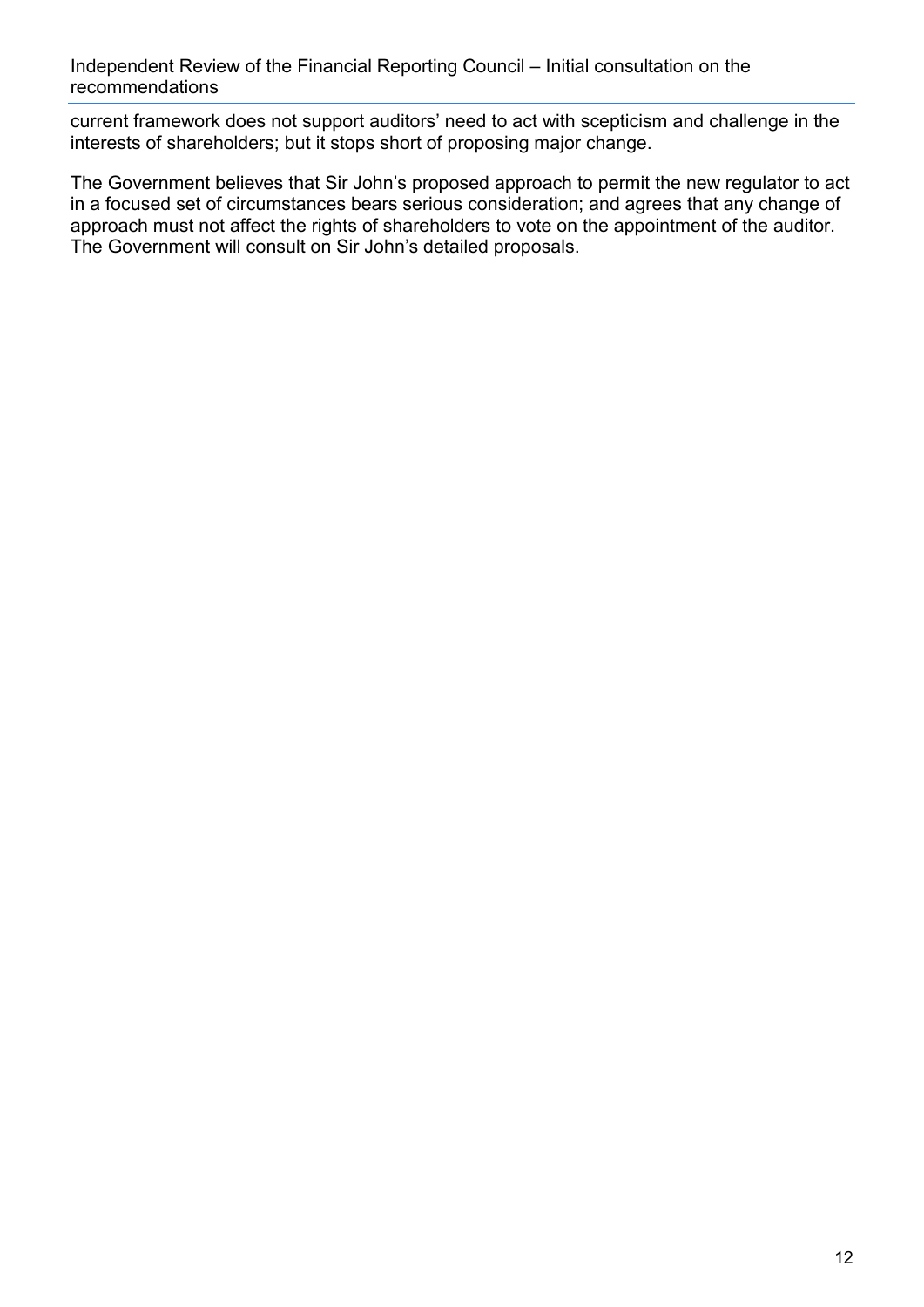## <span id="page-12-0"></span>Chapter 1 – FRC structure and purpose

The Review sets out a compelling case for establishing a new, stronger, statutory regulator to oversee accounting and audit. It sets out how the current Financial Reporting Council (FRC) was created and how functions have been added over the years. The Government accepts that this has resulted in a regulator with a complex mix of statutory and voluntary functions and powers. The Government accepts the recommendation that this is no longer appropriate and a new statutory regulator with clear objectives, duties and functions should replace the FRC. The new regulator will be called the Audit, Reporting and Governance Authority.

## Establishing a new regulator

**Recommendation 1:** *The Review recommends that the FRC should be replaced as soon as possible with a new independent regulator with clear statutory powers and objectives.*

**Recommendation 2:** *The Review recommends that the new regulator's statutory powers, purpose and objectives should be complemented – like the FCA's* [Financial Conduct Authority]*– by a remit letter from the Government at least once during the lifetime of each Parliament setting out those aspects of economic policy that the regulator should have regard to when advancing its objectives and discharging its duties. The regulator should respond publicly to this letter.*

**Recommendation 3:** *The Review recommends that the new regulator should be named the Audit, Reporting and Governance Authority.*

#### Response

The Government welcomes all the Review's recommendations to establish a new enhanced regulator called the Audit, Reporting and Governance Authority. Taking these recommendations forward will require primary legislation, which the Government will introduce as soon as Parliamentary time allows. In the meantime, the FRC has voluntarily agreed to be bound by a remit letter from the Government, which has been issued, as described in Recommendation 2. This process will be underpinned by legislation in the creation of the new body.

### Objectives, duties and functions of the new regulator

**Recommendation 4:** *The Review proposes that the new regulator should have the following strategic objective:*

*"To protect the interests of users of financial information and the wider public interest by setting high standards of statutory audit, corporate reporting and corporate governance, and by holding to account the companies and professional advisers responsible for meeting those standards."*

**Recommendation 5:** *The full set of duties that the Review proposes be placed on the new regulator are below, requiring that it should act in a way which:*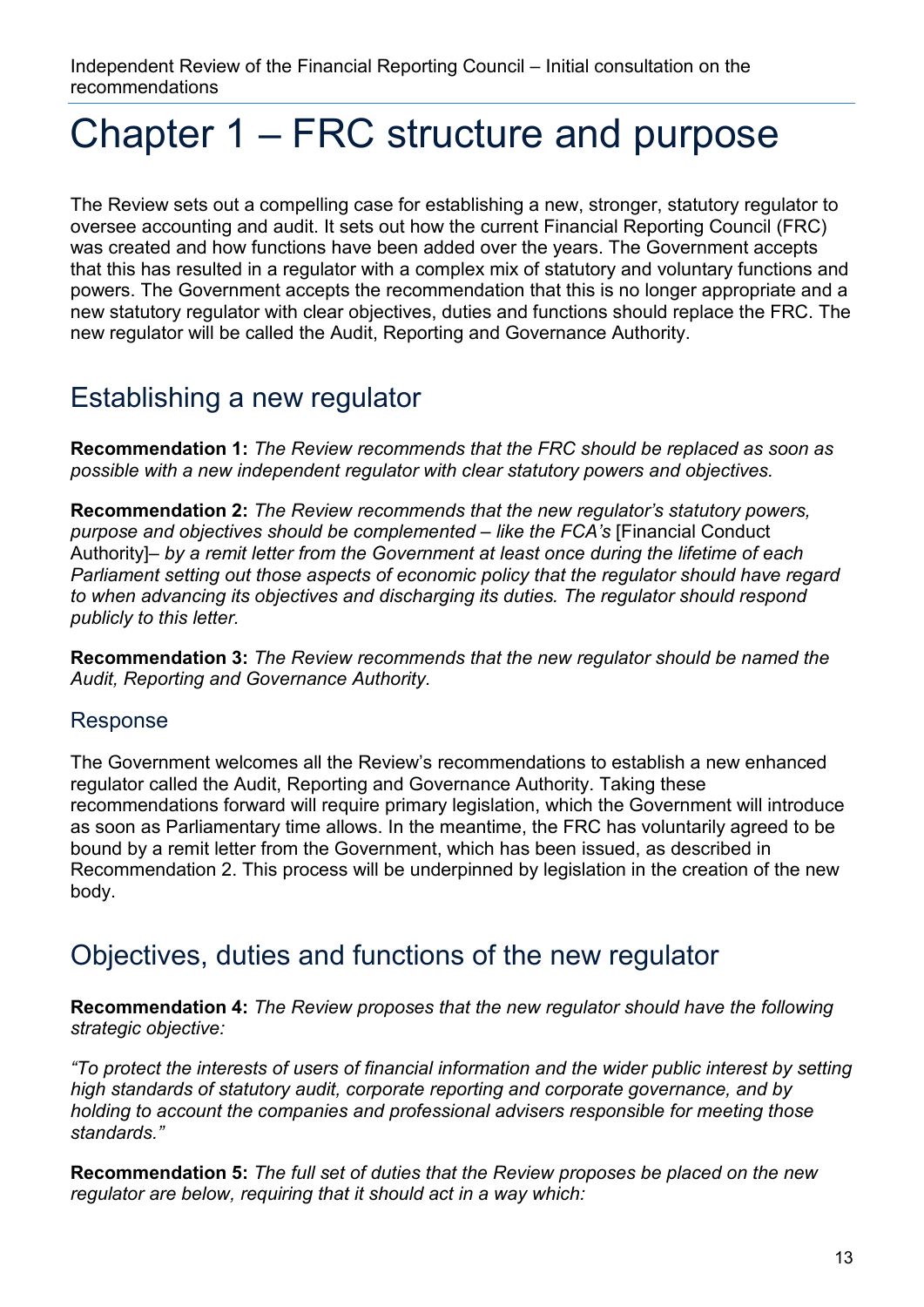- *Is forward-looking, seeking to anticipate and where possible act on emerging corporate governance, reporting or audit risks, both in the short and the longer term;*
- *Promotes competition in the market for statutory audit services;*
- *Advances innovation and quality improvements;*
- *Promotes brevity, comprehensibility and usefulness in corporate reporting;*
- *Is proportionate, having regard to the size and resources of those being regulated and balancing the costs and benefits of regulatory action;*
- *Is collaborative, working closely with other regulators both in the UK and internationally; and*
- *Prioritises regulatory activity on the basis of risk, having regard to the Regulators' Code.*

**Recommendation 6:** *The Review recommends that the new regulator's duties will guide the new regulator in carrying out its core functions on audit and corporate reporting. The Review proposes that its functions should also include:*

- *To set and apply high corporate governance, reporting and audit standards;*
- *To regulate and be responsible for the registration of the audit profession;*
- *To maintain and promote the UK Corporate Governance Code and the UK Stewardship Code, reporting annually on compliance with the Codes;*
- *To maintain wide and deep relationships with investors and other users of financial information;*
- *To monitor and report on developments in the audit market, including trends in audit pricing, the extent of any cross-subsidy from non-audit work and the implications for the quality of audit; and*
- *To appoint inspectors to investigate a company's affairs where there are public interest concerns about any matter that falls within the Authority's statutory competence.*

## Response

The Government welcomes the proposed objectives, duties and functions set out in recommendations 4, 5 & 6. Primary legislation will be needed to give these objectives, duties and functions to the new Authority. The FRC has agreed that it will in the interim adopt the new objective, duties and functions as quickly as possible. However, before these are adopted, we would welcome your views on the following questions:

Q1. What comments do you have on the proposed objective set out in Recommendation 4?

Q2. What comments do you have on the duties and functions set out in Recommendations 5 & 6?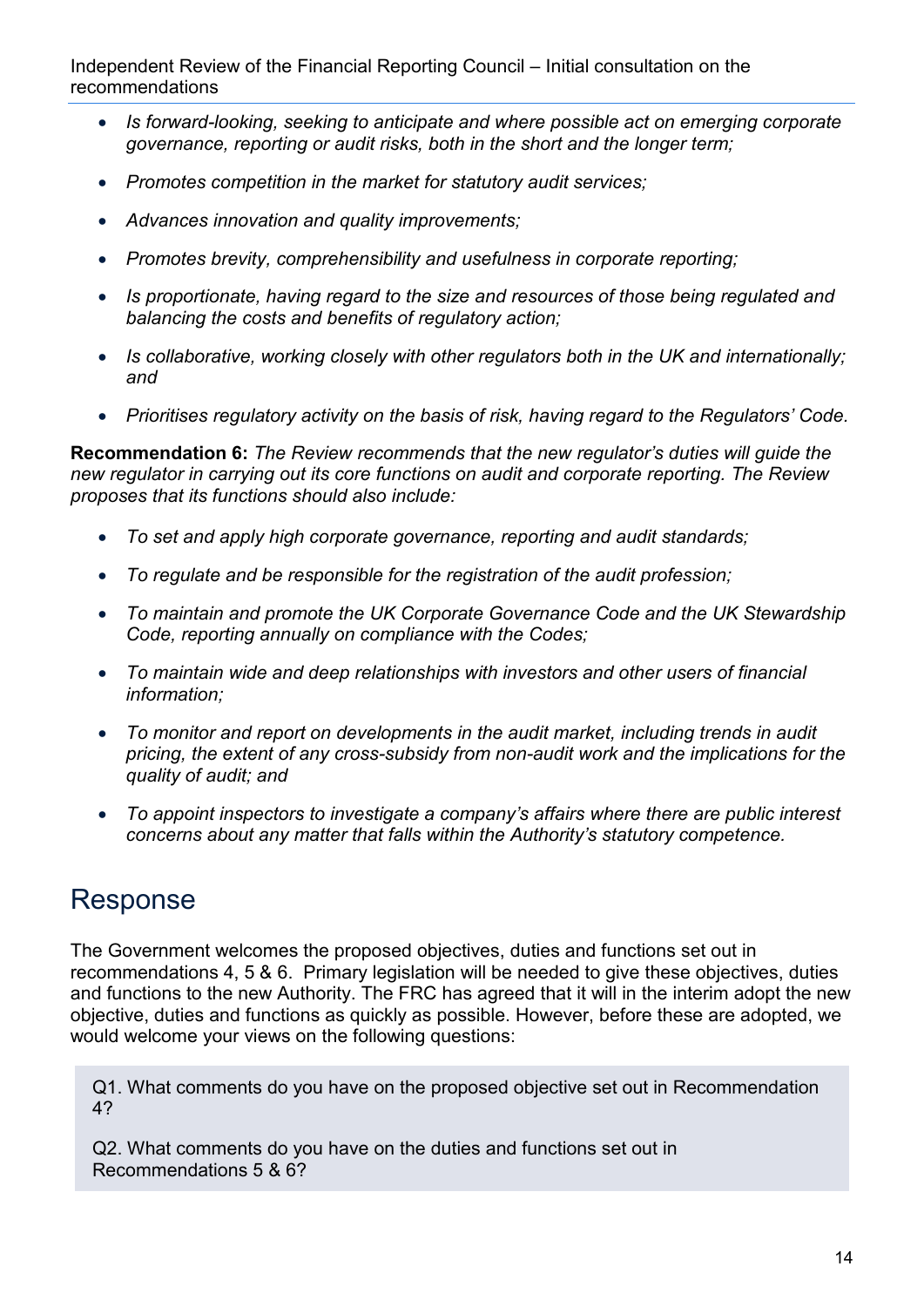### Board of new regulator

**Recommendation 7:** *The new regulator will require a new board with significant new powers and responsibilities in a challenging environment. It will need to demonstrate strong leadership to effect the major shift in tone and culture to rebuild the respect of those it regulates and other stakeholders. There should be some, but only limited, continuity from the existing FRC board.*

**Recommendation 8:** *The Review recommends that the new regulator's board should be significantly smaller than the current one.*

**Recommendation 9:** *The regulator's board should comprise a mix of the skills, experience and knowledge needed to ensure strategic direction and effective, constructive challenge to the executive. It should not seek to be "representative" of stakeholder interests. In line with provisions in the UK Corporate Governance Code, appointments should be diverse, based on merit and objective criteria.*

**Recommendation 10:** *The Review recommends that all appointments to the regulator's board, including the CEO* [chief executive officer], *should be public appointments approved by the Secretary of State for Business, Energy and Industrial Strategy.*

#### Response

The FRC will take forward recommendations 7, 8, 9 and 10, as soon as possible. Formally establishing the new Authority's board will require primary legislation, which will be brought forward as soon as Parliamentary time allows. In the meantime we believe we should not wait to put in place what will become the board of the new regulator, and accordingly that we should make changes to the present FRC board in line with the Review's recommendations. As a first step we will move now to appoint the chair-elect and deputy chair-elect of the new regulator, who in the meantime will be chair and deputy chair of the FRC. With their input we will then similarly appoint the new chief executive officer (CEO) and, in due course, other non-executive appointments. The FRC Board has agreed to amend the FRC's articles of association in the interim to specify that all members of the board and the CEO will be appointed by the Secretary of State.

### Board appointments, structures and role

**Recommendation 11:** *There should be a consistent approach to the appointments process and all board, committee and senior posts should be openly advertised with headhunters used.*

**Recommendation 12:** *The Review recommends that the posts of chair and CEO should be subject to confirmation hearings with the BEIS Select Committee, if the committee wishes.*

**Recommendation 13:** *The Review recommends that the Government, working with the chair of the new board, should review the existing FRC committee and panel structure with a view to achieving a significant simplification of the architecture in line with the principles set out in the Review. Thereafter, there should be a rigorous annual evaluation of the performance of the board, its committees, the chair and individual directors.*

**Recommendation 14:** *The Review recommends that the board of the new regulator should exercise significantly stronger ownership and oversight of the investigation and enforcement*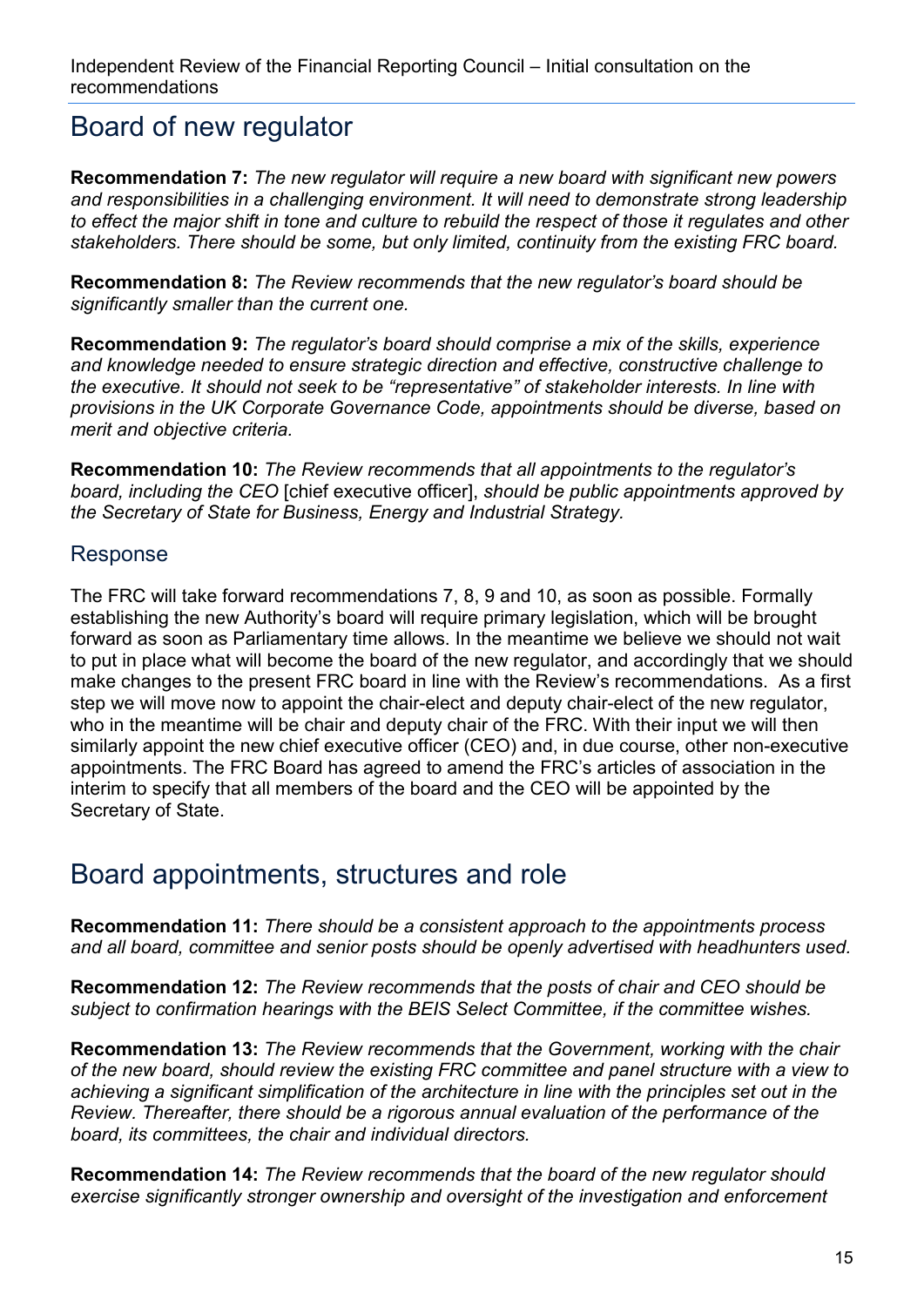*functions. The regulator should ensure that its internal rules and procedures enable the board to:*

- *Take decisions itself on whether to launch audit investigations in cases it regards as of particular significance or public interest. The Review does not anticipate the board taking decisions in many such cases, but it should maintain an ability to do so;*
- *Require regular reports from the Conduct Committee and from the director of enforcement on progress being made with investigations and any subsequent enforcement decisions; and*
- *Question the director of enforcement at any point where it considers that a particular decision or investigation is taking too long.*

#### Response

The Government agrees with the need for a consistent and open approach to Board appointments and senior roles within the FRC and the new Authority (recommendation 11). The Government also welcomes the recommendation to ensure appropriate Parliamentary scrutiny of the regulator's Chair and CEO. We will work with the Cabinet Office to establish the right processes, taking account of guidance published in January about the scrutiny of public appointments; and noting that Select Committees are, of course, able to call whomever they wish to appear before them.

The Department for Business, Energy and Industrial Strategy (BEIS) and the FRC will review the current board structure to identify ways to simplify it. Some simplifications may require legislative change as certain functions have been delegated directly to FRC committees.

The Government also welcomes the proposals for the regulator's board to take a more significant role in overseeing and launching audit investigations. The Review highlights that some respondents to the review raised concerns about this to create the potential for conflict with the regulator's standard setting function. The Review acknowledges these concerns but highlights that other regulators are also in this sort of position. The Government is interested in views on how other regulators currently manage any potential conflict between setting the standards and enforcing those standards.

Q3. How do other regulators mitigate the potential for conflict between their standard setting roles and enforcement roles as set out in Recommendation 14?

Q4. Are there specific considerations you think we should bear in mind in taking forward the recommendations in this chapter? Are there other ideas we should consider?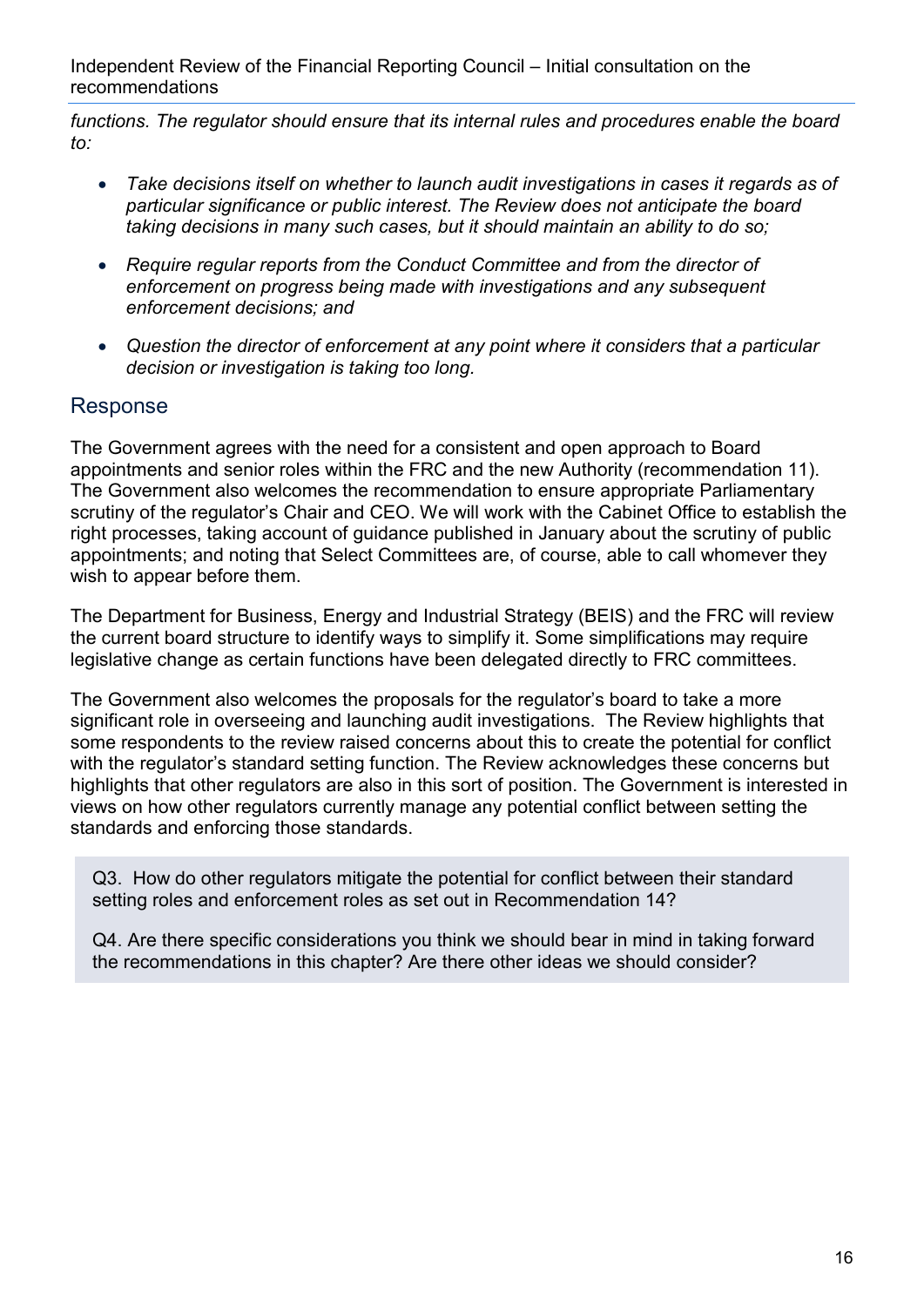## <span id="page-16-0"></span>Chapter 2 – FRC: Effectiveness of core functions

The Review sets out recommendations to improve the effectiveness of each of the Financial Reporting Council's (FRC) core functions: audit regulation; audit quality; corporate reporting; enforcement; accountancy oversight; and stewardship. Each of these functions has a different legal underpinning and the Review sets out how each function can be strengthened and improved. The Government welcomes the recommendations to strengthen the effectiveness of the regulator in delivering these functions, including by providing stronger powers.

## Audit regulation

**Recommendation 15:** *The Review recommends that the approval and registration of audit firms conducting PIE* [Public Interest Entity] *audits should be reclaimed from the RSBs*  [Recognised Supervisory Bodies]. *The Government should work with the regulator to develop and consult on the detail of how this regime should operate.*

**Recommendation 16:** *The Review recommends the new regime for the approval and registration of audit firms conducting PIE audits should incorporate a range of sanctions including some that are less severe than the 'nuclear option' of audit firm deregistration.*

**Recommendation 19:** *The Review recommends that AFMA* [Audit Firm Monitoring Approach] *should not be carried out on a voluntary basis, but instead the regulator should have statutory power to carry out this monitoring work. It is critical that this monitoring work is performed by individuals with the appropriate skills and seniority.*

#### Response

The Government welcomes the recommendation to review the arrangements for registration of the Public Interest Entity (PIE) audit firms, as well as the sanctions that should apply to those firms. The FRC will consult on how to implement the regime envisaged in recommendation 15. The FRC has existing powers to apply a broad range of sanctions beyond audit firm deregistration. They will consult on these sanctions without delay to determine which should be available to them and whether additional powers are needed.

The FRC has agreed to review the skills and seniority of the Audit Firm Monitoring Approach (AFMA) team immediately. Placing the function on a statutory footing will however require legislation, which we will bring forward as soon as Parliamentary time allows.

## Audit expectations and public interest

**Recommendation 17:** *The Review strongly welcomes the proposal that a piece of independent work should be done to explore the issues arising from the audit expectation gap, which have not been addressed in this Review. It is essential that this should be driven, and be seen to be driven, by the interests of users of accounts.*

**Recommendation 18:** *The Government should review the UK's definition of a PIE.*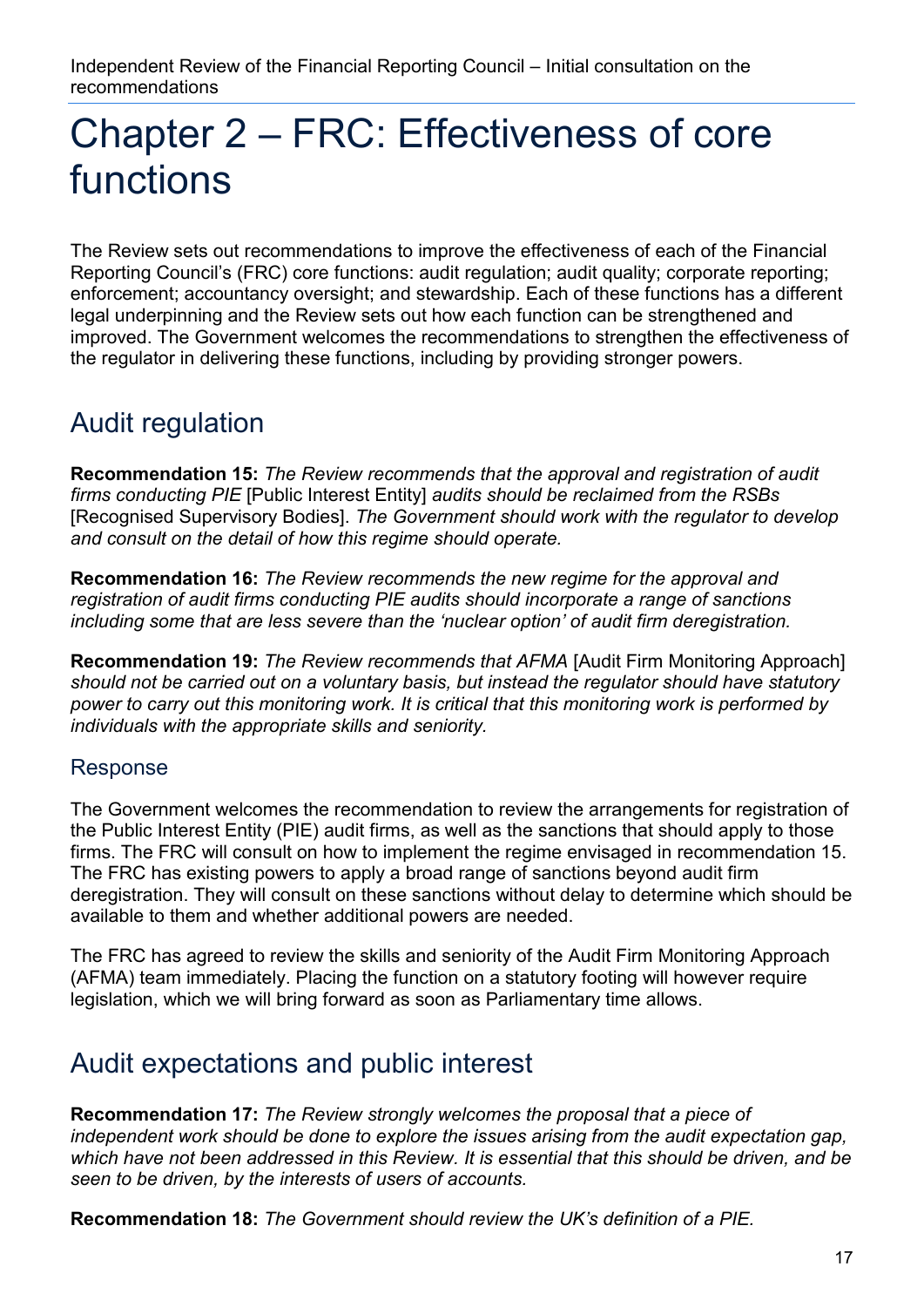#### Response

The Government was pleased to announce Sir Donald Brydon's review of the quality and effectiveness of audit on 18 December 2018. We look forward to receiving the findings of this review.

The Government welcomes the recommendation that the UK's definition of a Public Interest Entity (PIE) should be reviewed, and will consult on proposals this year.

## Audit Quality Reviews

**Recommendation 20:** *The Review recommends that the new regulator should work towards a position where individual audit quality inspection reports, including gradings, are published in full upon completion of AQRs* [Audit Quality Review]. *This will, however, be a major step, requiring a high level of confidence in the AQR process. For the present, as a first and interim step, the Review recommends publication of AQR reports on an anonymised basis (similar to the approach taken in the US and the Netherlands, for example).*

**Recommendation 21:** *The Review recommends that the regulator should change its approach to examining the quality of component audit work conducted overseas, on a riskbased basis.*

**Recommendation 22:** *The regulator should revisit and strengthen AQR resourcing, and should seek to:*

- *Recruit more senior staff (including at partner-equivalent level) who would attend AQR inspection visits, adding weight and commanding more substantial respect in conversations with firms; able to make a call on complex matters on-site; and bringing to bear a comparative overview of sector-practice;*
- *Ensure its approach to staffing addresses the need for its teams to include recent experience of external audit and understanding of current practice, in order to test and scrutinise firms as effectively as possible; and*
- *Widen and appropriately deploy the team's sector expertise, in particular in those most complex and high-risk sectors where public interest and risk of corporate failure is highest.*

#### Response

The FRC will immediately take forward the recommendation to publish anonymised reports. The Government will work with the FRC to develop an appropriate way forward for publishing the full reports. Careful consideration will be needed to ensure that information published appropriately respects confidentiality, personal data and market sensitivity restrictions.

The FRC will also take forward immediately the recommendation to change its approach to examining the quality of component audit work conducted overseas, on a risk-based basis.

The FRC will take forward the recommendations on audit quality reporting immediately.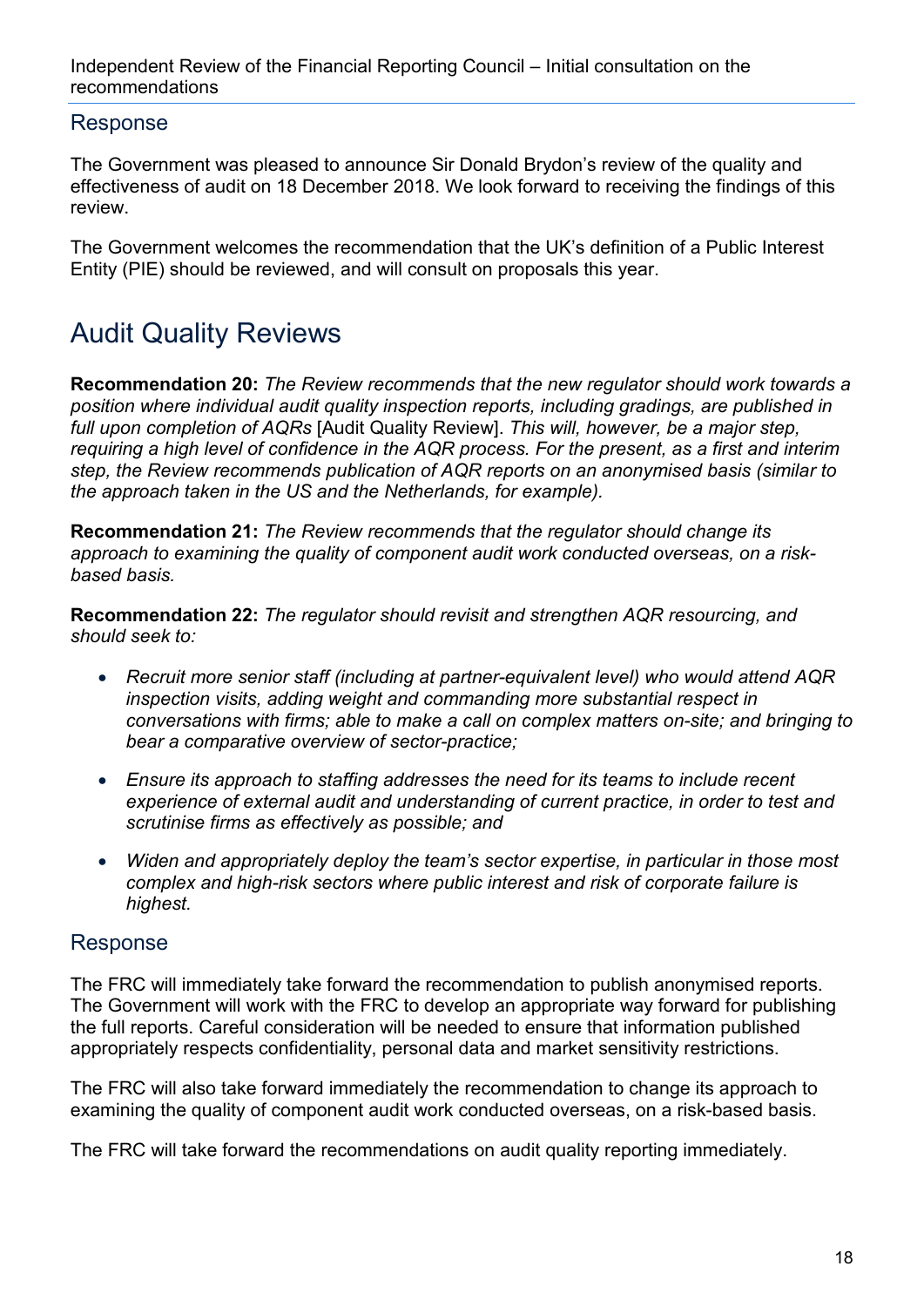## Corporate Reporting Reviews

**Recommendation 24:** *The Review recommends that the regulator should consider expanding the volume of CRR* [Corporate Reporting Review] *activity on a risk-based basis.* 

**Recommendation 25:** *The Review recommends that the new regulator should be given a power to direct changes to accounts rather than having to go to court.*

**Recommendation 26:** *The Review recommends that CRR findings are reported publicly by the regulator. The regulator should publish full correspondence following all CRR reviews, and the findings should be published in a set timeframe.*

**Recommendation 27:** *The Review recommends that the new regulator's CRR work should be limited to PIEs, except to the extent unavoidable under EU law.*

#### Response

The FRC will take forward the recommendations on Corporate Reporting Reviews (CRR) on a voluntary basis, which will be underpinned by legislation as soon as Parliamentary time allows.

The Government welcomes the recommendation to give the new regulator a power to direct changes to accounts and will bring forward a legislative power as soon as Parliamentary time allows.

The Government welcomes the proposals to strengthen the CRR function within the FRC. However, lifting confidentiality restrictions in the Companies Act 2006 will require primary legislation. It will also need careful consideration to ensure that the imposition of transparency does not perversely create a change in behaviour in correspondence between firms and the regulator. We will consult on these recommendations in more detail in due course.

The Government welcomes the recommendation that the regulator should focus CRR work on PIEs, however we are keen to ensure that this does not create a gap in oversight for nonpublic interest entities, and will consider the responses to this consultation in taking forward implementation.

Q5. How will the change in focus of CRR work to PIEs affect corporate reporting for nonpublic interest entities?

### "Pre-clearance" procedure

**Recommendation 28:** *In addition to stronger retrospective monitoring of company reporting, the Review recommends that the new regulator should introduce a pre-clearance procedure in advance of the publication of accounts.*

#### Response

The Government supports the recommendation that, once established, the new regulator should set up a service to provide, for a fee, pre-clearance of the treatment of novel and contentious matters in accounts in advance of their publication. Such a procedure should be piloted initially.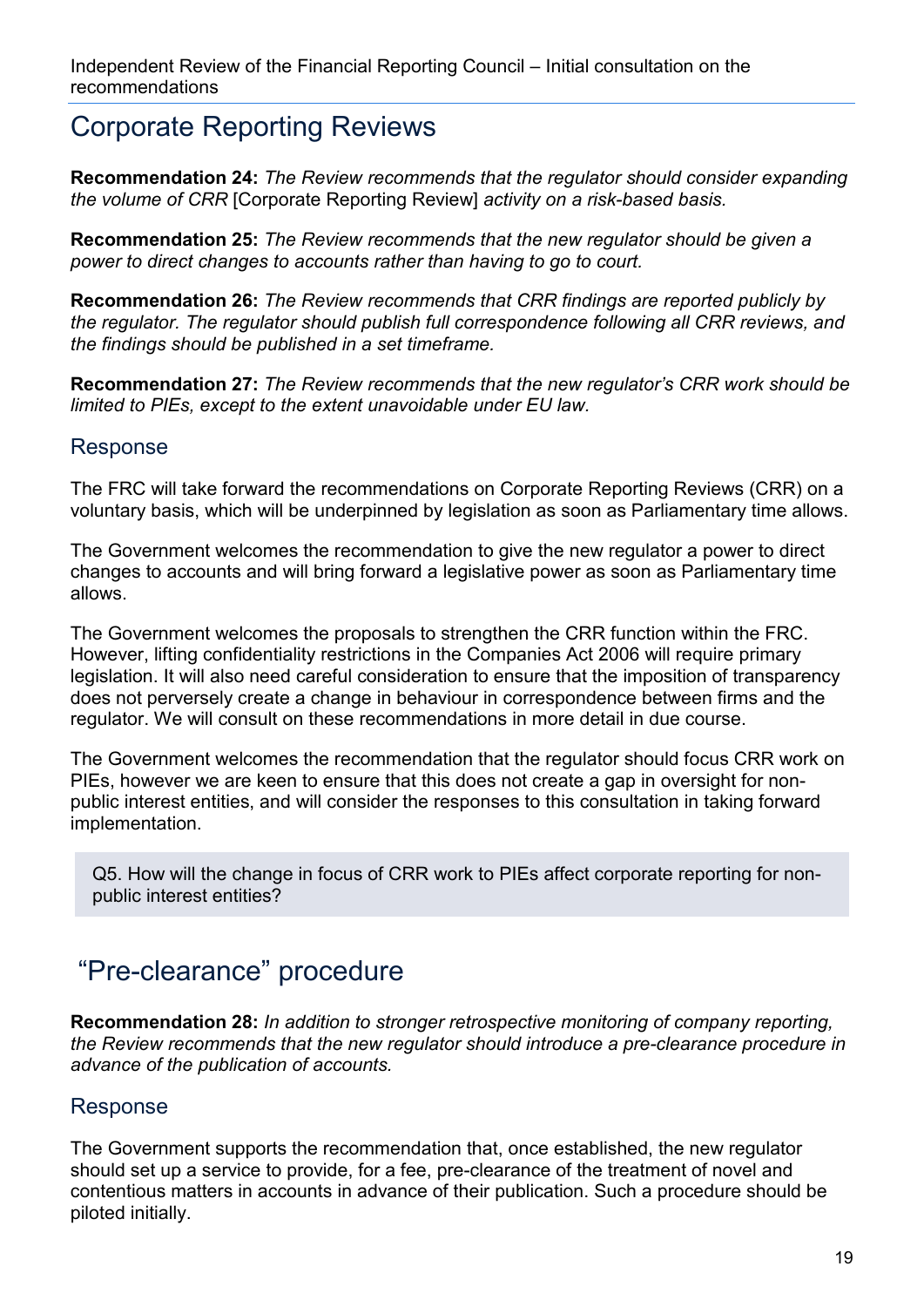Q6. What are your views on how the pre-clearance of accounts proposed in Recommendation 28 could work?

## Wider role on corporate reporting

**Recommendation 23:** *The regulator should be required to promote brevity and comprehensibility in accounts and annual reports, engage meaningfully with users and asset owners about their information needs, and ensure the proportionality and value of reports. At least once in every Parliament, the FRC should report to BEIS a public assessment of the*  extent to which the statutory reporting framework is serving the interests of the users of *company reports together with any recommendations for how it can be improved.*

**Recommendation 29:** *The Review recommends that the stronger corporate reporting review process described earlier should be extended to cover the entire annual report, including corporate governance reporting. This should be done on the basis of risk.*

**Recommendation 30:** *The Government, working with the FCA* [Financial Conduct Authority] *and the new regulator, should consider whether there is a case for strengthening qualitative regulation around a wider range of investor information than is covered by the FRC's existing corporate reporting work, to ensure that disciplines to drive up the quality of companies' disclosures in the UK are at least as demanding as best practice internationally. One possibility would be for the new regulator to trial some additional work in this area, on a risk-based and/or sampled pilot basis; if so, this should be done in close collaboration with (or possibly even in support of) the FCA.*

**Recommendation 31:** *The Review recommends that the new regulator should be more sparing and disciplined than the FRC in promulgating guidance and discussion documents. These documents should only be issued if they are genuinely useful, and their utility clearly exceeds the considerable costs they impose through users having to read and check them.*

#### Response

The Government supports the proposal to extend the corporate reporting review process to the entire annual report. The FRC will take this forward immediately. The Government will also take forward discussions with the Financial Conduct Authority (FCA) and the FRC to consider the case for strengthening qualitative regulation around a wider range of investor information than is covered by the FRC's existing corporate reporting work. The Government will consult on any proposals which emerge from those discussions in due course.

The FRC will take forward proposals 23 and 31 immediately.

### Enforcement

**Recommendation 32:** *Although the Review is heartened by the FRC's evident recent change in approach, and by the strengthening of the enforcement team's resourcing and new leadership of the enforcement function, the Review recommends that both the board and the Government should continue to monitor enforcement performance closely. The new regulator should report on this in its Annual Report, and the regulator should regularly be held accountable by Parliament through appearances at the BEIS Select Committee.*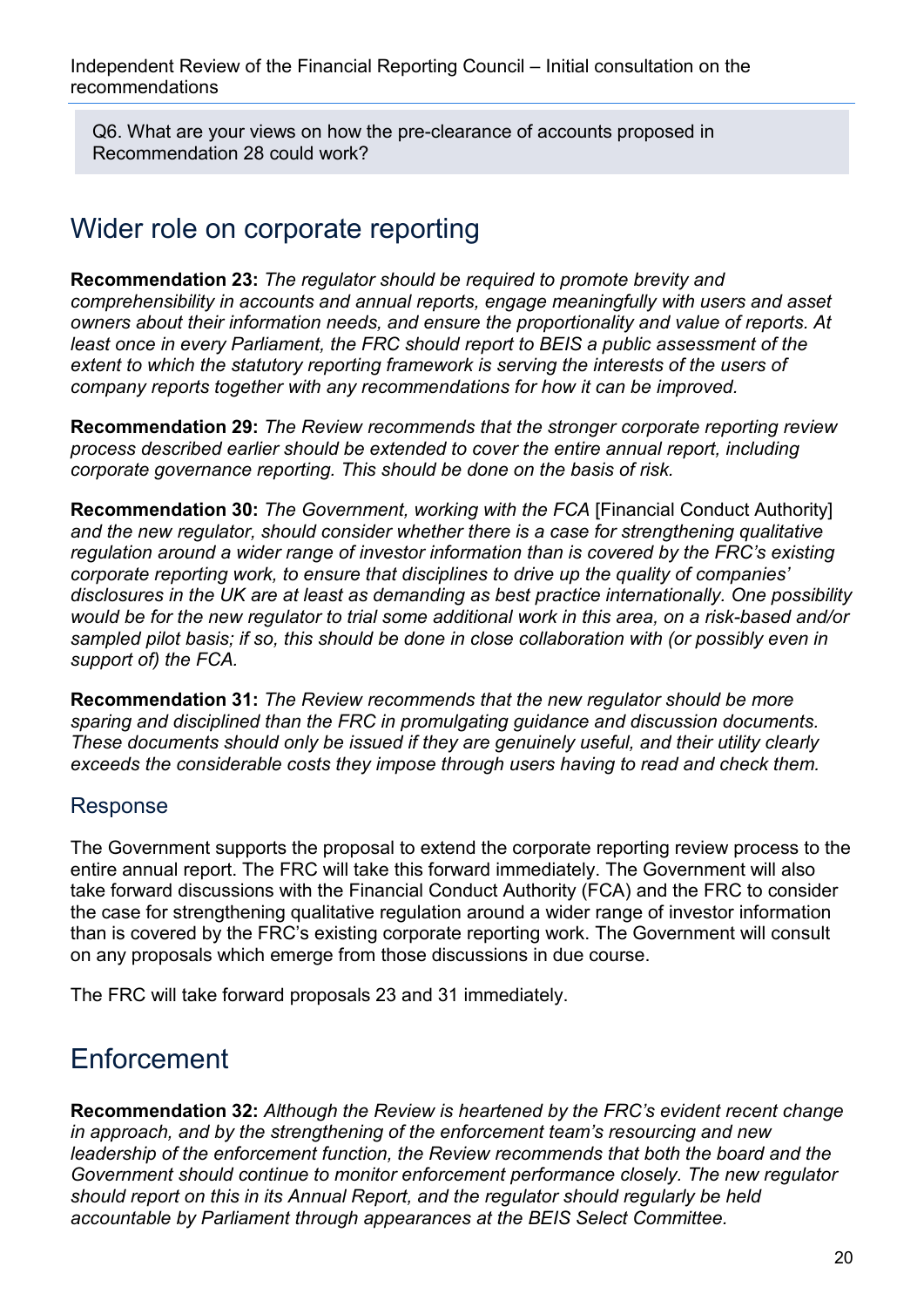**Recommendation 33:** *The regulator should revisit its publication policy in relation to concluded cases that result in undertakings.* 

**Recommendation 34:** *The international reach of the regulator's statutory audit enforcement action should be extended, on a risk-based basis.*

**Recommendation 35:** *The Review recommends that enforcement action against accountants in relation to apparent wrongdoing in Public Interest Entities should be undertaken by the regulator on a statutory basis. The current voluntary scheme should be discontinued and replaced with a new statutory regime with tests and powers aligned and similar to those in the AEP* [Audit Enforcement Procedure]. *Those in scope would be judged against the requirements that already apply to them (legislative requirements, financial reporting standards and professional ethical standards).*

**Recommendation 36:** *The Review recommends that the Government, working with the new regulator, should task the regulator to develop detailed proposals for an effective enforcement regime in relation to Public Interest Entities that holds relevant directors to account for their duties to prepare and approve true and fair accounts and compliant corporate reports, and to deal openly and honestly with auditors. The Review recommends that this should apply to: a company's CEO* [Chief Executive Officer], *CFO* [Chief Financial Officer], *chair, and audit committee chair.* 

**Recommendation 37:** *The Review recommends that the regime for non-member directors should follow the principles of the Audit Enforcement Procedure, with the same threshold for action to be taken, and a graduated range of sanctions. To achieve this, the regulator should set out relevant requirements or statements of responsibilities in relation to auditing and corporate reporting in order that directors are individually accountable for their roles.* 

**Recommendation 38:** *Although the regulator should be able to impose a range of sanctions, the Review recommends that action relating to director disqualification should continue to rest with the Insolvency Service. The Review does, however, recommend that the FRC should have the necessary powers to investigate directors and refer cases to the Insolvency Service, working closely with them to ensure effective action is taken where necessary.* 

#### Response

The Government and FRC will take recommendation 32 forward immediately.

As with recommendations 20 and 26, the Government agrees with the intention to increase transparency in the FRC's activities. The FRC has the powers to change its publication policy now and will review it immediately, consulting on the revisions.

The Government welcomes the proposals to review and enhance the sanctions regime for audit and for directors. Changes to this regime will require primary legislation and will require careful consideration of how any new policies interact with the existing enforcement framework. The proposal to extend the reach of the regulator's enforcement internationally will need careful consideration to ensure that it can be effective and proportionate in the UK. There are distinct differences between the audit regime in the UK compared to the United States. We will reflect on this recommendation and bring forward full proposals for consultation.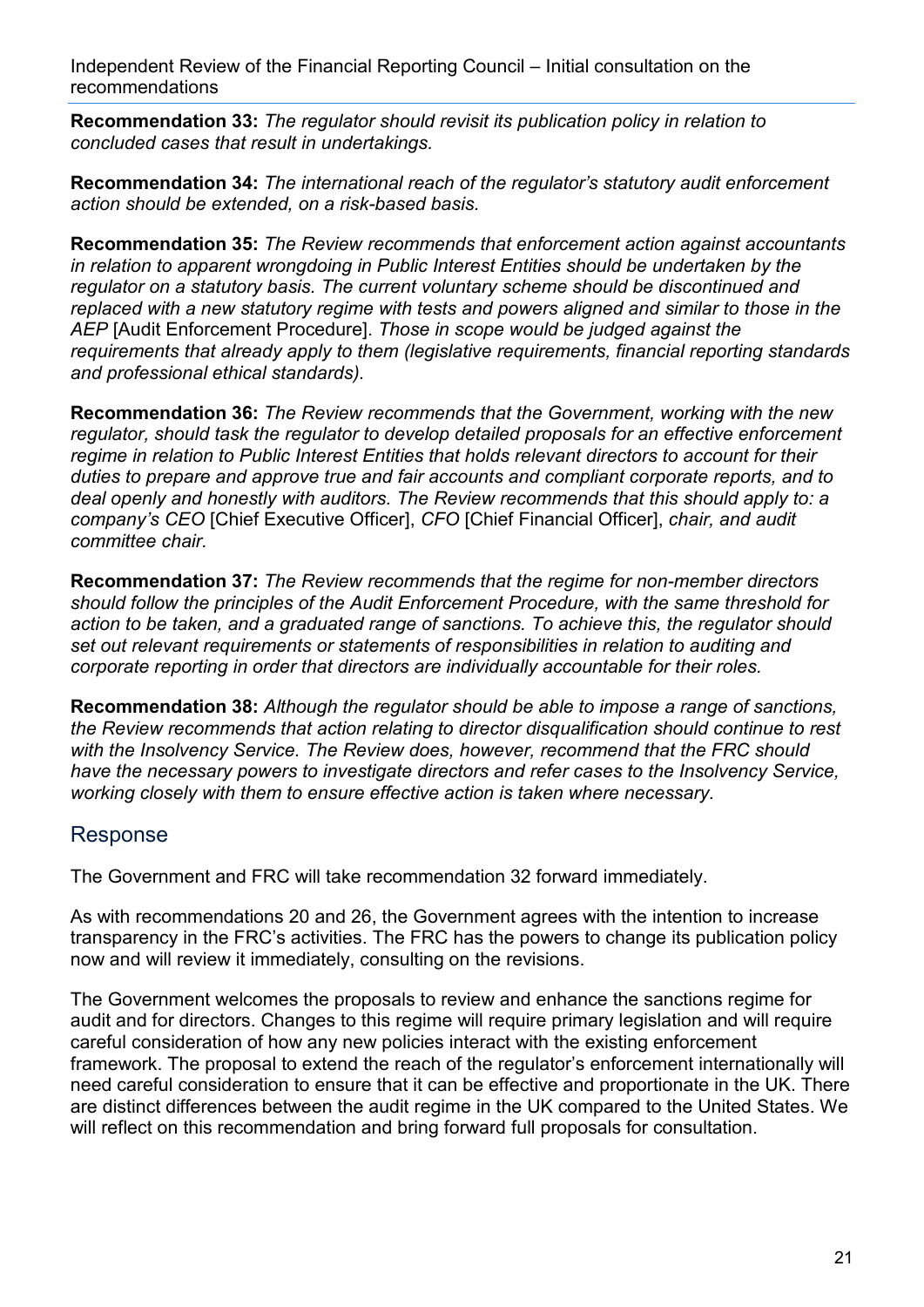## Oversight of the accountancy profession

**Recommendation 39:** *The regulator should continue to operate its oversight role of the accountancy profession, but with a work programme sufficiently wide and expert to identify any emerging concerns of public interest.* 

**Recommendation 40:** *The Review recommends that the Government should put in place a backstop statutory power, requiring action to be taken by a professional body if there was a need in the public interest. The Review recommends that such a power would be activated only if needed and at the regulator's request.* 

**Recommendation 41:** *The regulator should replace exchanges of letters with formal memoranda of understanding with each of the UK's professional accountancy bodies*.

#### Response

The Government welcomes the proposals to enhance the regulator's role in oversight of the accountancy profession. The FRC will develop a broader work programme immediately in order to support its role in identifying emerging concerns of public interest. Recommendation 40 will require primary legislation to implement, which we will consider alongside recommendations 34 – 38 in order to ensure we develop a coherent enforcement regime for the regulator.

The FRC will take forward immediately the creation of formal memoranda of understanding with each of the UK's professional accountancy bodies.

### Stewardship and investor relations

**Recommendation 42:** *The Review recommends that a fundamental shift in approach is needed to ensure that the revised Stewardship Code more clearly differentiates excellence in stewardship. It should focus on outcomes and effectiveness, not on policy statements. The Government should also consider whether any further powers are needed to assess and promote compliance with the Code. If the Code remains simply a driver of boilerplate reporting, serious consideration should be given to its abolition.* 

**Recommendation 43:** *The FRC needs to engage at more senior level in a much wider and deeper dialogue with UK investors, including both fund managers and representatives of endinvestors.*

#### Response

The Government accepts the Review's recommendation that the Stewardship Code must be demonstrably improved. The FRC is now conducting a consultation on a revised Stewardship  $Code<sup>1</sup>$  $Code<sup>1</sup>$  $Code<sup>1</sup>$  and has invited responses on whether the proposed revisions help to address concerns identified in the Review including in respect of investment outcomes and effectiveness. The consultation also seeks views on whether new powers are needed to address and promote compliance with the Code.

<span id="page-21-0"></span> <sup>1</sup> [https://www.frc.org.uk/investors/uk-stewardship-code](https://emea01.safelinks.protection.outlook.com/?url=https%3A%2F%2Fwww.frc.org.uk%2Finvestors%2Fuk-stewardship-code&data=02%7C01%7C%7Cfd2c451cf8504886812b08d68768ed0c%7Ccbac700502c143ebb497e6492d1b2dd8%7C0%7C0%7C636845282047178633&sdata=rFqahnK0BnPSv97dWEHGmWZLnJVebse8cFBbeKXwSbY%3D&reserved=0)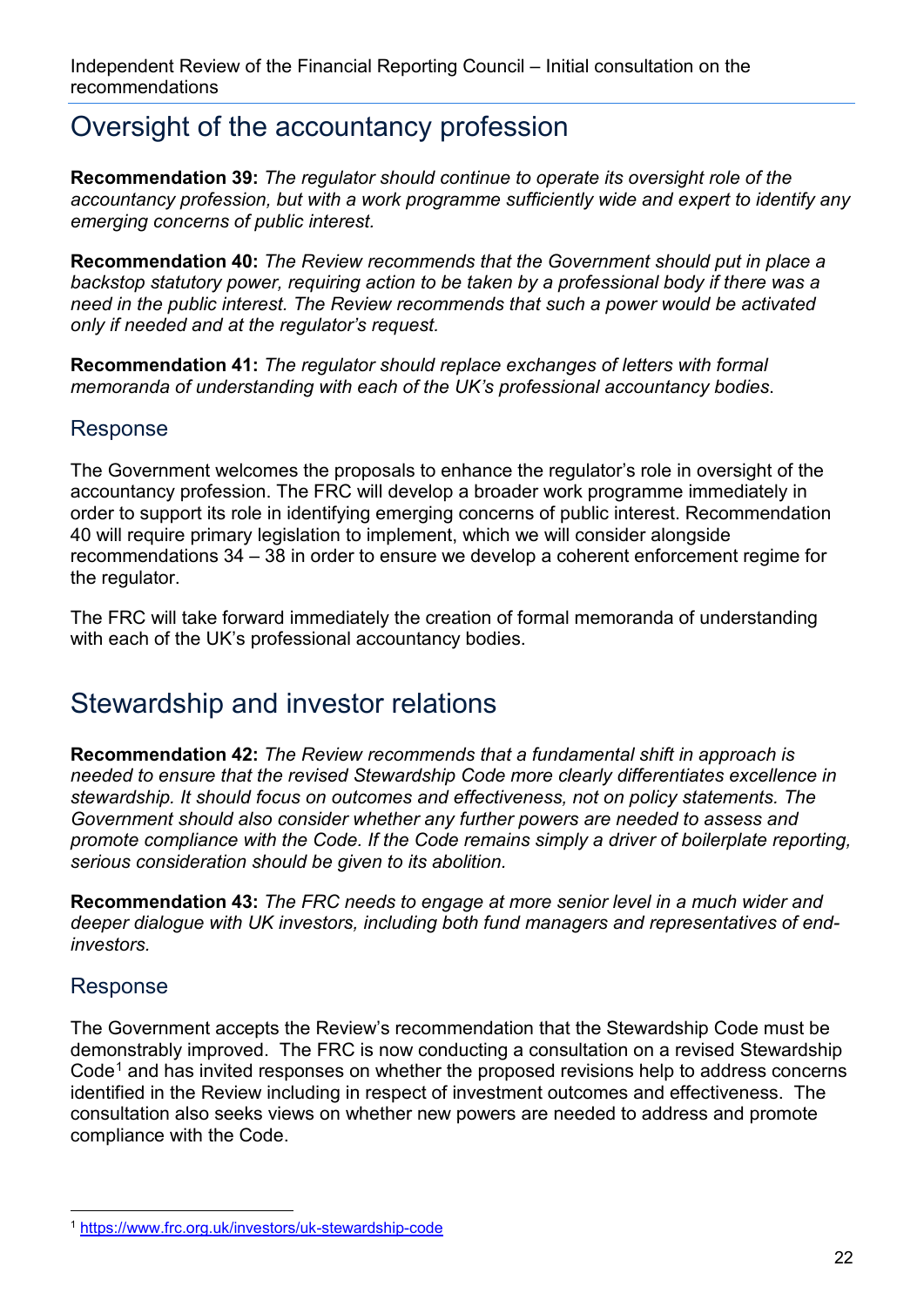The Government will work with the FRC to ensure that the revised Code fully addresses the concerns identified in the Review, taking into account the responses to the Stewardship Code consultation.

The FRC will immediately begin a wider and deeper dialogue with UK investors in the course of this consultation and beyond its present consultative arrangements with its Investor Advisory Group.

Q7. Are there specific considerations you think we should bear in mind in taking forward the recommendations in this chapter? Are there other ideas we should consider?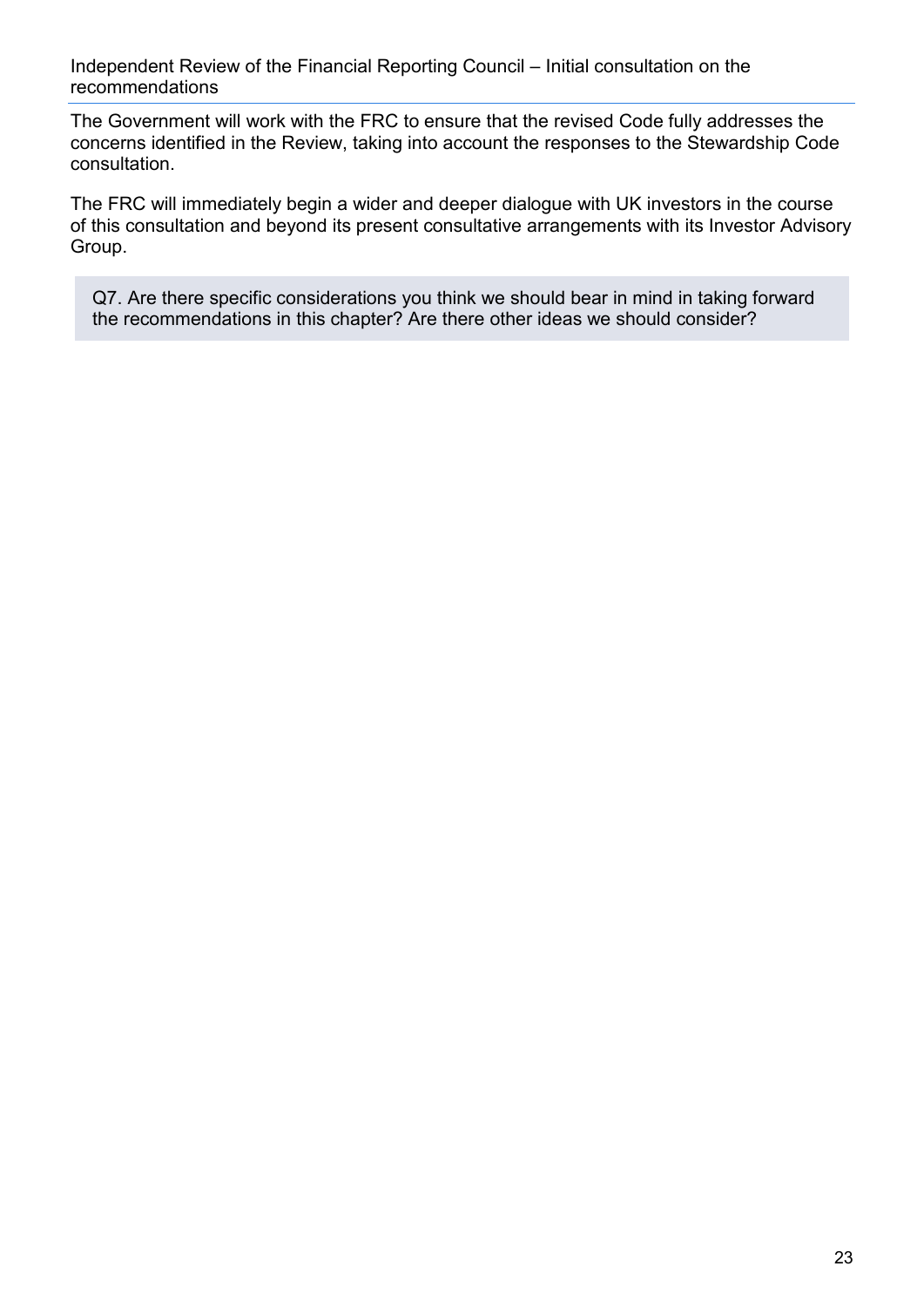## <span id="page-23-0"></span>Chapter 3 – Corporate failure

The Review recommends that the new regulator should have a forward-looking role in overseeing company reports, alongside its current role of reviewing company accounts. The Government welcomes the recommendations in this chapter which, if implemented would be a world first in audit and corporate reporting regulators. The Review sets a challenging vision for the Government to deliver against, so whilst we welcome all the recommendations and analysis in the Review, implementing them will need careful consideration to ensure they can be delivered effectively and proportionately. Other regulators including the Financial Conduct Authority (FCA), Prudential Regulation Authority (PRA) and Insolvency Service have similar forward-looking roles and responsibilities, and we will work with them to learn the best ways to deliver these functions and to ensure that the Financial Reporting Council's (FRC) responsibilities compliment rather than duplicate what is already there.

## Risk awareness

**Recommendation 44:** *The Review recommends that the regulator should develop a robust market intelligence function to identify emerging risks at an early stage, helping to shift its perspective to current and future risks, as well as its existing retrospective focus.*

**Recommendation 45:** *The Review recommends that the Government introduces a duty of*  alert for auditors to report viability or other serious concerns. The regulator should also take a *close interest, and engage with the auditor, in situations where a PIE* [Public Interest Entity] *auditor has parted company with its client outside the normal rotation cycle.*

#### Response

The FRC will take forward the recommendation to introduce a robust market intelligence function immediately. Recommendation 45 will need careful consideration to ensure that it can act as a meaningful warning and market intelligence tool, rather than creating a 'tick box exercise', which auditors feel obliged to use in order to reduce liability, without providing meaningful intelligence. We will work with the FRC to develop a framework which can deliver the ambition set out in the review and consult on proposals in due course. Any future proposals would require primary legislation.

### Powers of the regulator in cases of serious concern

**Recommendation 46:** *The regulator needs to be able to act quickly where potentially serious problems are indicated. The Review recommends that the regulator should be able to require rapid explanations from companies about reasonable concerns raised by the regulator.* 

**Recommendation 47:** *The Review recommends that the new regulator should be able to commission a skilled person review, paid for by the company, in circumstances where there is any significant interest arising from its strategic objective:*

*"To protect the interests of investors and the wider public interest by setting high standards of corporate governance, corporate reporting and statutory audit, and by holding to account the companies and professional advisers responsible for meeting those standards."*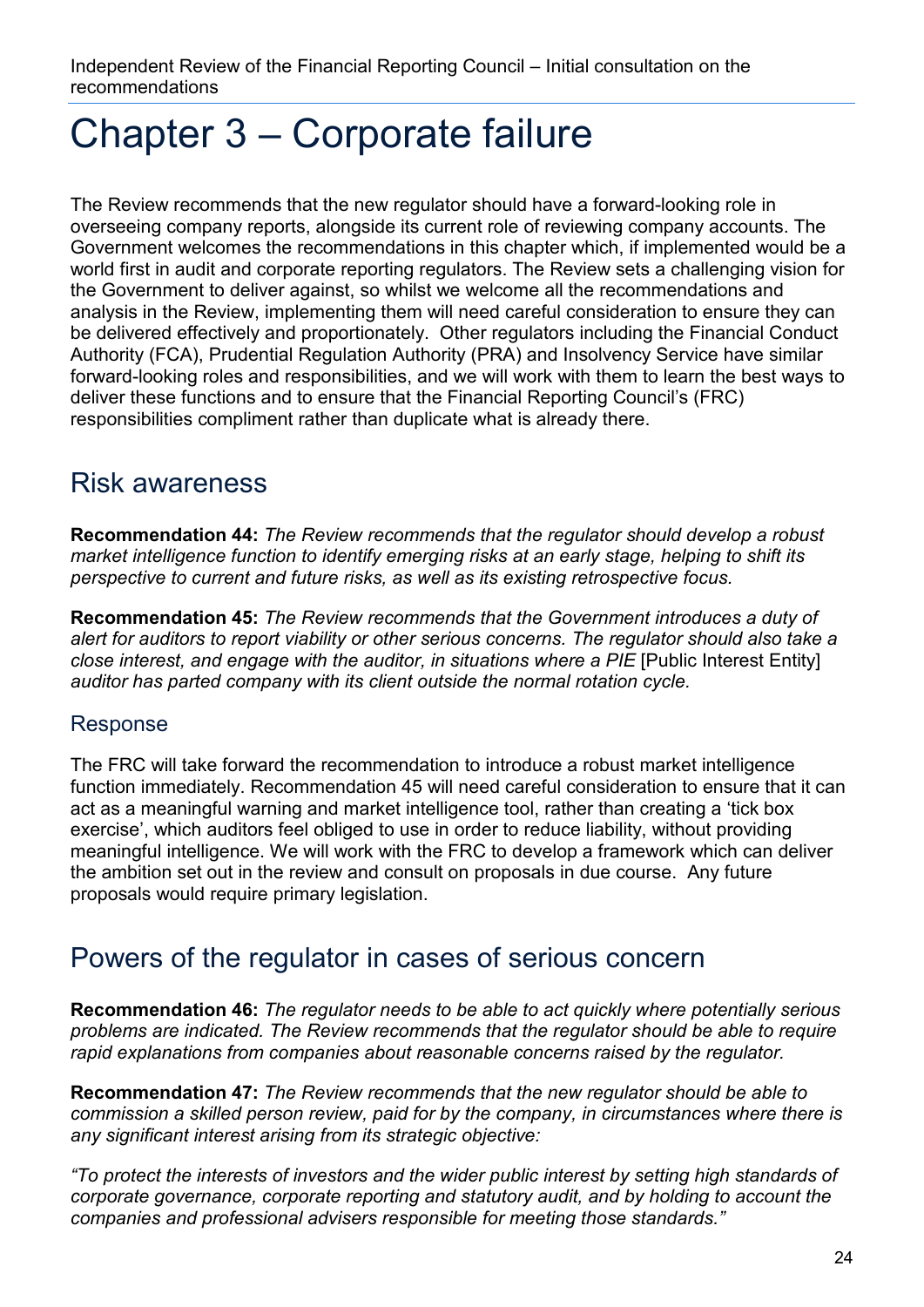**Recommendation 48:** *The Review recommends that the regulator should have the power to publish the skilled person's report if it judges that to be in the public interest. Investors would then be able to reach their own conclusions about the company's conduct and management.*

**Recommendation 49:** *In terms of further action that may flow as a result of an inspection, depending on its findings the Review recommends that the regulator should be given powers to:*

- *Require a company to procure additional assurance on the viability statement or any other aspect of company reports and accounts;*
- *Require a company to procure an independent boardroom evaluation focused on particular areas of concern such as a specific examination of the effectiveness of the audit committee;*
- *Notify the company of its view of the risks to financial viability and require a formal response from the board, with a recovery plan if appropriate; or*
- *Order the removal of the auditor or an immediate retendering.*

**Recommendation 50:** *In the most serious cases, the Review suggests it may be appropriate for the regulator to issue a report to shareholders suggesting that the company's dividend policy should be reviewed, or that they consider the case for a change of CEO* [Chief Executive Officer], *CFO* [Chief Financial Officer], *chair or audit committee chair, or for other strengthening of the board of directors. The Review believes that, where the severity of the facts merit it, the regulator should have the confidence to do this. Decision-making should rest, as now, with boards and shareholders.*

#### Response

The Government agrees with the recommendation that the regulator should be able to require rapid explanations from companies, which will require primary legislation to implement.

The Government welcomes the proposal to give the regulator the power to commission a 'skilled person review', to publish the conclusions of that review where that is in the public interest, and to take or require action on its conclusions. This framework also needs careful consideration to ensure that it is fit for purpose and fully considers any wider market consequences, whilst respecting company independence, and lessons learned from the similar framework run by the FCA. We will consult on this framework in due course. Any proposals would require primary legislation to implement.

### Internal company controls

**Recommendation 51:** *BEIS should give serious consideration to the case for a strengthened framework around internal controls in the UK, learning any relevant lessons from operation of the Sarbanes-Oxley regime in the US. The pros and cons of options for change should be analysed and consulted upon, giving special consideration to the importance of proportionality in relation to the size of the company.*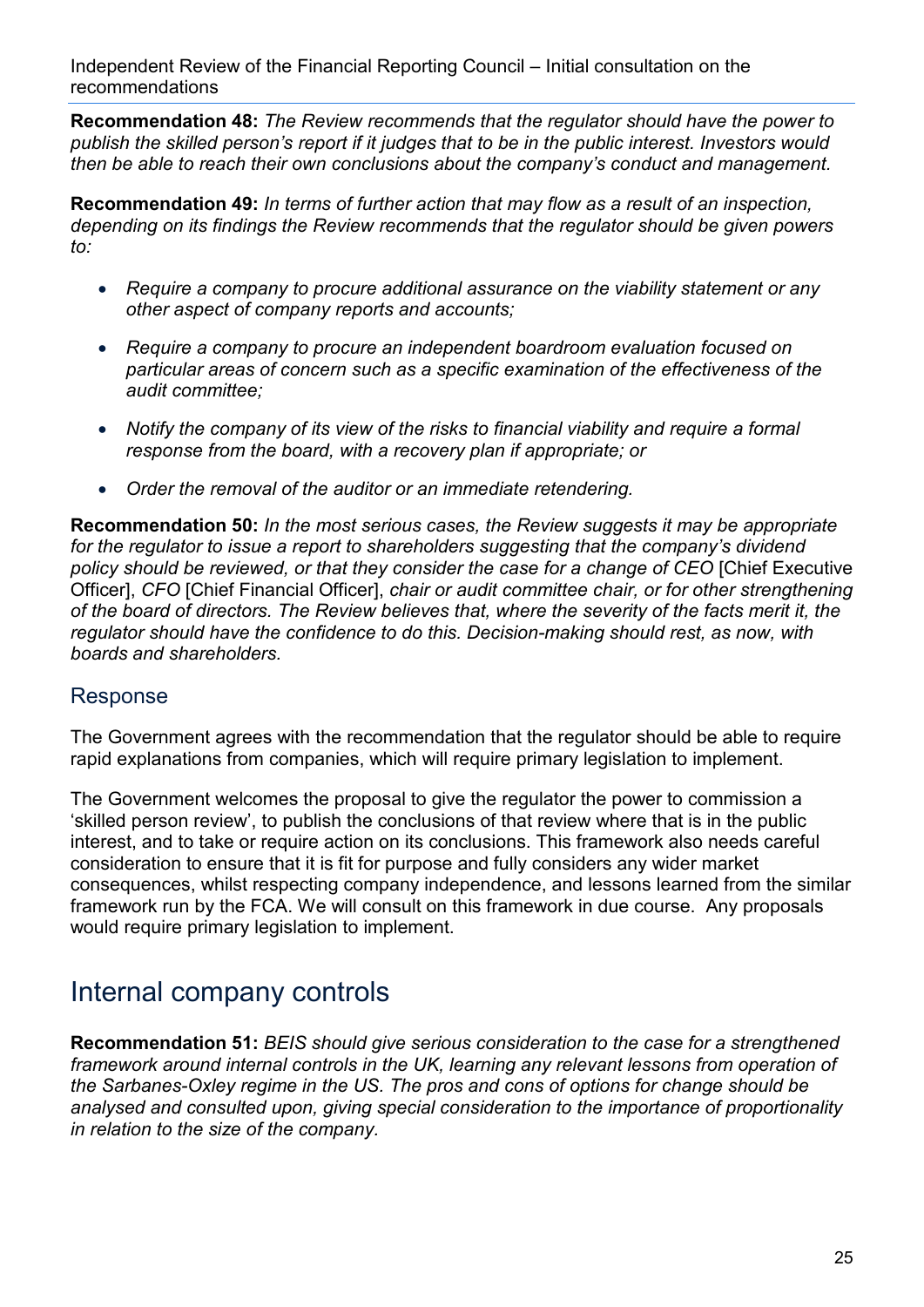#### Response

The Government welcomes the recommendation that it should consider the case for adopting a strengthened framework around internal controls on a similar basis to the Sarbanes-Oxley regime in the United States. This is a detailed and complicated issue. We will explore options in this area and bring forward a detailed consultation in due course.

## Viability statements

**Recommendation 52:** *The Review recommends that viability statements should be reviewed and reformed with a view to making them substantially more effective; and if they cannot be made more effective, serious consideration should be given to abolishing them.*

#### Response

The FRC will take forward this recommendation immediately.

## Enhanced grading of inspected audits

**Recommendation 53:** *The Review recommends that the regulator considers requiring further enhancement to the Independent Auditor's Report to include "graduated" audit findings*.

#### Response

The Government welcomes this recommendation. Careful consideration will be needed on the impact of graduated audit findings to ensure that they promote positive actions from audit firms and improve the quality of audits. Primary legislation will be required to implement the recommendation, and we will consult on proposals in due course.

Q8. Are there specific considerations you think we should bear in mind in taking forward the recommendations in this chapter? Are there other ideas we should consider?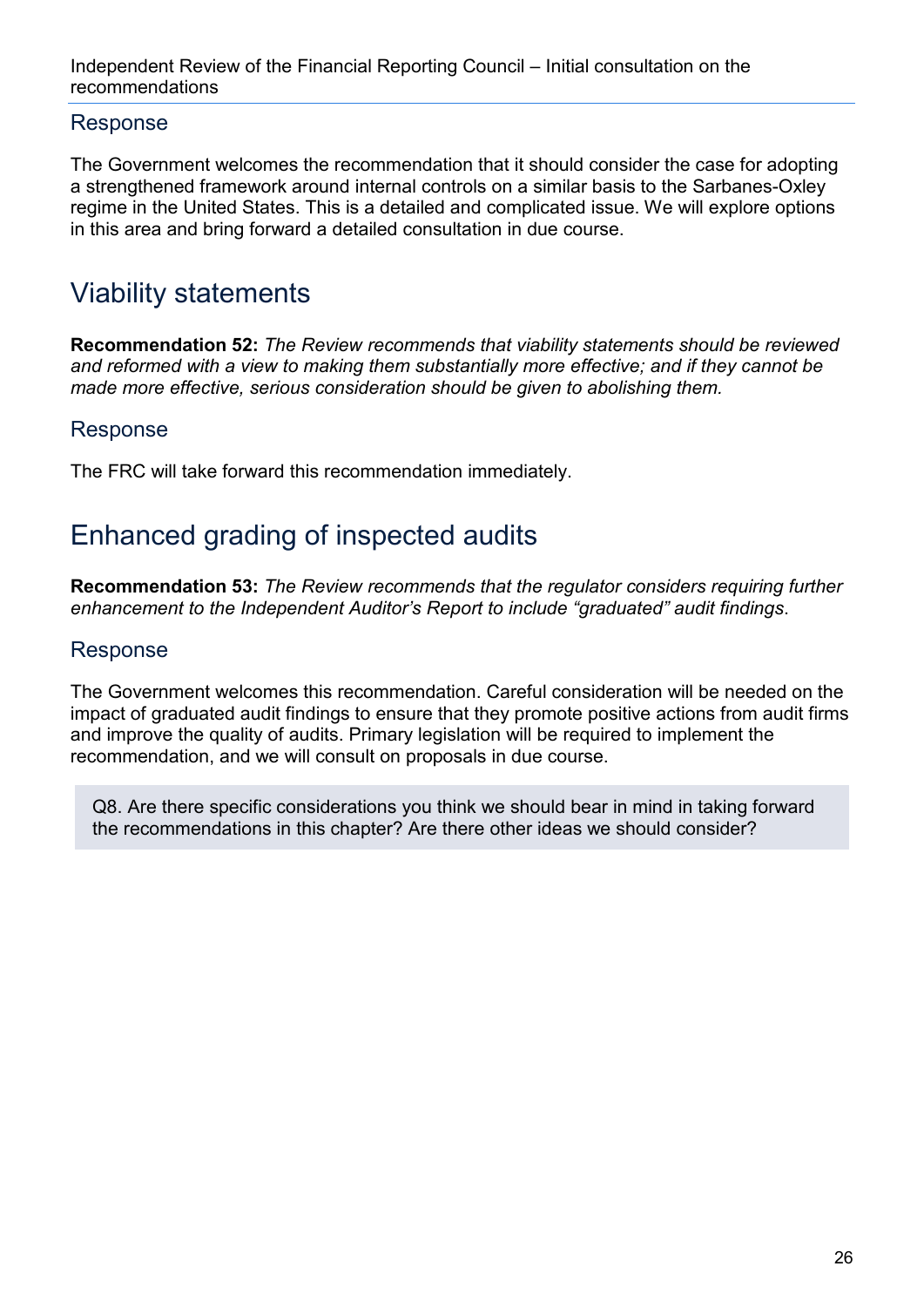## <span id="page-26-0"></span>Chapter 4 – The new regulator: oversight and accountability

Chapter 4 of the Review sets out recommendations on how the new regulator should interact with Government and Parliament. The recommendations will ensure that oversight of the regulator is more consistent with other public bodies and will resolve some of the peculiar oversight arrangements that have grown up around the Financial Reporting Council (FRC). The Government welcomes these recommendations and will take them forward. It is important that the new regulator has clear, structured and transparent oversight arrangements, which these recommendations will deliver.

## Governance and accountability

**Recommendation 54:** *The regulator should submit an Annual Report to Parliament.* 

**Recommendation 55:** *In terms of its internal systems and controls, the Review recommends that the new regulator must apply:*

- *The provisions of Managing Public Money;*
- *The Regulators' Code, which sets out a clear principles-based framework for how regulators should engage with those they regulate; and*
- *The Public Contracts Regulations regarding procurement.*

**Recommendation 56:** *The regulator should actively promote diversity, especially in its work on corporate governance.* 

**Recommendation 62:** *The Review sees no reason why FOI* [Freedom of Information] *provisions should not apply in full to the regulator's functions and internal running, and recommends that it is designated as a Public Authority for this purpose.* 

#### Response

The Government welcomes the recommendation that the regulator should submit an annual report to Parliament and the FRC will do this voluntarily. The Government will introduce primary legislation to set the requirement in law as soon as Parliamentary time allows.

The Government welcomes recommendations 55 and 56. The FRC have agreed to implement recommendation 56, and to apply the legislation and documents listed in recommendation 55, including the approach to procurement set out in the Public Contracts Regulations.

The Government welcomes the Review's recommendation 62 to apply Freedom of Information provisions in full to the regulator. The FRC will take this forward voluntarily and the Government will introduce legislation to confirm this as soon as Parliamentary time allows.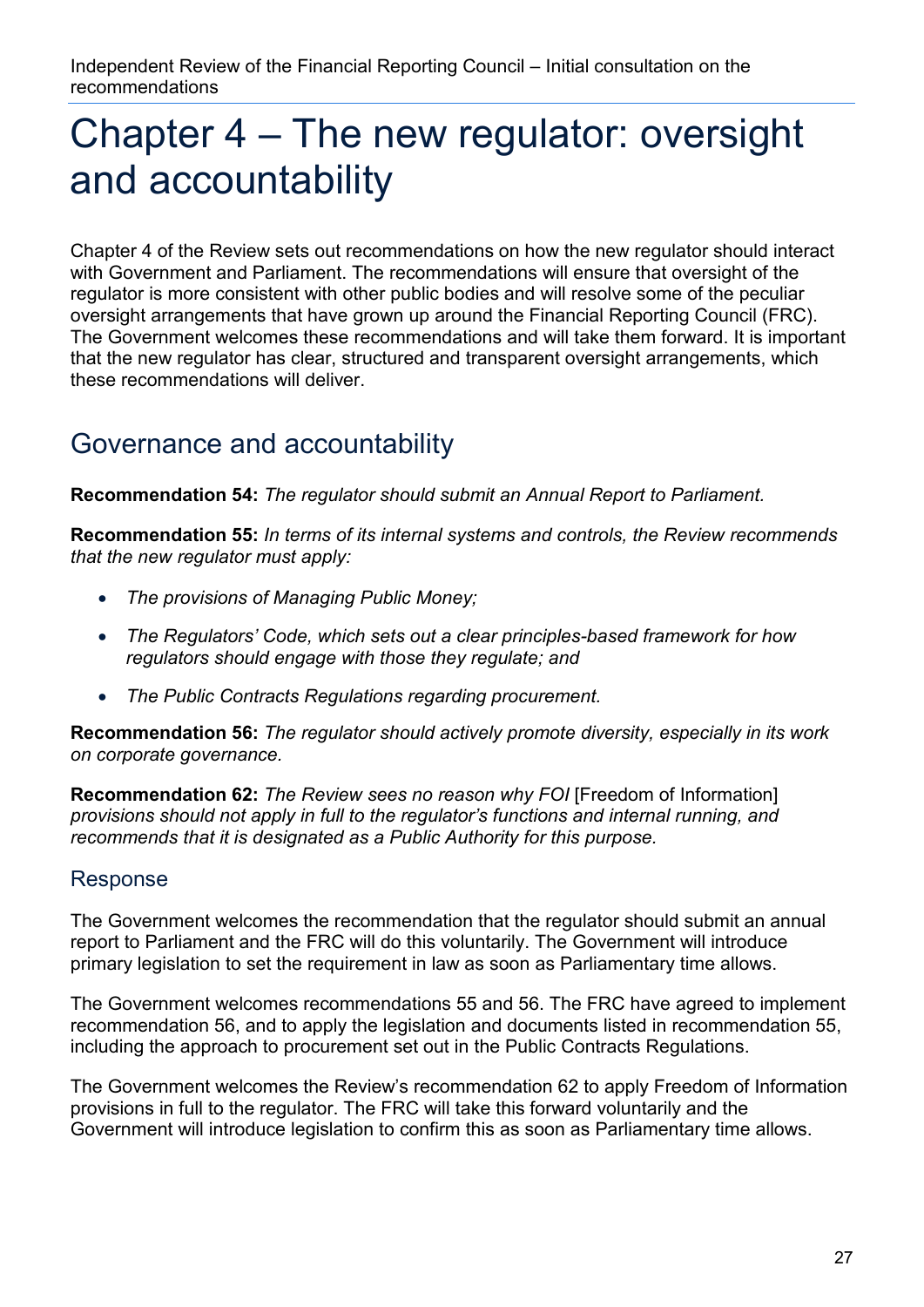## Conflicts of interest

**Recommendation 57:** *The Review recommends that:*

- *For the foreseeable future, it would be wise for the regulator not to allow staff, board or committee members ever to work on any regulatory functions relating to a past employer, removing themselves and/or delegating to others as necessary; and*
- *Written declarations for all staff members' conflicts of interest and financial interests should include proposed mitigations, and record any exercise of management discretion in relation to work undertaken relating to a former employer.*

**Recommendation 58:** *The Review recommends that the regulator should establish a procurement policy that adheres to public contracting regulations, and that follows an open tendering process. Its policy should be published, along with a summary of those contracts awarded that are above the Public Contracts Regulation threshold.*

#### Response

The Government recognises the importance of ensuring there are no future actual or perceived conflicts of interest between those working in FRC and its stakeholders. It accepts recommendations 57 and 58 and the FRC will adopt them with immediate effect.

## Complaint handling

**Recommendation 59:** *The Review considers the lack of transparency regarding complaints to be unhelpful and recommends that aggregated data on the trend, nature, and outcome of complaints referred to the FRC be published, as well as information on the speed at which they were dealt with.* 

**Recommendation 60:** *The Review recommends that the new regulator should more proactively monitor trends in complaints received by, and regarding, professional bodies, since this provides useful intelligence on the way in which professional bodies are operating. The new regulator should be actively interested in the substance of complaint-handling, especially where it is clear that complaints have merit, and not simply be monitoring process-compliance.* 

**Recommendation 61:** *Given the complex nature of the issues dealt with by the FRC, the Review recommends that a central team receive, triage, respond, and ensure appropriate action is taken in relation to complaints or complaint-like contact from stakeholders. That team should also develop clear guidance on how complaints will be dealt with, including timelines. Although basic, the Review considers these changes necessary to improve the regulator's credibility.* 

## Response

The Government welcomes recommendation 59 and the FRC will take it forward as soon as possible. Government will include a publication requirement in primary legislation setting up a new regulator as soon as parliamentary time allows.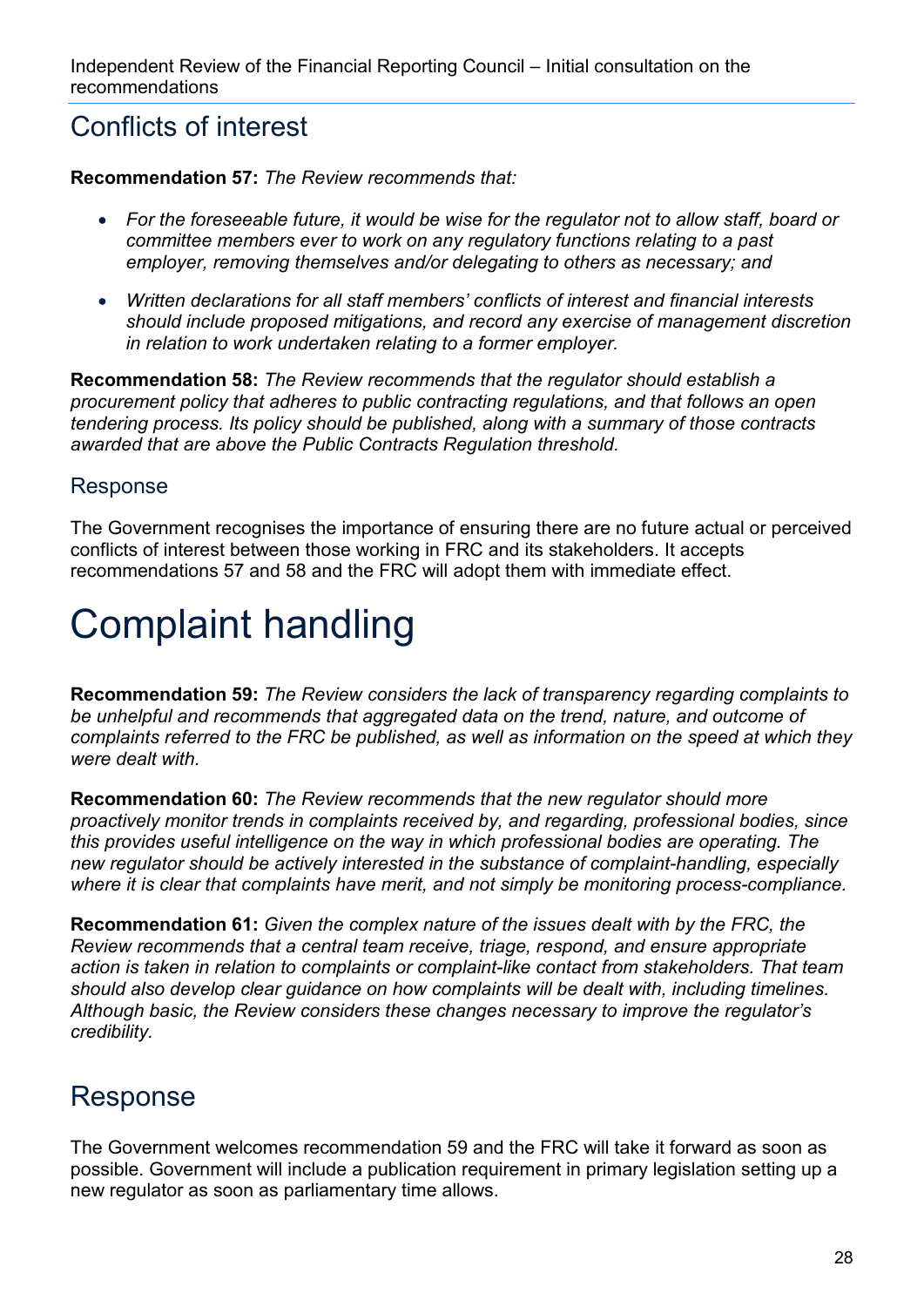The Government welcomes recommendations 60 and 61 and the FRC will implement them as soon as possible. Any required primary legislation will be taken forward by Government as soon as parliamentary time allows.

## **Confidentiality**

**Recommendation 63:** *The Review recommends that the FRC and the new regulator must ensure that their internal procedures and approach to sharing information with external stakeholders, and its procedures to investigate and act on any leaks, are much more robust and effective.*

#### Response

The FRC will review their procedures and their approach to sharing information with stakeholders immediately, and will set out guidance for staff, Board and Committee members and stakeholders in line with Cabinet Office guidance. It will also put in place a process for investigating any unauthorised disclosures which complies with Cabinet Office best practice.

Q9. Are there specific considerations you think we should bear in mind in taking forward the recommendations in this chapter? Are there other ideas we should consider?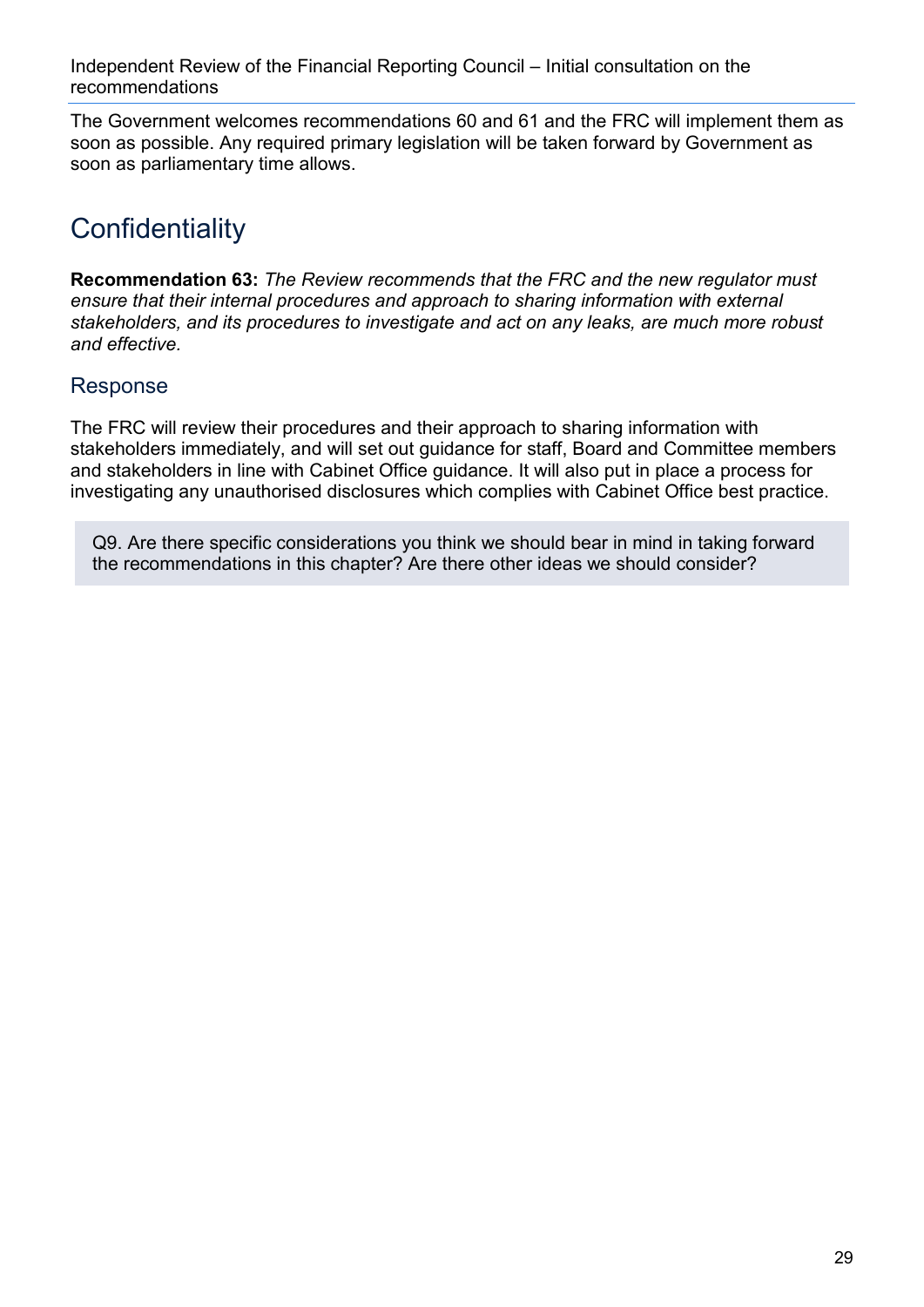## <span id="page-29-0"></span>Chapter 5 – Staffing and resources

Chapter 5 of the Review makes the case that in order to be effective the regulator needs a stable statutory funding base and to have access the right skills and talent to do the job properly. The Government welcomes all these recommendations and will implement them as quickly as possible. The Financial Reporting Council (FRC) will take forward many of them immediately.

## Funding

**Recommendation 64:** *The Review recommends that the regulator should not be funded on a voluntary basis. BEIS should put in place a statutory levy.* 

**Recommendation 65:** *The Review recommends that BEIS should agree a new budget, consistent with the Review's recommendations, working with the new regulator and consulting stakeholders.*

**Recommendation 66:** *The Review recommends that BEIS should set the regulator's budget each year, and having consulted, determine the proportions of the levy that will apply to different parties.* 

#### Response

The Government accepts the recommendation that the new authority should be funded through a statutory levy. The Review does not propose Government funding for the new regulator, and the Government believes that it remains appropriate that the regulator should be funded by market participants. To ensure that the funding arrangements are fair and will provide the new regulator with a stable and independent basis to deliver its new statutory responsibilities a detailed consultation will follow.

The consultation will address the question of which groups of market participants should fund the new authority based on its statutory functions, how those groups should be defined, and how the regulator's costs should be apportioned to each group and to individual companies and other entities within each group.

### Skills, resourcing and remuneration

**Recommendation 67:** *As set out in Chapter 3, the regulator needs to develop new teams, and should look to recruit analysts, investment experts, economists, and those skilled in corporate law.* 

**Recommendation 68:** *The Review recommends that the new regulator should develop a staffing and resourcing strategy to achieve the vision set out in this Review. That should include a more diverse approach to hiring. The regulator should also build on the experience of the Financial Reporting Review Panel and, like the other financial regulators, develop a pool of former or retired senior executives and experts – so-called 'grey panthers' – to boost its capacity to deploy expertise at short notice.*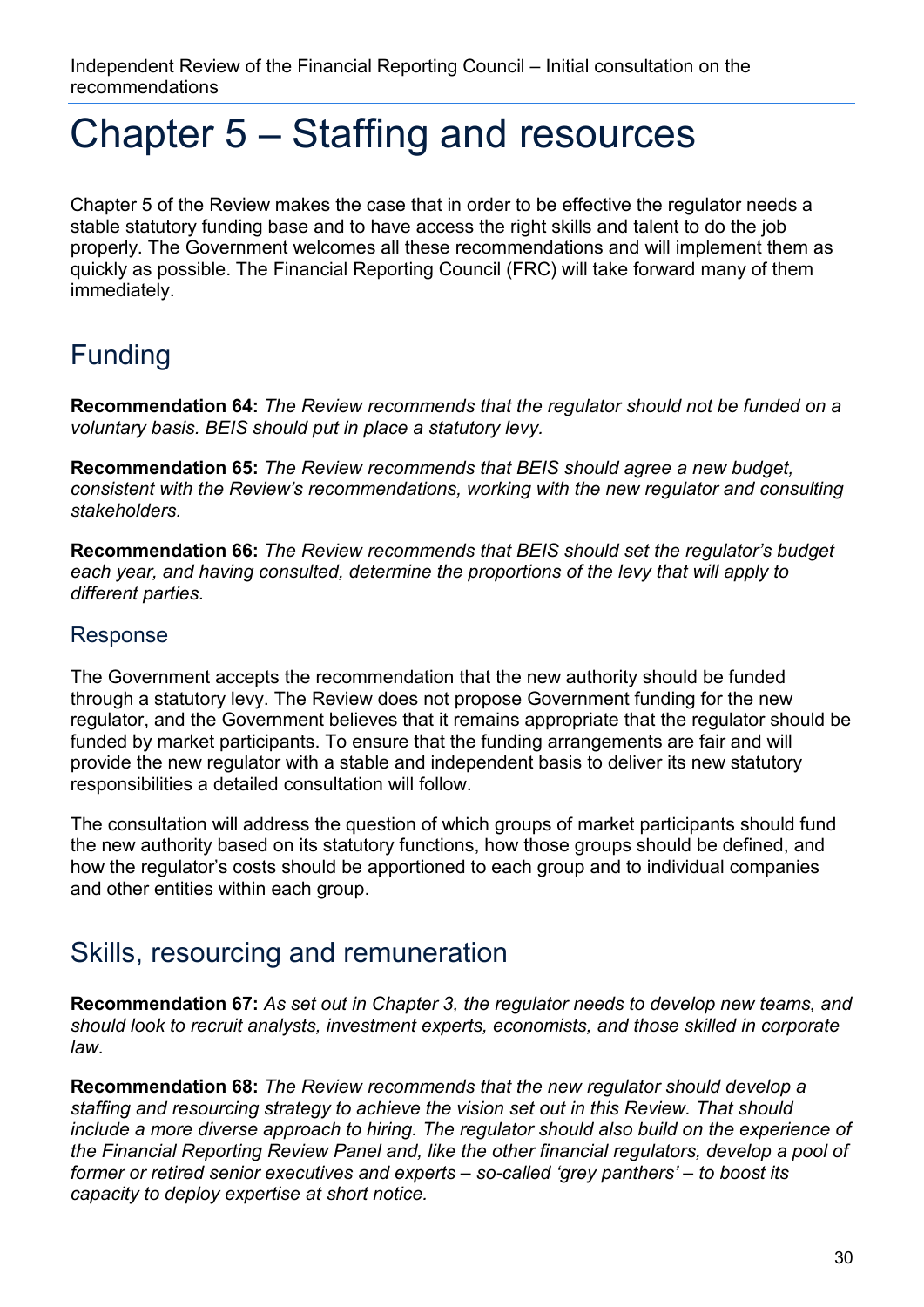**Recommendation 69:** *The Review recommends that the control arrangements on pay for the regulator should mirror those of other financial regulators such as the FCA, PRA and Ofcom which are not funded by the taxpayer. This approach should apply immediately. The new regulator's budget should be set by Ministers, as should the CEO's pay, but other pay decisions should be made by the regulator subject, of course, to proper transparency, and within the overall financial budget set by Ministers.* 

**Recommendation 70:** *The Review recommends that the new regulator's pay arrangements should be set out in the regulator's legal base, and mirror that of Ofcom. That sets out with clarity that the arrangements for the terms, conditions, and remuneration of staff are a matter of Ofcom's responsibility. The Office of Communications Act 2002 states that:* 

*Schedule (7)(1): "The employees of Ofcom who are not executive members shall be appointed to and hold their employments on such terms and conditions, including terms and conditions as to remuneration, as Ofcom may determine."* 

*The Review recommends that the same wording be used for the founding legislation for the new regulator.*

#### Response

The Government welcomes the proposed recruitment approach set out in recommendations 67 and 68. The FRC have agreed that they will take this forward as quickly as possible.

The Government welcomes the recommendations regarding the regulator's pay arrangements. We will work with HM Treasury and Cabinet Office to put in place arrangements that achieve the desired outcome of the Review for the FRC and new regulator.

Q10. Are there specific considerations you think we should bear in mind in taking forward the recommendations in this chapter? Are there other ideas we should consider?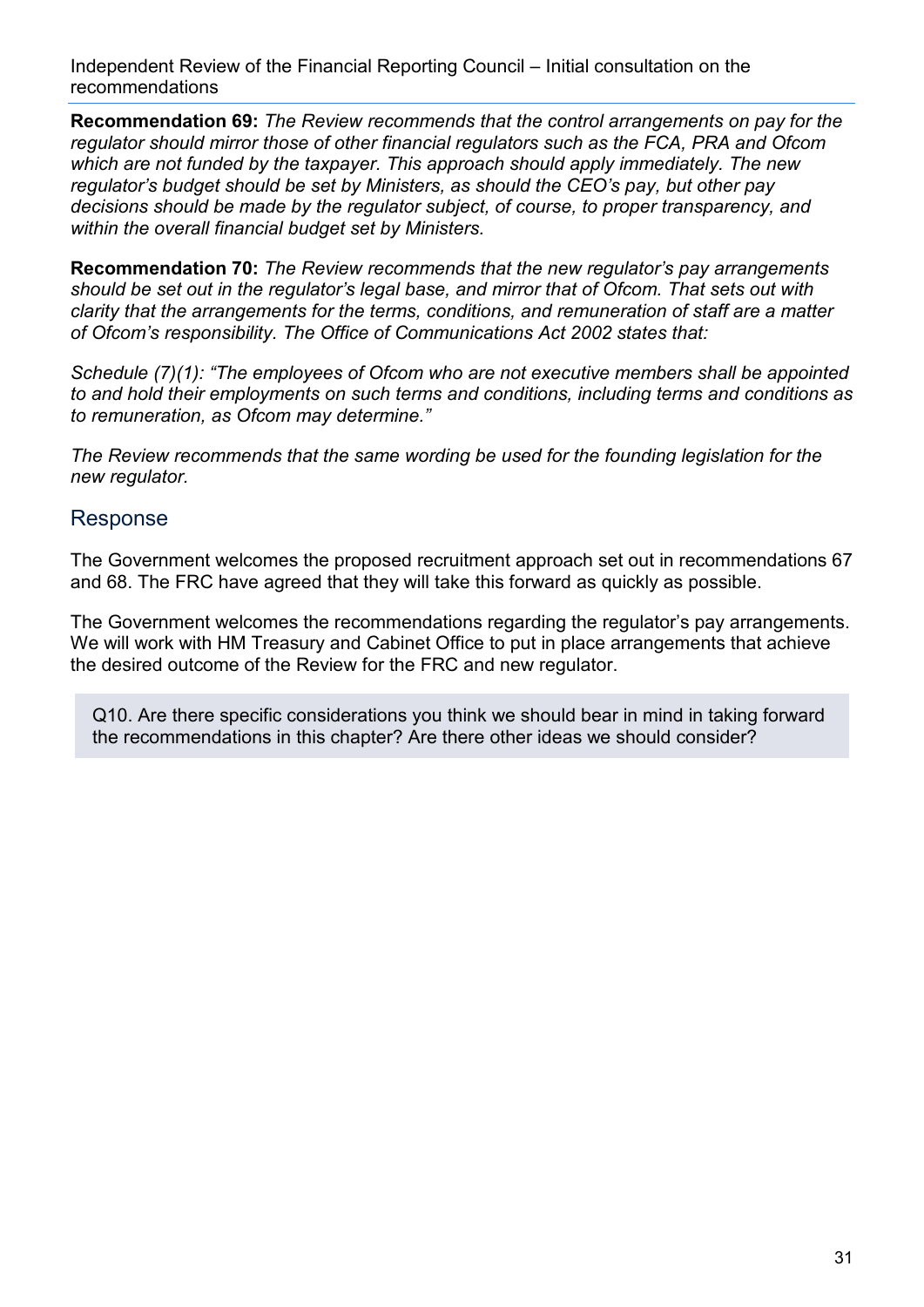## <span id="page-31-0"></span>Chapter 6 – Other matters

Chapter 6 of the Review sets out the Review's recommendations on other issues which affect the regulator. This includes recommendations on competition, actuarial oversight, Local Audit and the National Audit Office (NAO). The Government welcomes all the Review's recommendations in these areas. It is right that the Independent Review gave thought to all aspects that affect the regulator and its work. These recommendations interact with other policy areas more than the other sections of the Review. We will therefore need to consider these recommendations alongside views from stakeholders more directly involved in these areas, in order to ensure we take these recommendations forward in an effective way.

## Competition role

**Recommendation 71:** *The Review recommends that the new regulator should be given a competition duty in a stronger form than the "have regard to" formulation recommended by the Competition Commission in 2013 and should follow the model set out in Chapter 6, which is broadly based on the FCA's* [Financial Conduct Authority] *competition duty.* 

**Recommendation 72:** *In addition to a competition duty, the Review also recommends that the regulator should be given a specific statutory function to keep the statutory audit market under review and to report regularly on market and competition developments. This will need to include reporting on trends in audit pricing, the extent of any cross-subsidy from non-audit work and any implications for the quality of audit.* 

**Recommendation 73:** *The Review recommends giving the regulator the powers it needs to support a competition duty and an ongoing market review function. In particular, it will need powers to require firms to provide audit pricing, cross-subsidy and market share data. The position should be reviewed again following completion of the CMA's* [Competition and Markets Authority] *market study to ensure that the regulator has the powers needed to implement or monitor the CMA's competition remedies and to act on evolving or new competition issues in the future.*

#### Response

The Government welcomes the proposals in the Review for enhanced competition and market review duties, and notes the Review's recommendation that the position should be reviewed following completion of the Competition and Markets Authority's (CMA) current market study on competition in the audit market. Placing a statutory duty on the FRC will also require primary legislation.

## Oversight of the actuarial profession

**Recommendation 74:** *The Government, working with the PRA* [Prudential Regulation Authority] *and TPR* [The Pensions Regulator], *should review what powers are required effectively to oversee regulation of the actuarial profession.* 

**Recommendation 75:** *The Review recommends that neither the FRC, nor its successor body, is best-placed to be the oversight body. The PRA (which employs around 80 actuaries) is a*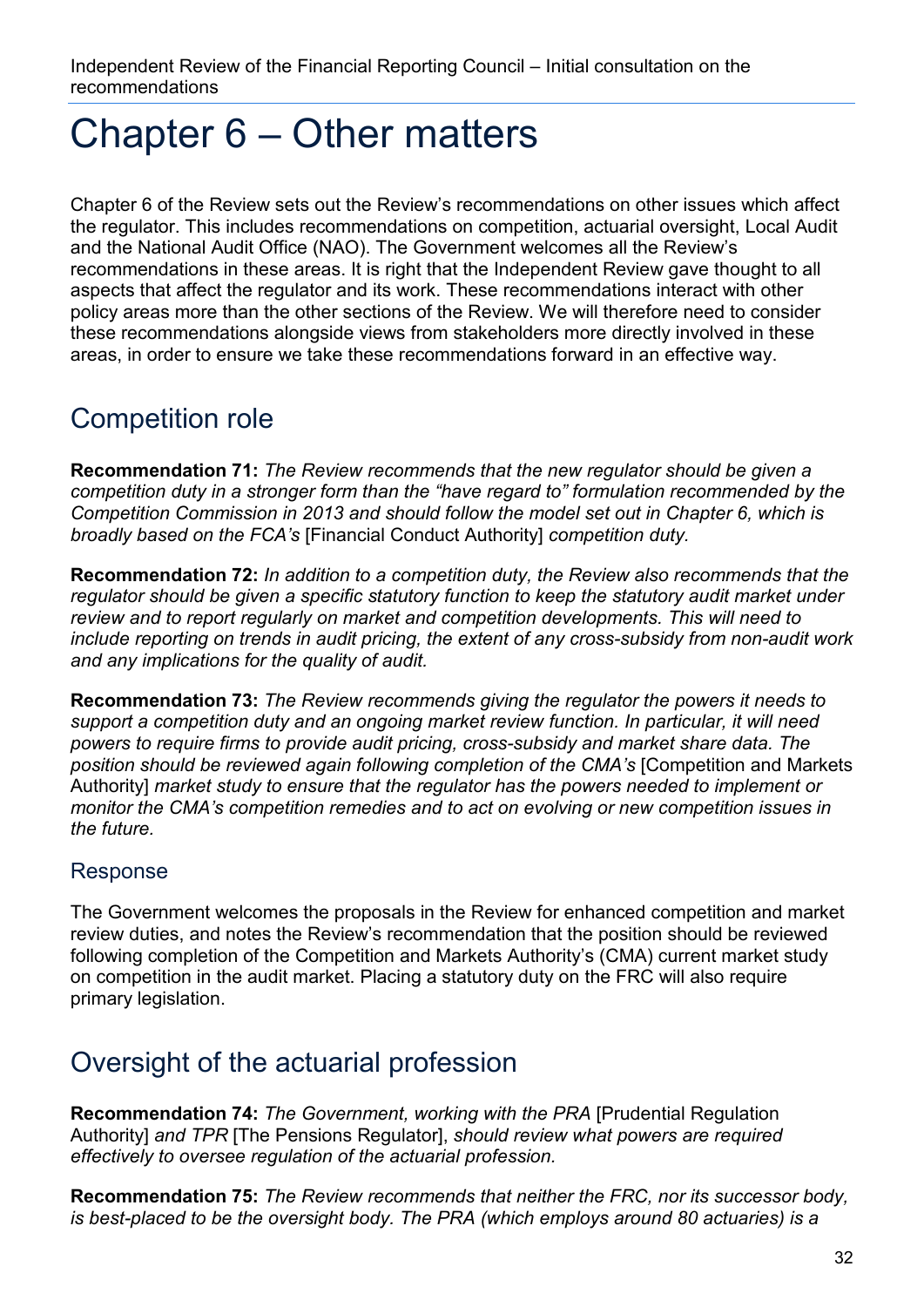*much larger repository of regulatory actuarial expertise than the FRC and would be bestplaced to take on all the actuarial responsibilities currently vested in the FRC.* 

#### Response

The Government welcomes the recommendations in the Review to review the adequacy of arrangements for the oversight of the actuarial profession. We will reflect on these recommendations and bring forward proposals in due course.

## Local audit arrangements

**Recommendation 76:** *The Review recommends that the arrangements for local audit need to be fundamentally rethought to ensure that they:* 

- *Deliver robust assessment and scrutiny of the quality of all local audit work, with individual reports shared with audit committees and published;*
- *Establish a more appropriate threshold for enforcement action; and,*
- *Bring together in one place all the relevant responsibilities, so a single regulatory body can take an overview.*

**Recommendation 77:** *Such a role (regarding local audit) could be taken on by the FRC or its successor body, but the Review recommends that it would be much better undertaken by a separate body that has (or could develop) a deeper expertise in the local audit world. That body should have a different and much more focused remit than the former Audit Commission. It should have a clear objective to secure quality, and should set the relevant standards, inspect the quality of relevant audit work and oversee the relevant professional bodies. It should also take on responsibility for appointing auditors for local bodies and agreeing fees.*

**Recommendation 78:** *In the same spirit, the Government should review whether the arrangements now in place for other public sector audits, such as Foundation Trusts, are genuinely robust and effective. It is very unlikely that they are.* 

**Recommendation 82:** *The Review also recommends that responsibility for the local audit "Code of Audit Practice" should be moved to the same body that monitors the quality of local audit work.*

#### Response

The Government welcomes the recommendations to review the arrangements for oversight of Local Audit, and agrees with Sir John's view that the Audit Commission should not be reinstated. We are conscious that the recent changes to oversight and procurement of local audit are still bedding in, and will in any case wish to review their effectiveness once evidence is available. We will reflect on and respond to these recommendations as part of that review

## Independent supervision of the National Audit Office

**Recommendation 79:** *Just as the Review recommends public disclosure of AQR* [Audit Quality Review] *findings and gradings in relation to the private sector, the Review recommends*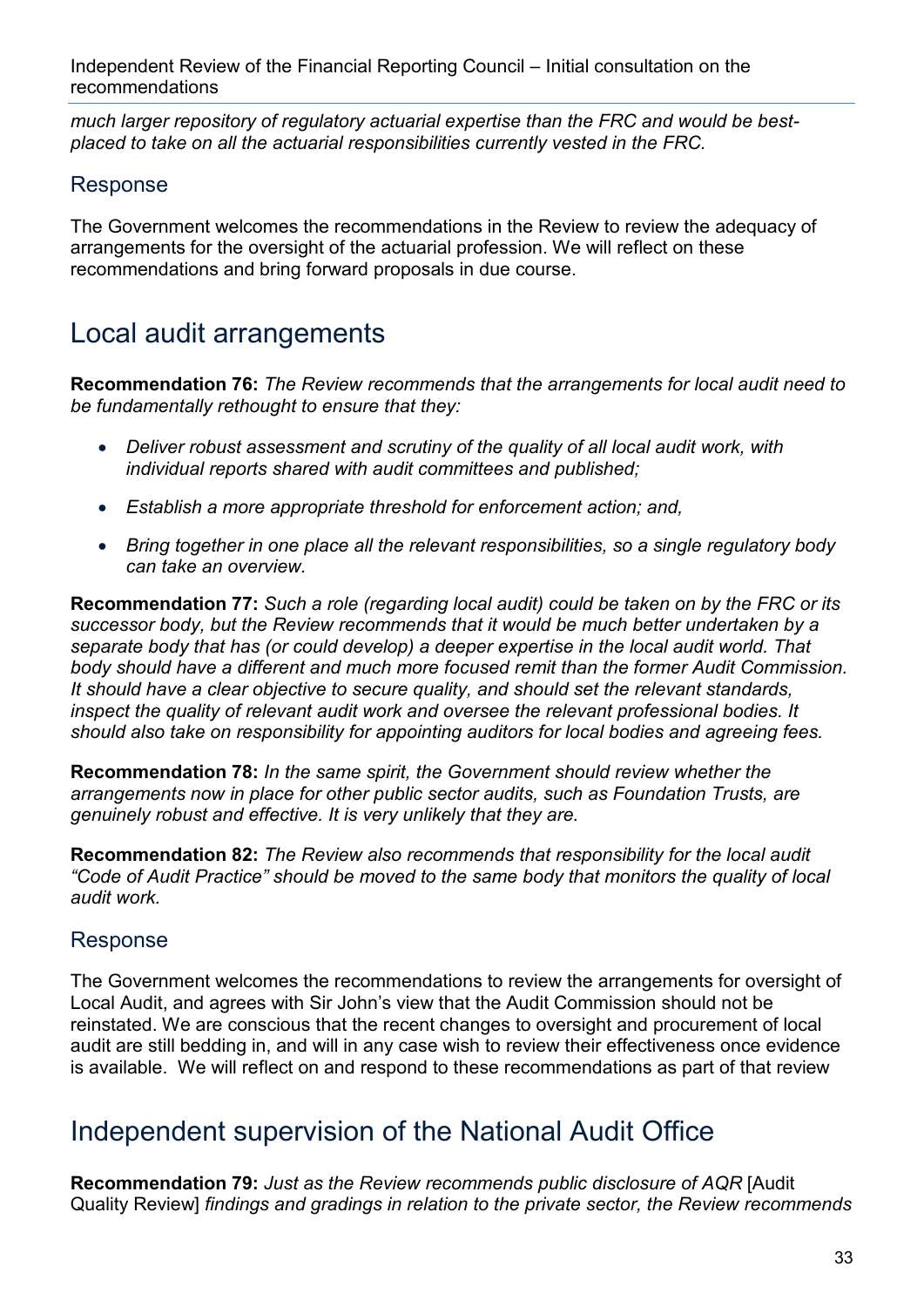*that the new regulator's individual AQR reviews in relation to the NAO* [National Audit Office] *should be shared with the relevant audit committee and Parliament, and should be published.*

**Recommendation 80:** *The Review recommends that all financial audits in scope of the NAO should be brought within the audit quality monitoring scope of the new regulator, and not only at the discretion of the C&AG* [Comptroller and Auditor General].

**Recommendation 81:** *In light of the Review's recommendations on local audit, and those above, the Review recommends that the Secretary of State for Business, Energy and Industrial Strategy should reassess if the FRC remains the most appropriate body to perform the role of Independent Supervisor of Auditors General in respect of statutory audits.* 

#### Response

The Government is grateful for the Review's recommendations in relation to oversight of the National Audit Offices' (NAO) statutory audit work, and notes that those are matters for Parliament to consider given the NAO's independence from Government. The Government stands ready to work together to determine the right way forward on those oversight arrangements.

Q11. Are there specific considerations you think should be borne in mind in taking forward the recommendations in this chapter? Are there other ideas we should consider?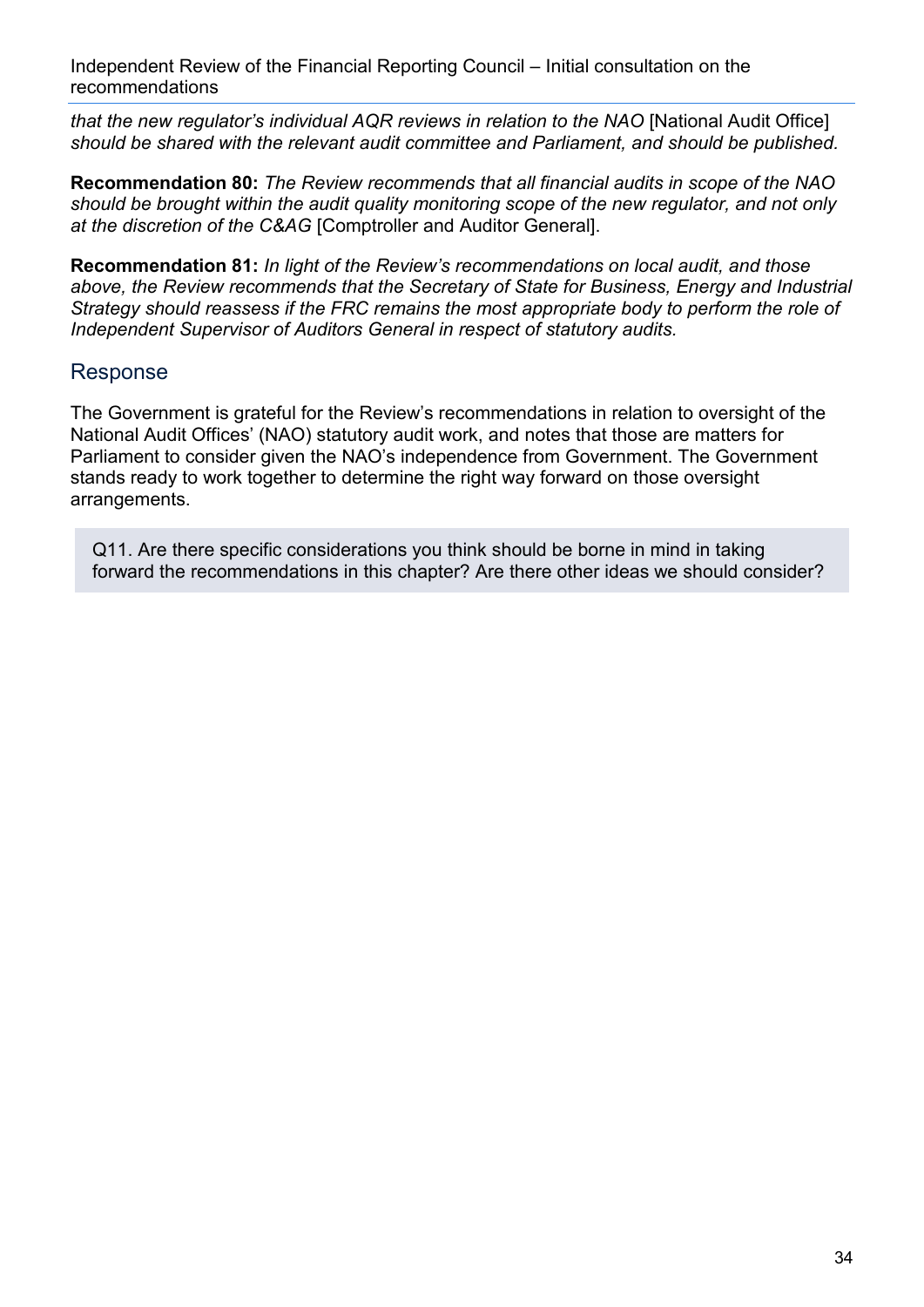## <span id="page-34-0"></span>Chapter 7 – Interim steps

Chapter 7 of the Review sets out which recommendations can be taken forward immediately. The Government welcomes the Review's thoughts in this area, which have given a helpful steer in developing this response. The Government agrees with the Review's ambitions to take forward the recommendations as quickly as possible. We have set out below our initial plan for taking these recommendations forward.

**Recommendation 83:** *An immediate priority task for the FRC and the Government should be*  to work together to identify and agree a set of measures that should be implemented in the *short term ahead of legislative time being available for primary legislation. This interim implementation plan should be published along with a timetable.*

## Response

The table below and the annex to this document set out the Government's initial view on how to take forward the recommendations in the Review. We will work with the Financial Reporting Council (FRC) and other stakeholders over the coming weeks to develop and publish a more complete implementation plan.

| <b>FRC and BEIS will</b><br>implement as soon as<br>possible             | Can be implemented<br>once considered, in<br>advance of legislation | <b>Primary Legislation</b><br>required                                    |
|--------------------------------------------------------------------------|---------------------------------------------------------------------|---------------------------------------------------------------------------|
|                                                                          | Chapter 1                                                           |                                                                           |
| Recommendations 2, 7, 8, 9,<br>10, 12 and 13                             | Recommendations 4, 5,<br>6, 11 and 14                               | Recommendations 1 and 3                                                   |
|                                                                          | Chapter 2                                                           |                                                                           |
| Recommendation 17, 21, 22,<br>23, 24, 29, 31, 32, 33, 39, 41<br>and $43$ | Recommendations 15,<br>16, 27, 30 and 42                            | Recommendations 18, 19, 20,<br>25, 26, 28, 34, 35, 36, 37, 38<br>and $40$ |
|                                                                          | Chapter 3                                                           |                                                                           |
| Recommendations 44 and 52                                                |                                                                     | Recommendations 45 to 51 and<br>53                                        |
|                                                                          | Chapter 4                                                           |                                                                           |
| Recommendations 54 to 63                                                 |                                                                     |                                                                           |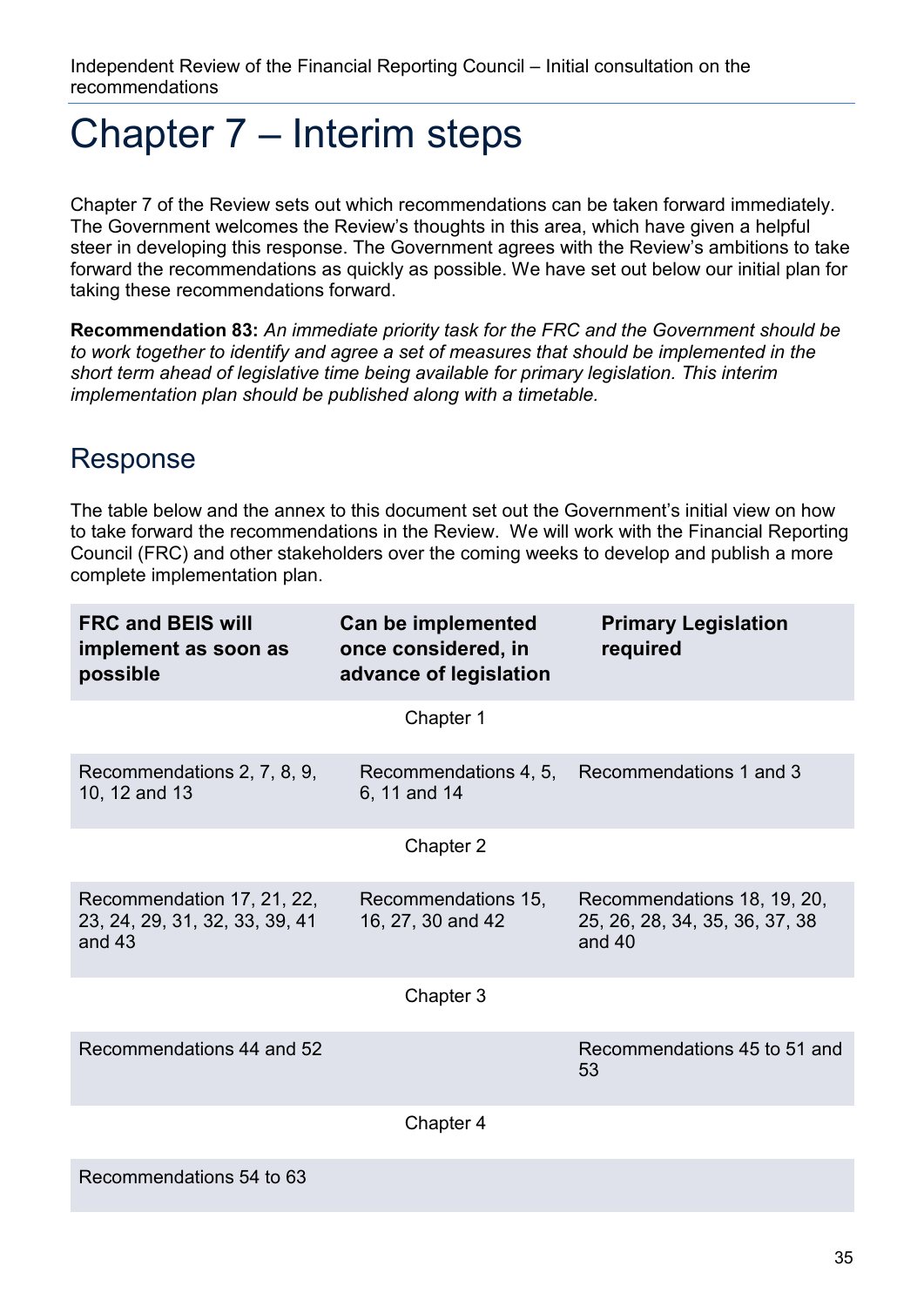|                                  | Chapter 5                        |                          |
|----------------------------------|----------------------------------|--------------------------|
| Recommendations 67, 68 and<br>69 | Recommendations 64,<br>65 and 66 | Recommendation 70        |
|                                  | Chapter 6                        |                          |
|                                  |                                  | Recommendations 71 to 82 |
|                                  | Chapter 7                        |                          |
| <b>Recommendation 83</b>         |                                  |                          |

Q12. Are there specific considerations you think we should bear in mind in taking forward the recommendations in this chapter? Are there other ideas we should consider?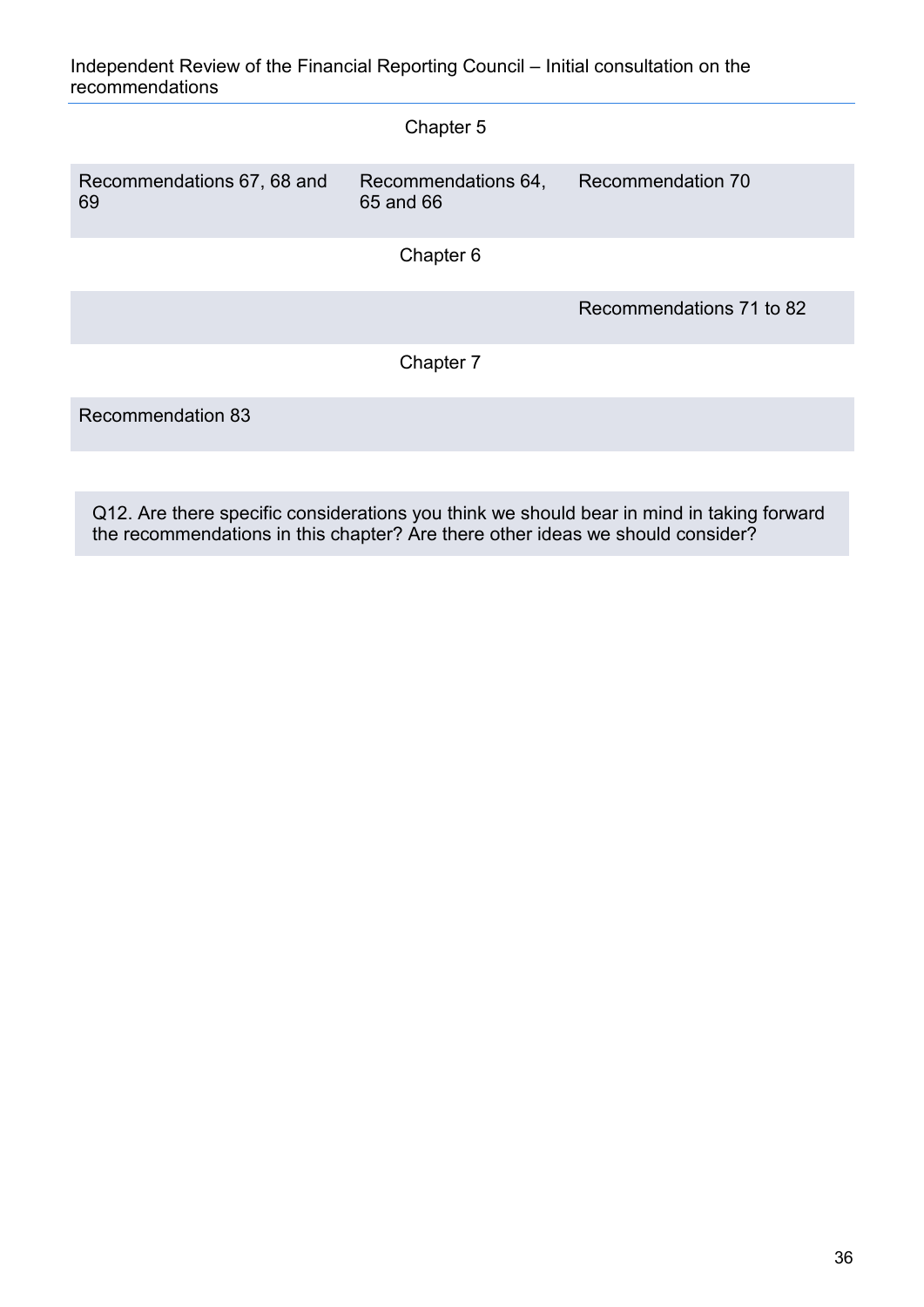## <span id="page-36-0"></span>**Conclusions**

The Government is grateful to Sir John Kingman and his team for his extensive and thorough Review. Once implemented, the recommendations set out in the Review will ensure that the UK has an effective and world leading regulator for audit and corporate reporting.

Some of the changes set out in the Review are complex and will take further consideration and cooperation to get right. We welcome all views from stakeholders on how we can meet the ambition set out in the Review and create this new world class regulator for the UK.

## Auditor appointment

Alongside his independent Review, Sir John has also put forward a proposed approach to change to the present arrangements for the appointment of auditors. Those suggested changes focus on three specific circumstances:

- Where there has been a meaningful shareholder vote against an auditor appointment:
- Where a company has parted company with its auditor outside the usual rotation cycle; or
- Where quality issues have been identified around the company's audit.

In addition, Sir John recommends that the regulator be given a right to approve audit fees for Public Interest Entities (PIEs), where it sees a case for doing so in the interests of quality.

Such changes would not change the fundamental role of shareholders in appointing a company's auditor, and the proposal is to develop an ability for the regulator to intervene, rather than a requirement to do so. The Government will consult on Sir John's detailed proposals.

## <span id="page-36-1"></span>**Impacts**

An impact assessment has not been prepared for this initial consultation document, but will be developed as we take these recommendations forward.

Q13. What evidence or information do you have on the costs and benefits of these reforms?

Q14. What further comments do you wish to make?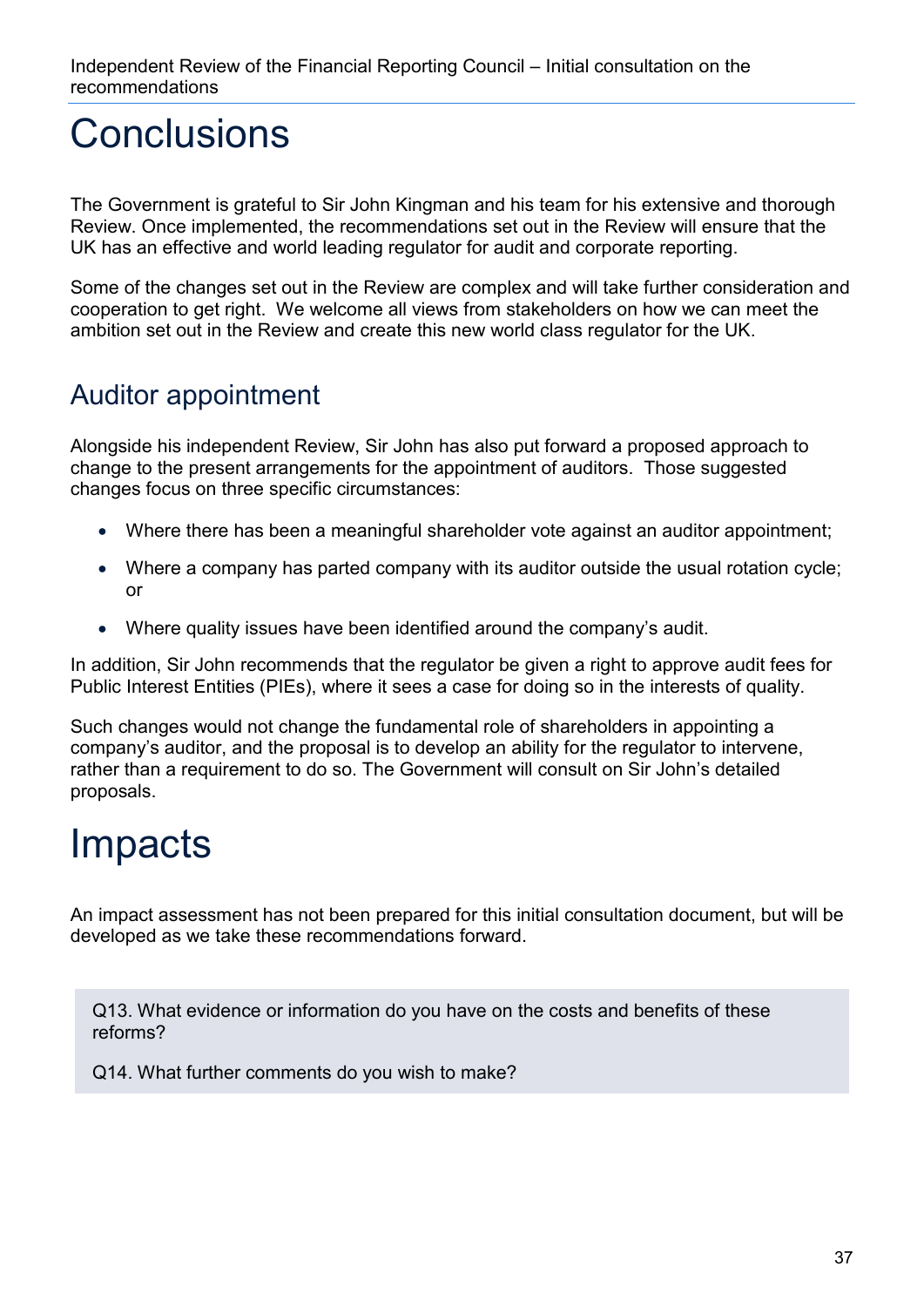## <span id="page-37-0"></span>Consultation questions

## Chapter 1 – FRC structure and purpose

**Q1. What comments do you have on the proposed objective set out in Recommendation 4?**

**Q2. What comments do you have on the duties and functions set out in Recommendations 5 & 6?**

**Q3. How do other regulators mitigate the potential for conflict between their standard setting roles and enforcement roles as set out in Recommendation 14?**

**Q4. Are there specific considerations you think we should bear in mind in taking forward the recommendations in this chapter? Are there other ideas we should consider?** 

## Chapter 2 – FRC: Effectiveness of core functions

**Q5. How will the change in focus of CRR [Corporate Reporting Review] work to PIEs [Public Interest Entities] affect corporate reporting for non-PIE entities?**

**Q6. What are your views on how the pre-clearance of accounts proposed in Recommendation 28 could work?**

**Q7. Are there specific considerations you think we should bear in mind in taking forward the recommendations in this chapter? Are there other ideas we should consider?** 

## Chapter 3 – Corporate failure

**Q8. Are there specific considerations you think we should bear in mind in taking forward the recommendations in this chapter? Are there other ideas we should consider?** 

## Chapter 4 – The new regulator: oversight and accountability

**Q9. Are there specific considerations you think we should bear in mind in taking forward the recommendations in this chapter? Are there other ideas we should consider?**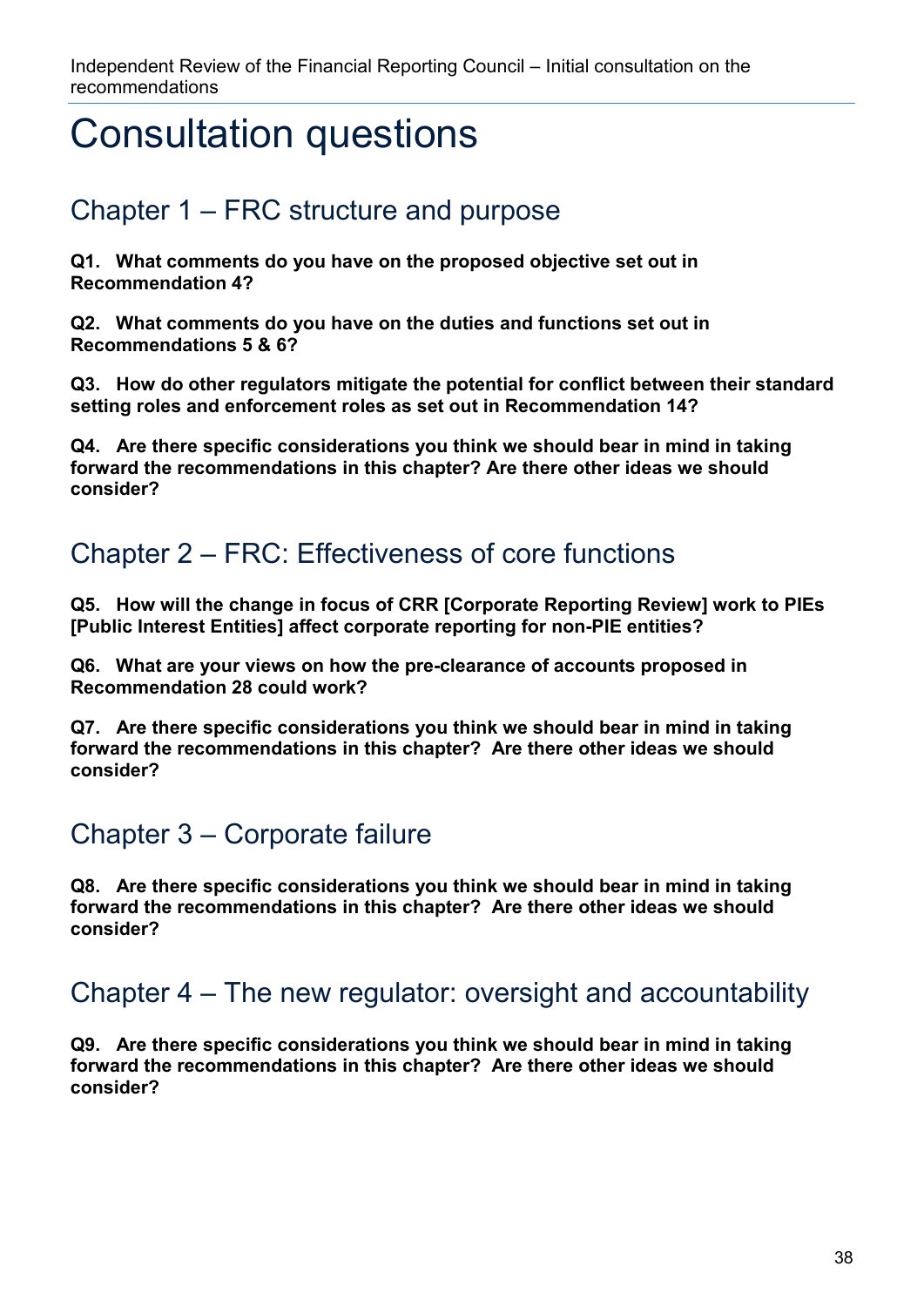### Chapter 5 – Staffing and resources

**Q10. Are there specific considerations you think we should bear in mind in taking forward the recommendations in this chapter? Are there other ideas we should consider?** 

## Chapter 6 – Other matters

**Q11. Are there specific considerations you think should be borne in mind in taking forward the recommendations in this chapter? Are there other ideas we should consider?** 

## Chapter 7 – Interim steps

**Q12. Are there specific considerations you think we should bear in mind in taking forward the recommendations in this chapter? Are there other ideas we should consider?** 

## **Conclusions**

**Q13. What evidence or information do you have on the costs and benefits of these reforms?**

**Q14. What further comments do you wish to make?**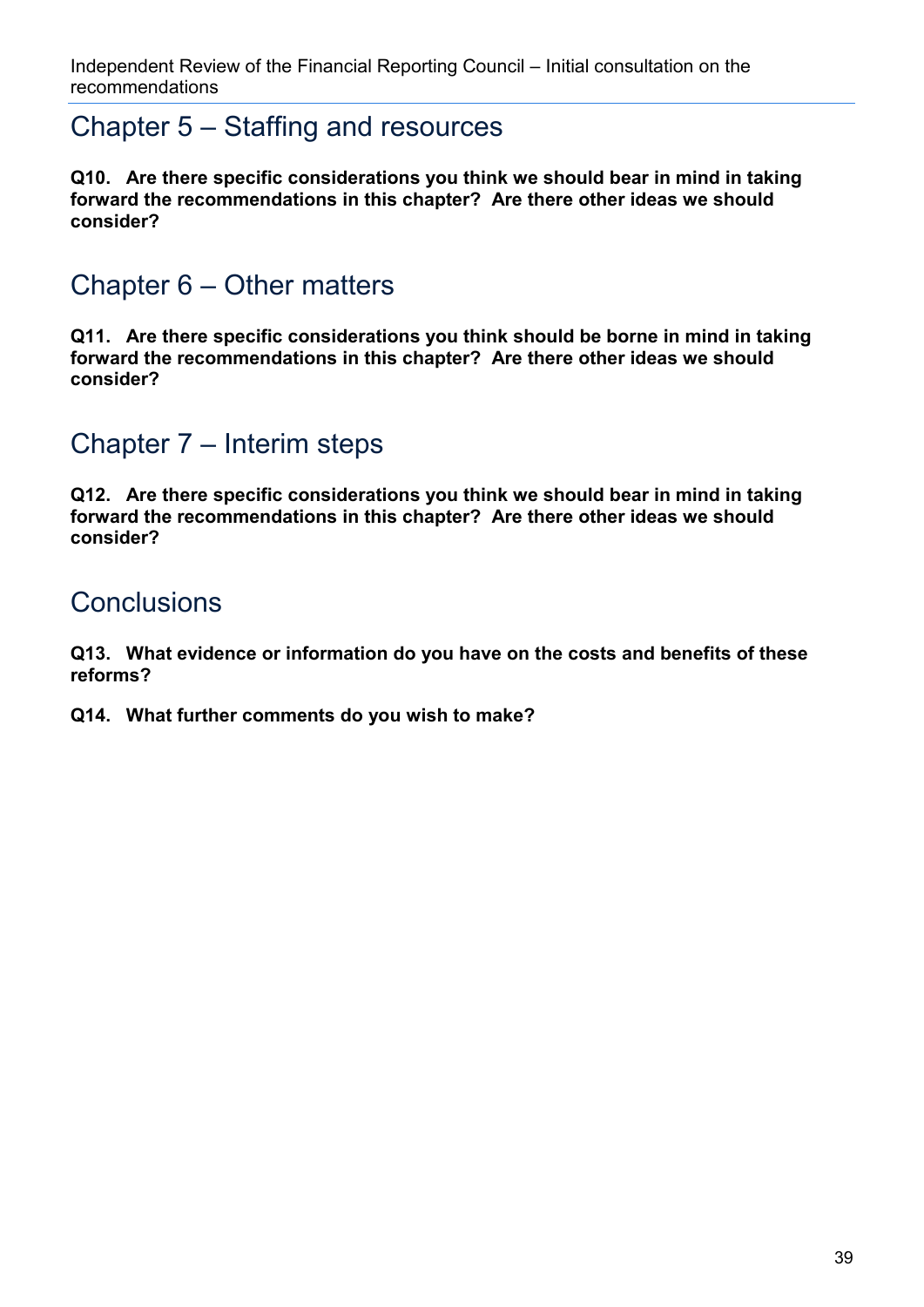## <span id="page-39-0"></span>FRC Review recommendations

### Recommendation categories:

- **[Category 1]** reforms will be taken forward immediately, so that the benefits can be obtained without delay;
- **[Category 2]** reforms can be delivered in advance of legislation, but we will consider the detail of the implementation choices;
- **[Category 3]** reforms that will require primary legislation and have wider ramifications, and therefore require deeper consideration and wider consultation.

## Chapter 1 – FRC structure and purpose **3**

- Recommendation 1: The Review recommends that the FRC should be replaced as soon as possible with a new independent regulator with clear statutory powers and objectives. **[Category 3]**
- Recommendation 2: The Review recommends that the new regulator's statutory powers, purpose and objectives should be complemented – like the FCA's – by a remit letter from the Government at least once during the lifetime of each Parliament setting out those aspects of economic policy that the regulator should have regard to when advancing its objectives and discharging its duties. The regulator should respond publicly to this letter. **[Category 1]**
- Recommendation 3: The Review recommends that the new regulator should be named the Audit, Reporting and Governance Authority. **[Category 3]**
- Recommendation 4: The Review proposes that the new regulator should have the following strategic objective:

"To protect the interests of users of financial information and the wider public interest by setting high standards of statutory audit, corporate reporting and corporate governance, and by holding to account the companies and professional advisers responsible for meeting those standards." **[Category 2]**

- Recommendation 5: The full set of duties that the Review proposes be placed on the new regulator are below, requiring that it should act in a way which:
	- o Is forward-looking, seeking to anticipate and where possible act on emerging corporate governance, reporting or audit risks, both in the short and the longer term;
	- o Promotes competition in the market for statutory audit services;
	- o Advances innovation and quality improvements;
	- o Promotes brevity, comprehensibility and usefulness in corporate reporting;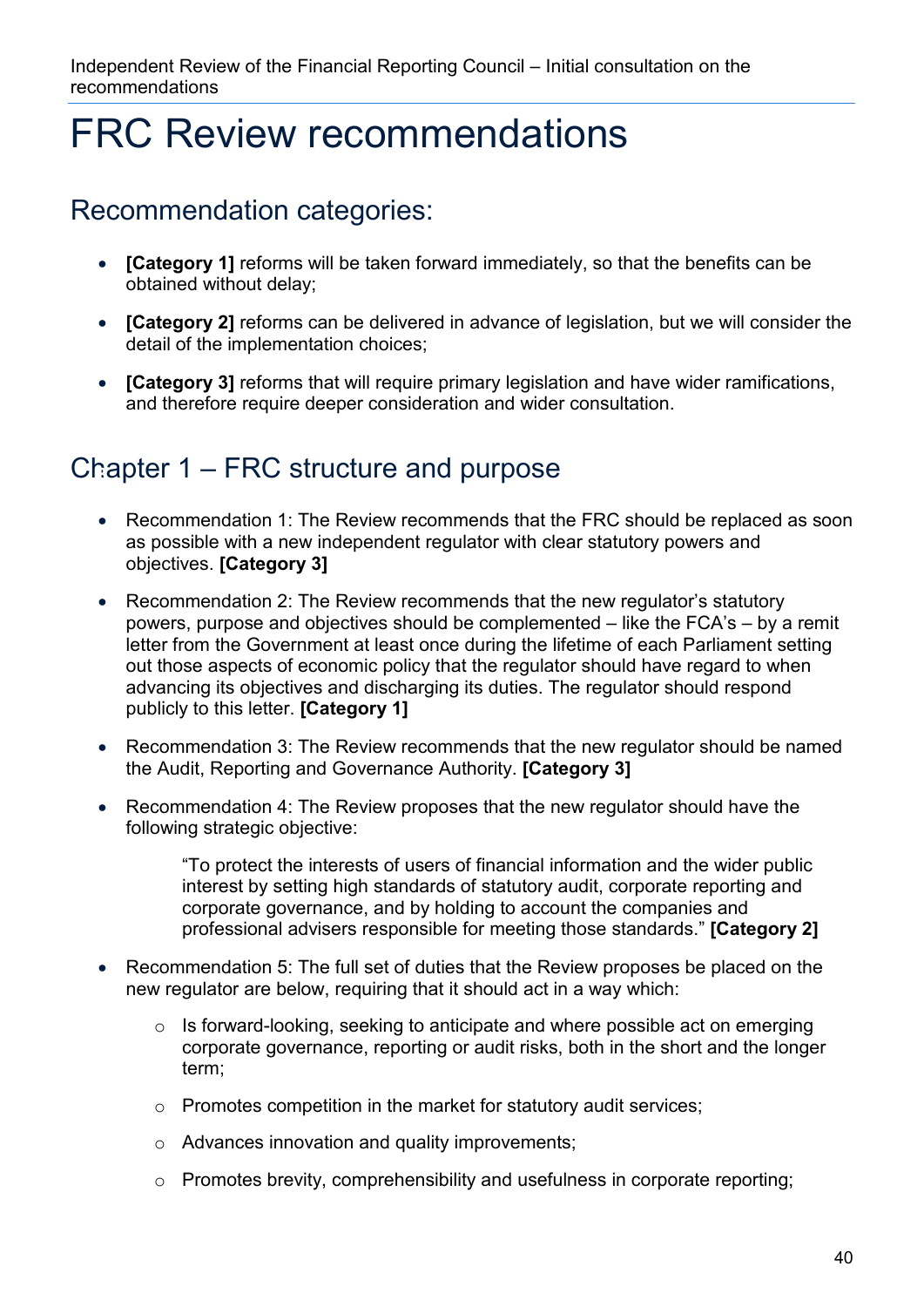- $\circ$  Is proportionate, having regard to the size and resources of those being regulated and balancing the costs and benefits of regulatory action;
- $\circ$  Is collaborative, working closely with other regulators both in the UK and internationally; and
- o Prioritises regulatory activity on the basis of risk, having regard to the Regulators' Code. **[Category 2]**
- Recommendation 6: The Review recommends that the new regulator's duties will guide the new regulator in carrying out its core functions on audit and corporate reporting. The Review proposes that its functions should also include:
	- o To set and apply high corporate governance, reporting and audit standards;
	- o To regulate and be responsible for the registration of the audit profession;
	- o To maintain and promote the UK Corporate Governance Code and the UK Stewardship Code, reporting annually on compliance with the Codes;
	- $\circ$  To maintain wide and deep relationships with investors and other users of financial information;
	- $\circ$  To monitor and report on developments in the audit market, including trends in audit pricing, the extent of any cross-subsidy from non-audit work and the implications for the quality of audit; and
	- $\circ$  To appoint inspectors to investigate a company's affairs where there are public interest concerns about any matter that falls within the Authority's statutory competence. **[Category 2]**
- Recommendation 7: The new regulator will require a new board with significant new powers and responsibilities in a challenging environment. It will need to demonstrate strong leadership to effect the major shift in tone and culture to rebuild the respect of those it regulates and other stakeholders. There should be some, but only limited, continuity from the existing FRC board**. [Category 1]**
- Recommendation 8: The Review recommends that the new regulator's board should be significantly smaller than the current one. **[Category 1]**
- Recommendation 9: The regulator's board should comprise a mix of the skills, experience and knowledge needed to ensure strategic direction and effective, constructive challenge to the executive. It should not seek to be "representative" of stakeholder interests. In line with provisions in the UK Corporate Governance Code, appointments should be diverse, based on merit and objective criteria. **[Category 1]**
- Recommendation 10: The Review recommends that all appointments to the regulator's board, including the CEO, should be public appointments approved by the Secretary of State for Business, Energy and Industrial Strategy. **[Category 1]**
- Recommendation 11: There should be a consistent approach to the appointments process and all board, committee and senior posts should be openly advertised with headhunters used. **[Category 2]**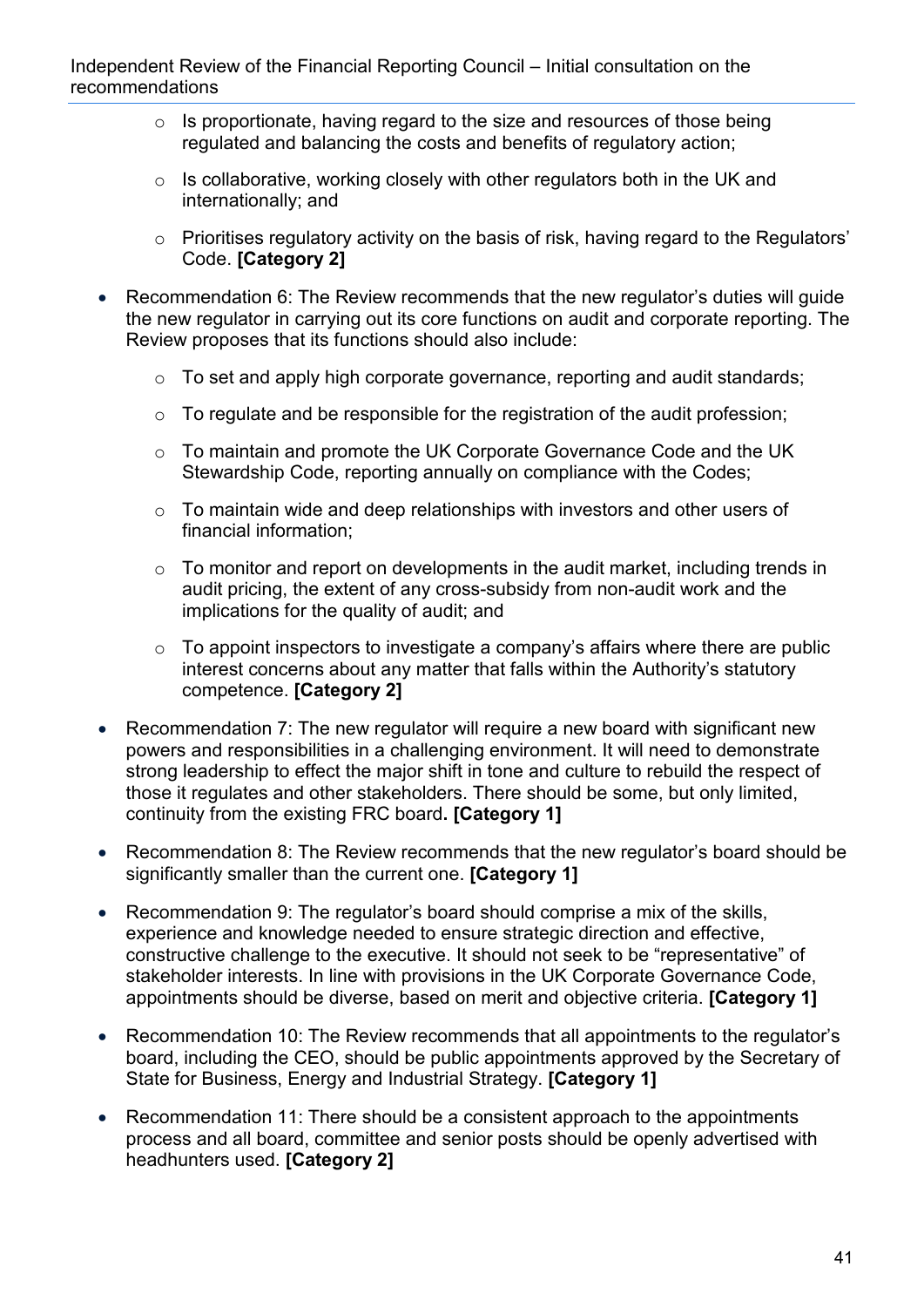- Recommendation 12: The Review recommends that the posts of chair and CEO should be subject to confirmation hearings with the BEIS Select Committee, if the committee wishes. **[Category 1]**
- Recommendation 13: The Review recommends that the Government, working with the chair of the new board, should review the existing FRC committee and panel structure with a view to achieving a significant simplification of the architecture in line with the principles set out in the Review. Thereafter, there should be a rigorous annual evaluation of the performance of the board, its committees, the chair and individual directors. **[Category 1]**
- Recommendation 14: The Review recommends that the board of the new regulator should exercise significantly stronger ownership and oversight of the investigation and enforcement functions. The regulator should ensure that its internal rules and procedures enable the board to:
	- o Take decisions itself on whether to launch audit investigations in cases it regards as of particular significance or public interest. The Review does not anticipate the board taking decisions in many such cases, but it should maintain an ability to do so;
	- o Require regular reports from the Conduct Committee and from the director of enforcement on progress being made with investigations and any subsequent enforcement decisions; and
	- o Question the director of enforcement at any point where it considers that a particular decision or investigation is taking too long. **[Category 2]**

## Chapter 2 – FRC: Effectiveness of core functions

- Recommendation 15: The Review recommends that the approval and registration of audit firms conducting PIE audits should be reclaimed from the RSBs. The Government should work with the regulator to develop and consult on the detail of how this regime should operate. **[Category 2]**
- Recommendation 16: The Review recommends the new regime for the approval and registration of audit firms conducting PIE audits should incorporate a range of sanctions including some that are less severe than the 'nuclear option' of audit firm deregistration. **[Category 2]**
- Recommendation 17: The Review strongly welcomes the proposal that a piece of independent work should be done to explore the issues arising from the audit expectation gap, which have not been addressed in this Review. It is essential that this should be driven, and be seen to be driven, by the interests of users of accounts. **[Category 1]**
- Recommendation 18: The Government should review the UK's definition of a PIE. **[Category 3]**
- Recommendation 19: The Review recommends that AFMA should not be carried out on a voluntary basis, but instead the regulator should have statutory power to carry out this monitoring work. It is critical that this monitoring work is performed by individuals with the appropriate skills and seniority. **[Category 3]**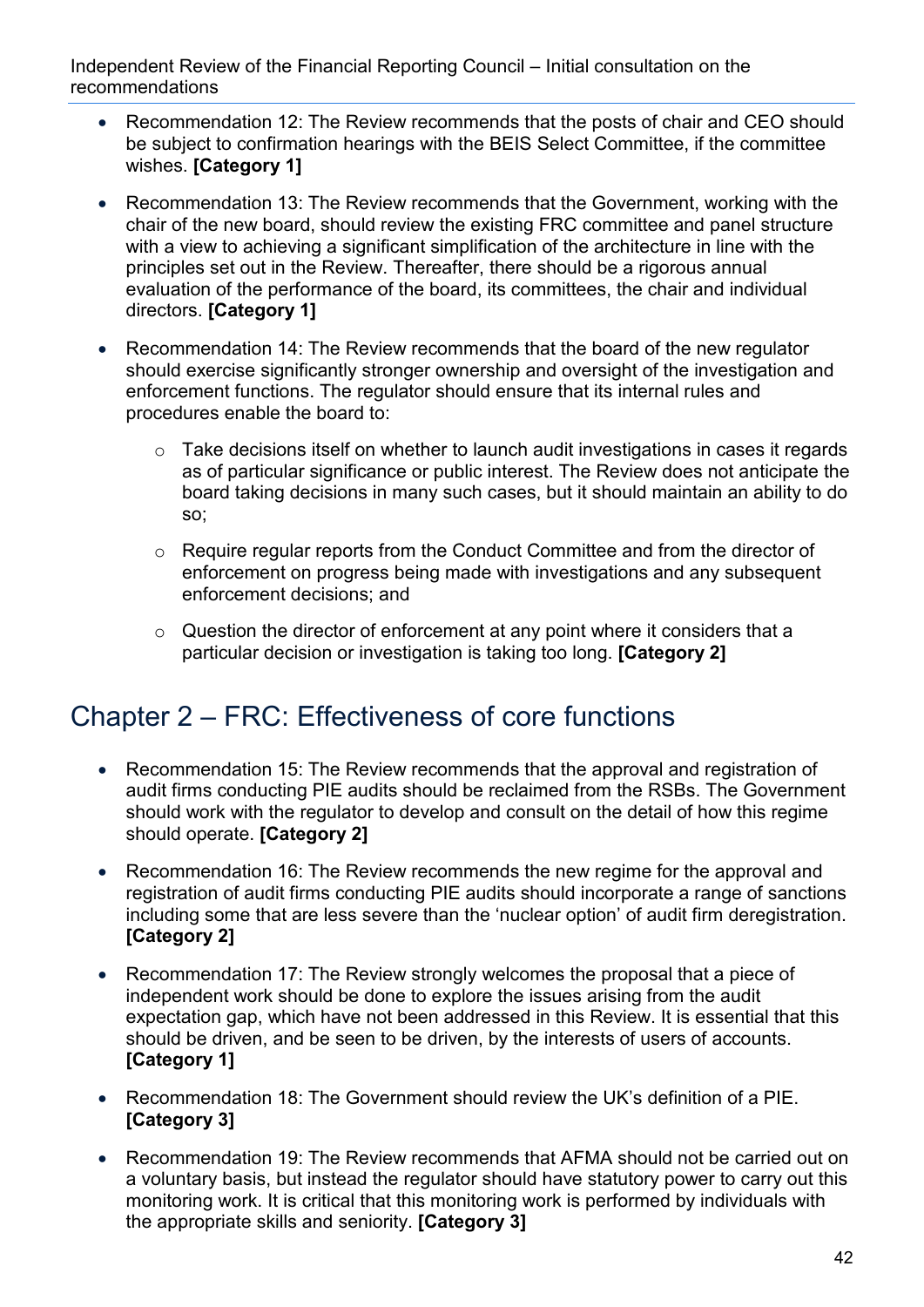- Recommendation 20: The Review recommends that the new regulator should work towards a position where individual audit quality inspection reports, including gradings, are published in full upon completion of AQRs. This will, however, be a major step, requiring a high level of confidence in the AQR process. For the present, as a first and interim step, the Review recommends publication of AQR reports on an anonymised basis (similar to the approach taken in the US and the Netherlands, for example). **[Category 3]**
- Recommendation 21: The Review recommends that the regulator should change its approach to examining the quality of component audit work conducted overseas, on a risk-based basis. **[Category 1]**
- Recommendation 22: The regulator should revisit and strengthen AQR resourcing, and should seek to:
	- o Recruit more senior staff (including at partner-equivalent level) who would attend AQR inspection visits, adding weight and commanding more substantial respect in conversations with firms; able to make a call on complex matters on-site; and bringing to bear a comparative overview of sector-practice;
	- o Ensure its approach to staffing addresses the need for its teams to include recent experience of external audit and understanding of current practice, in order to test and scrutinise firms as effectively as possible; and
	- o Widen and appropriately deploy the team's sector expertise, in particular in those most complex and high-risk sectors where public interest and risk of corporate failure is highest. **[Category 1]**
- Recommendation 23: The regulator should be required to promote brevity and comprehensibility in accounts and annual reports, engage meaningfully with users and asset owners about their information needs, and ensure the proportionality and value of reports. At least once in every Parliament, the FRC should report to BEIS a public assessment of the extent to which the statutory reporting framework is serving the interests of the users of company reports together with any recommendations for how it can be improved. **[Category 1]**
- Recommendation 24: The Review recommends that the regulator should consider expanding the volume of CRR activity on a risk-based basis. **[Category 1]**
- Recommendation 25: The Review recommends that the new regulator should be given a power to direct changes to accounts rather than having to go to court. **[Category 3]**
- Recommendation 26: The Review recommends that CRR findings are reported publicly by the regulator. The regulator should publish full correspondence following all CRR reviews, and the findings should be published in a set timeframe. **[Category 3]**
- Recommendation 27: The Review recommends that the new regulator's CRR work should be limited to PIEs, except to the extent unavoidable under EU law. **[Category 2]**
- Recommendation 28: In addition to stronger retrospective monitoring of company reporting, the Review recommends that the new regulator should introduce a preclearance procedure in advance of the publication of accounts. **[Category 3]**
- Recommendation 29: The Review recommends that the stronger corporate reporting review process described earlier should be extended to cover the entire annual report,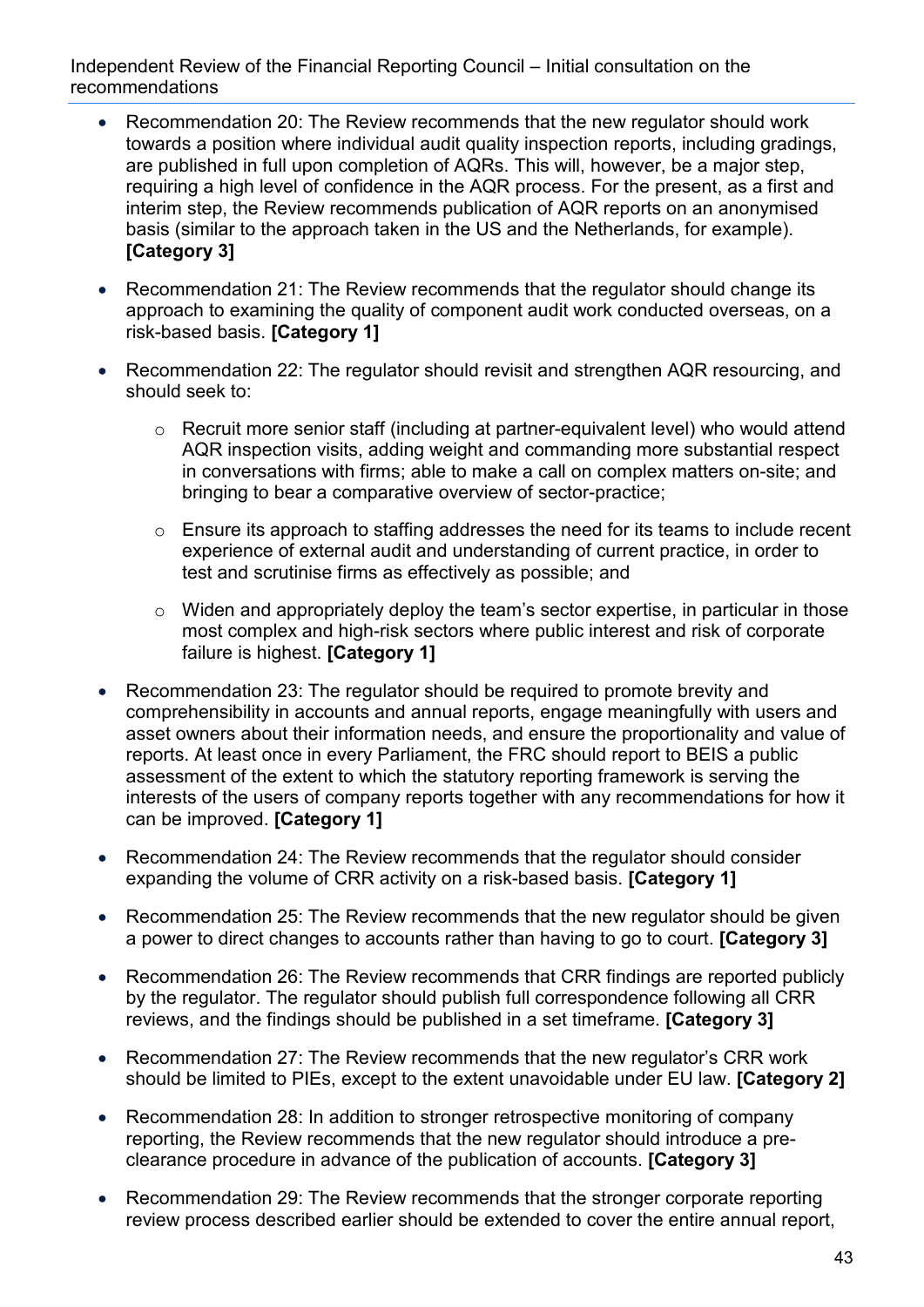including corporate governance reporting. This should be done on the basis of risk. **[Category 1]**

- Recommendation 30: The Government, working with the FCA and the new regulator, should consider whether there is a case for strengthening qualitative regulation around a wider range of investor information than is covered by the FRC's existing corporate reporting work, to ensure that disciplines to drive up the quality of companies' disclosures in the UK are at least as demanding as best practice internationally. One possibility would be for the new regulator to trial some additional work in this area, on a risk-based and/or sampled pilot basis; if so, this should be done in close collaboration with (or possibly even in support of) the FCA. **[Category 2]**
- Recommendation 31: The Review recommends that the new regulator should be more sparing and disciplined than the FRC in promulgating guidance and discussion documents. These documents should only be issued if they are genuinely useful, and their utility clearly exceeds the considerable costs they impose through users having to read and check them. **[Category 1]**
- Recommendation 32: Although the Review is heartened by the FRC's evident recent change in approach, and by the strengthening of the enforcement team's resourcing and new leadership of the enforcement function, the Review recommends that both the board and the Government should continue to monitor enforcement performance closely. The new regulator should report on this in its Annual Report, and the regulator should regularly be held accountable by Parliament through appearances at the BEIS Select Committee. **[Category 1]**
- Recommendation 33: The regulator should revisit its publication policy in relation to concluded cases that result in undertakings. **[Category 1]**
- Recommendation 34: The international reach of the regulator's statutory audit enforcement action should be extended, on a risk-based basis. **[Category 3]**
- Recommendation 35: The Review recommends that enforcement action against accountants in relation to apparent wrongdoing in Public Interest Entities should be undertaken by the regulator on a statutory basis. The current voluntary scheme should be discontinued and replaced with a new statutory regime with tests and powers aligned and similar to those in the AEP. Those in scope would be judged against the requirements that already apply to them (legislative requirements, financial reporting standards and professional ethical standards). **[Category 3]**
- Recommendation 36: The Review recommends that the Government, working with the new regulator, should task the regulator to develop detailed proposals for an effective enforcement regime in relation to Public Interest Entities that holds relevant directors to account for their duties to prepare and approve true and fair accounts and compliant corporate reports, and to deal openly and honestly with auditors. The Review recommends that this should apply to: a company's CEO, CFO, chair, and audit committee chair. **[Category 3]**
- Recommendation 37: The Review recommends that the regime for non-member directors should follow the principles of the Audit Enforcement Procedure, with the same threshold for action to be taken, and a graduated range of sanctions. To achieve this, the regulator should set out relevant requirements or statements of responsibilities in relation to auditing and corporate reporting in order that directors are individually accountable for their roles. **[Category 3]**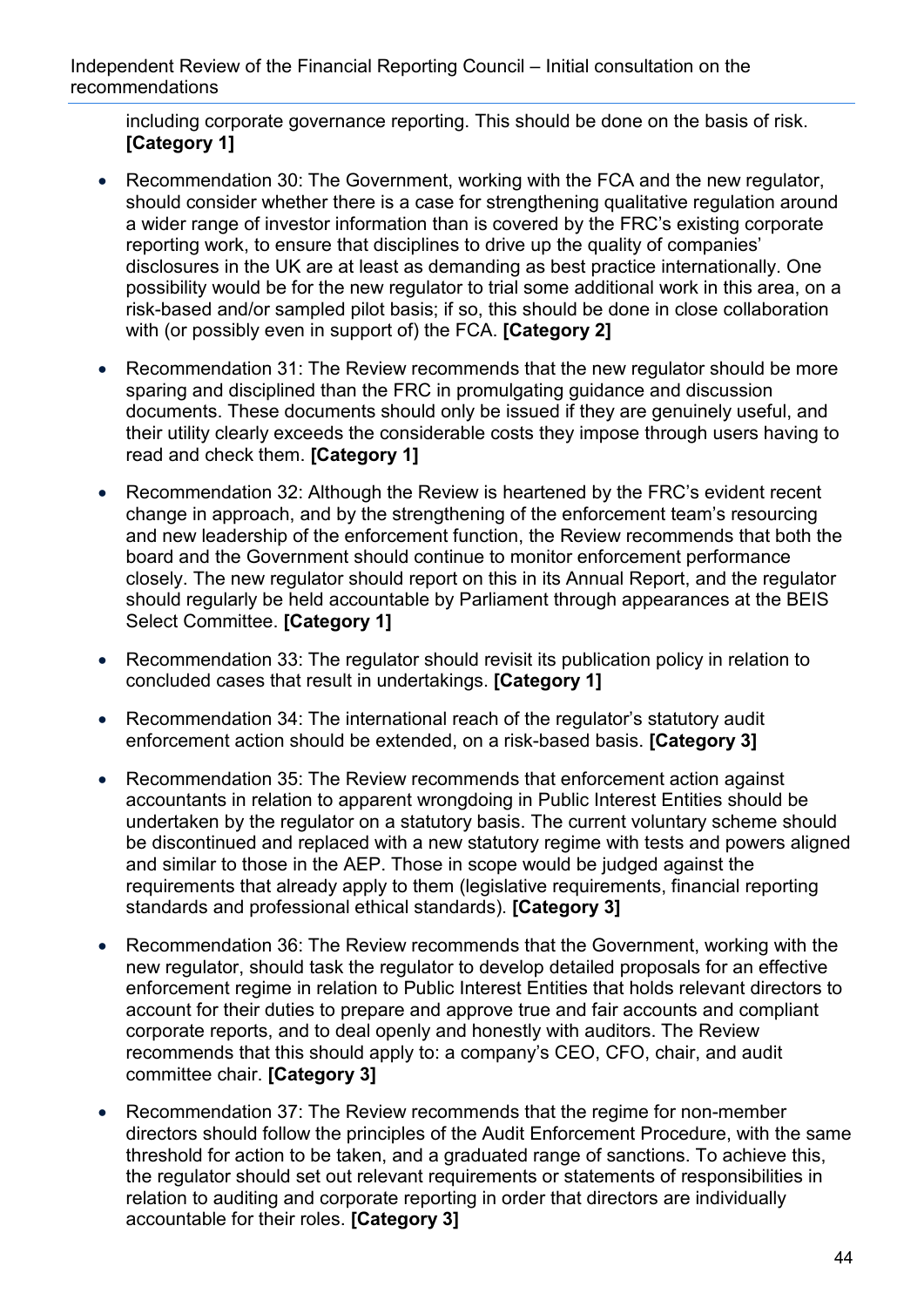- Recommendation 38: Although the regulator should be able to impose a range of sanctions, the Review recommends that action relating to director disqualification should continue to rest with the Insolvency Service. The Review does, however, recommend that the FRC should have the necessary powers to investigate directors and refer cases to the Insolvency Service, working closely with them to ensure effective action is taken where necessary. **[Category 3]**
- Recommendation 39: The regulator should continue to operate its oversight role of the accountancy profession, but with a work programme sufficiently wide and expert to identify any emerging concerns of public interest. **[Category 1]**
- Recommendation 40: The Review recommends that the Government should put in place a backstop statutory power, requiring action to be taken by a professional body if there was a need in the public interest. The Review recommends that such a power would be activated only if needed and at the regulator's request. **[Category 3]**
- Recommendation 41: The regulator should replace exchanges of letters with formal memoranda of understanding with each of the UK's professional accountancy bodies. **[Category 1]**
- Recommendation 42: The Review recommends that a fundamental shift in approach is needed to ensure that the revised Stewardship Code more clearly differentiates excellence in stewardship. It should focus on outcomes and effectiveness, not on policy statements. The Government should also consider whether any further powers are needed to assess and promote compliance with the Code. If the Code remains simply a driver of boilerplate reporting, serious consideration should be given to its abolition. **[Category 2]**
- Recommendation 43: The FRC needs to engage at more senior level in a much wider and deeper dialogue with UK investors, including both fund managers and representatives of end-investors. **[Category 1]**

## Chapter 3 – Corporate failure

- Recommendation 44: The Review recommends that the regulator should develop a robust market intelligence function to identify emerging risks at an early stage, helping to shift its perspective to current and future risks, as well as its existing retrospective focus. **[Category 1]**
- Recommendation 45: The Review recommends that the Government introduces a duty of alert for auditors to report viability or other serious concerns. The regulator should also take a close interest, and engage with the auditor, in situations where a PIE auditor has parted company with its client outside the normal rotation cycle. **[Category 3]**
- Recommendation 46: The regulator needs to be able to act quickly where potentially serious problems are indicated. The Review recommends that the regulator should be able to require rapid explanations from companies about reasonable concerns raised by the regulator. **[Category 3]**
- Recommendation 47: The Review recommends that the new regulator should be able to commission a skilled person review, paid for by the company, in circumstances where there is any significant interest arising from its strategic objective: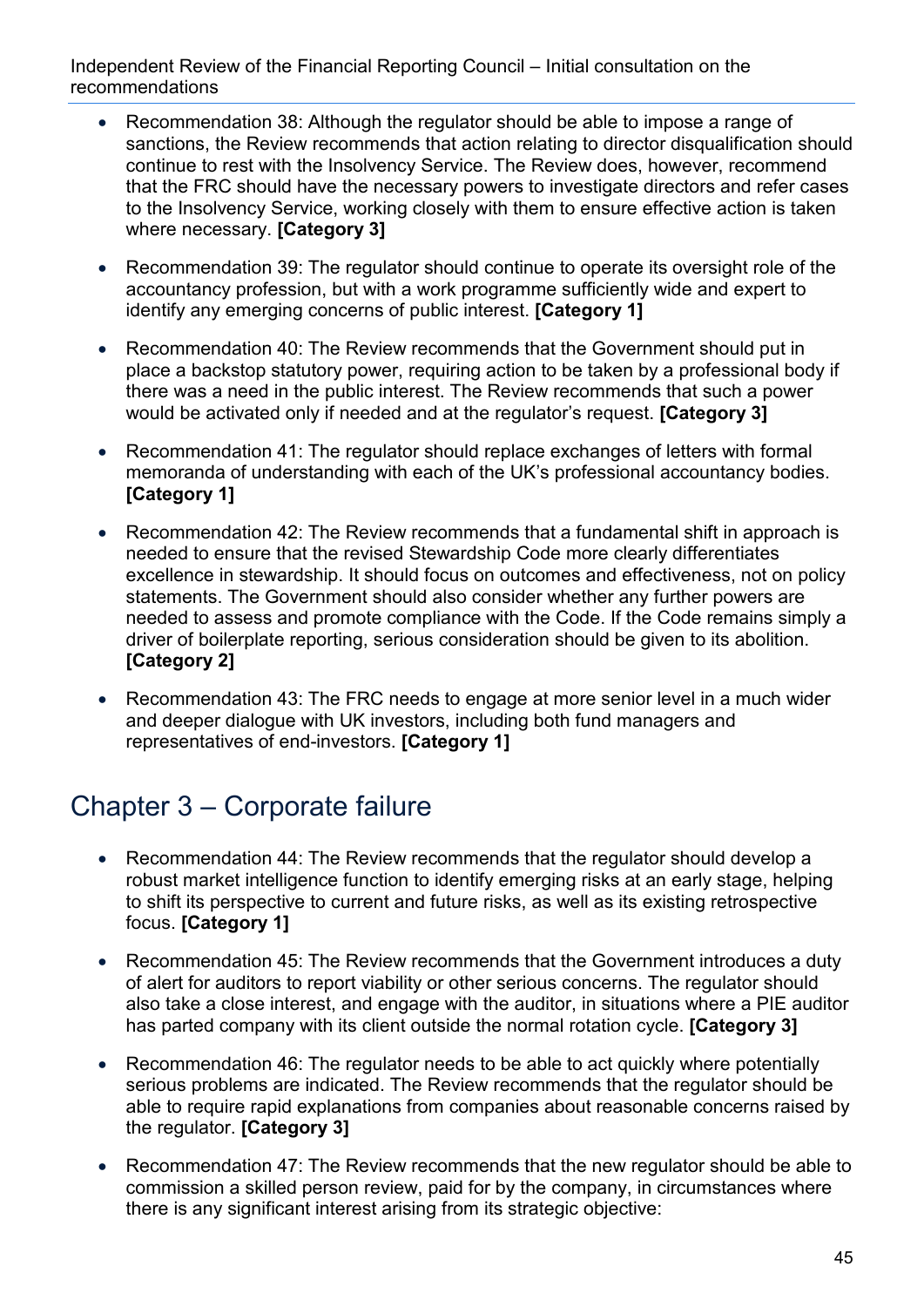"To protect the interests of investors and the wider public interest by setting high standards of corporate governance, corporate reporting and statutory audit, and by holding to account the companies and professional advisers responsible for meeting those standards." **[Category 3]**

- Recommendation 48: The Review recommends that the regulator should have the power to publish the skilled person's report if it judges that to be in the public interest. Investors would then be able to reach their own conclusions about the company's conduct and management. **[Category 3]**
- Recommendation 49: In terms of further action that may flow as a result of an inspection, depending on its findings the Review recommends that the regulator should be given powers to:
	- o Require a company to procure additional assurance on the viability statement or any other aspect of company reports and accounts;
	- o Require a company to procure an independent boardroom evaluation focused on particular areas of concern such as a specific examination of the effectiveness of the audit committee;
	- $\circ$  Notify the company of its view of the risks to financial viability and require a formal response from the board, with a recovery plan if appropriate; or
	- o Order the removal of the auditor or an immediate retendering. **[Category 3]**
- Recommendation 50: In the most serious cases, the Review suggests it may be appropriate for the regulator to issue a report to shareholders suggesting that the company's dividend policy should be reviewed, or that they consider the case for a change of CEO, CFO, chair or audit committee chair, or for other strengthening of the board of directors. The Review believes that, where the severity of the facts merit it, the regulator should have the confidence to do this. Decision-making should rest, as now, with boards and shareholders. **[Category 3]**
- Recommendation 51: BEIS should give serious consideration to the case for a strengthened framework around internal controls in the UK, learning any relevant lessons from operation of the Sarbanes-Oxley regime in the US. The pros and cons of options for change should be analysed and consulted upon, giving special consideration to the importance of proportionality in relation to the size of the company. **[Category 3]**
- Recommendation 52: The Review recommends that viability statements should be reviewed and reformed with a view to making them substantially more effective; and if they cannot be made more effective, serious consideration should be given to abolishing them. **[Category 1]**
- Recommendation 53: The Review recommends that the regulator considers requiring further enhancement to the Independent Auditor's Report to include "graduated" audit findings. **[Category 3]**

### Chapter 4 – The new regulator: oversight and accountability

• Recommendation 54: The regulator should submit an Annual Report to Parliament. **[Category 1]**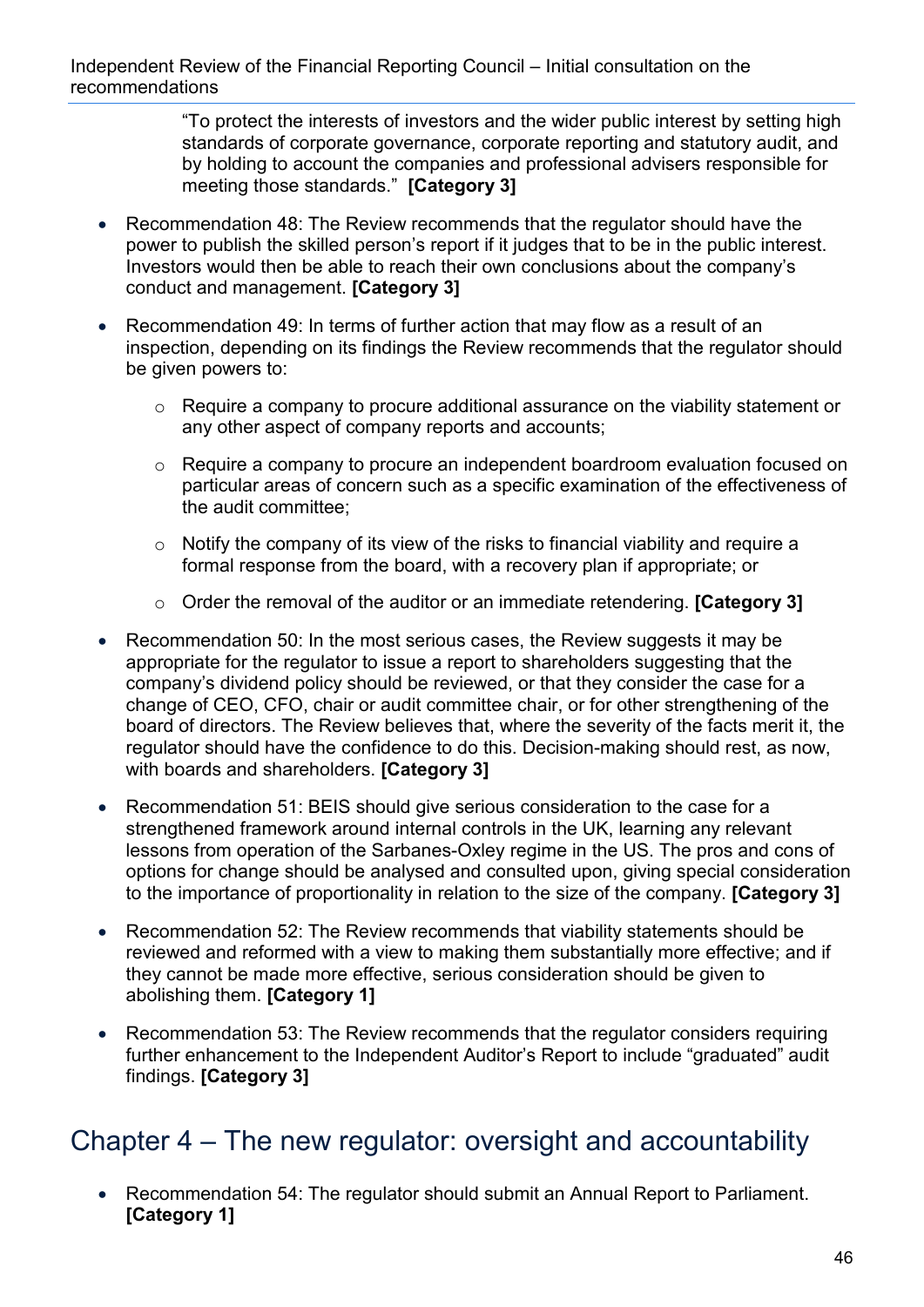- Recommendation 55: In terms of its internal systems and controls, the Review recommends that the new regulator must apply:
	- o The provisions of Managing Public Money;
	- o The Regulators' Code, which sets out a clear principles-based framework for how regulators should engage with those they regulate; and
	- o The Public Contracts Regulations regarding procurement. **[Category 1]**
- Recommendation 56: The regulator should actively promote diversity, especially in its work on corporate governance. **[Category 1]**
- Recommendation 57: The Review recommends that:
	- $\circ$  For the foreseeable future, it would be wise for the regulator not to allow staff, board or committee members ever to work on any regulatory functions relating to a past employer, removing themselves and/or delegating to others as necessary; and
	- o Written declarations for all staff members' conflicts of interest and financial interests should include proposed mitigations, and record any exercise of management discretion in relation to work undertaken relating to a former employer. **[Category 1]**
- Recommendation 58: The Review recommends that the regulator should establish a procurement policy that adheres to public contracting regulations, and that follows an open tendering process. Its policy should be published, along with a summary of those contracts awarded that are above the Public Contracts Regulation threshold. **[Category 1]**
- Recommendation 59: The Review considers the lack of transparency regarding complaints to be unhelpful and recommends that aggregated data on the trend, nature, and outcome of complaints referred to the FRC be published, as well as information on the speed at which they were dealt with. **[Category 1]**
- Recommendation 60: The Review recommends that the new regulator should more proactively monitor trends in complaints received by, and regarding, professional bodies, since this provides useful intelligence on the way in which professional bodies are operating. The new regulator should be actively interested in the substance of complaint-handling, especially where it is clear that complaints have merit, and not simply be monitoring process-compliance. **[Category 1]**
- Recommendation 61: Given the complex nature of the issues dealt with by the FRC, the Review recommends that a central team receive, triage, respond, and ensure appropriate action is taken in relation to complaints or complaint-like contact from stakeholders. That team should also develop clear guidance on how complaints will be dealt with, including timelines. Although basic, the Review considers these changes necessary to improve the regulator's credibility. **[Category 1]**
- Recommendation 62: The Review sees no reason why FOI provisions should not apply in full to the regulator's functions and internal running, and recommends that it is designated as a Public Authority for this purpose. **[Category 1]**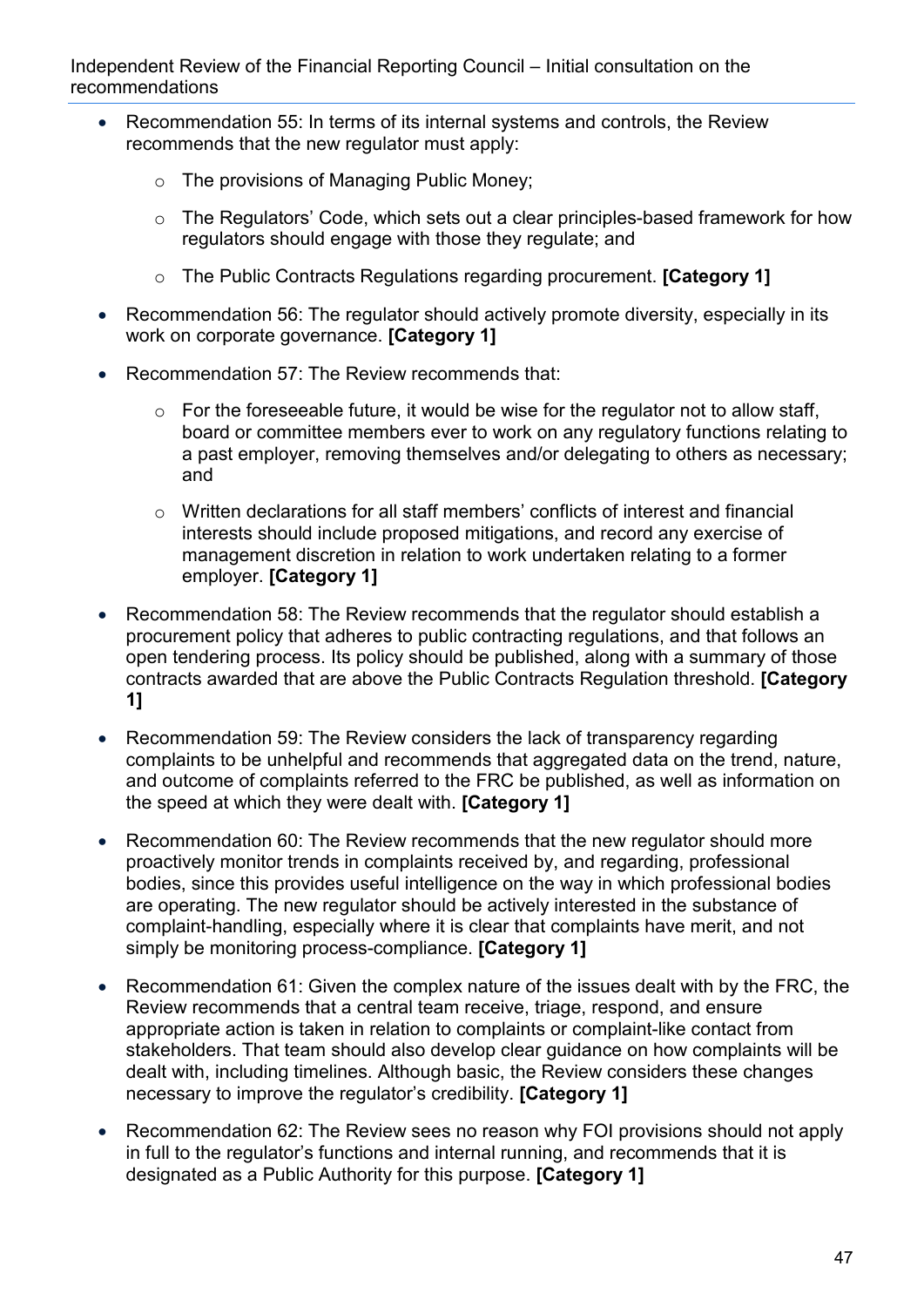• Recommendation 63: The Review recommends that FRC and the new regulator must ensure that their internal procedures and approach to sharing information with external stakeholders, and its procedures to investigate and act on any leaks, are much more robust and effective. **[Category 1]**

## Chapter 5 – Staffing and resources

- Recommendation 64: The Review recommends that the regulator should not be funded on a voluntary basis. BEIS should put in place a statutory levy. **[Category 2]**
- Recommendation 65: The Review recommends that BEIS should agree a new budget, consistent with the Review's recommendations, working with the new regulator and consulting stakeholders. **[Category 2]**
- Recommendation 66: The Review recommends that BEIS should set the regulator's budget each year, and having consulted, determine the proportions of the levy that will apply to different parties. **[Category 2]**
- Recommendation 67: As set out in Chapter 3, the regulator needs to develop new teams, and should look to recruit analysts, investment experts, economists, and those skilled in corporate law. **[Category 1]**
- Recommendation 68: The Review recommends that the new regulator should develop a staffing and resourcing strategy to achieve the vision set out in this Review. That should include a more diverse approach to hiring. The regulator should also build on the experience of the Financial Reporting Review Panel and, like the other financial regulators, develop a pool of former or retired senior executives and experts – so-called 'grey panthers' – to boost its capacity to deploy expertise at short notice. **[Category 1]**
- Recommendation 69: The Review recommends that the control arrangements on pay for the regulator should mirror those of other financial regulators such as the FCA, PRA and Ofcom which are not funded by the taxpayer. This approach should apply immediately. The new regulator's budget should be set by Ministers, as should the CEO's pay, but other pay decisions should be made by the regulator subject, of course, to proper transparency, and within the overall financial budget set by Ministers. **[Category 1]**
- Recommendation 70: The Review recommends that the new regulator's pay arrangements should be set out in the regulator's legal base, and mirror that of Ofcom. That sets out with clarity that the arrangements for the terms, conditions, and remuneration of staff are a matter of Ofcom's responsibility. The Office of Communications Act 2002 states that:

Schedule (7)(1): "The employees of Ofcom who are not executive members shall be appointed to and hold their employments on such terms and conditions, including terms and conditions as to remuneration, as Ofcom may determine."

The Review recommends that the same wording be used for the founding legislation for the new regulator. **[Category 3]**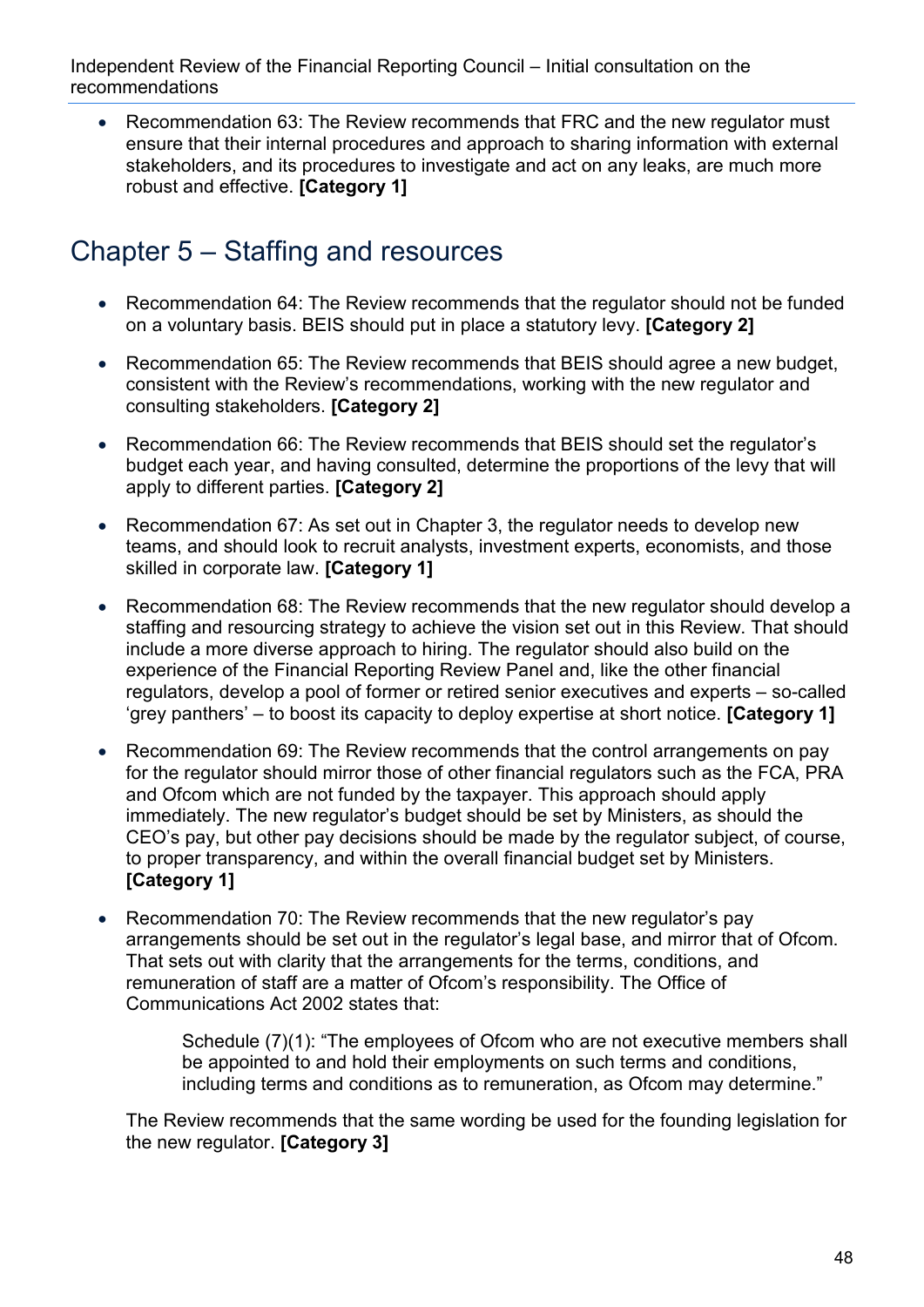## Chapter 6 – Other matters

- Recommendation 71: The Review recommends that the new regulator should be given a competition duty in a stronger form than the "have regard to" formulation recommended by the Competition Commission in 2013 and should follow the model set out in Chapter 6, which is broadly based on the FCA's competition duty. **[Category 3]**
- Recommendation 72: In addition to a competition duty, the Review also recommends that the regulator should be given a specific statutory function to keep the statutory audit market under review and to report regularly on market and competition developments. This will need to include reporting on trends in audit pricing, the extent of any crosssubsidy from non-audit work and any implications for the quality of audit. **[Category 3]**
- Recommendation 73: The Review recommends giving the regulator the powers it needs to support a competition duty and an ongoing market review function. In particular, it will need powers to require firms to provide audit pricing, cross-subsidy and market share data. The position should be reviewed again following completion of the CMA's market study to ensure that the regulator has the powers needed to implement or monitor the CMA's competition remedies and to act on evolving or new competition issues in the future. **[Category 3]**
- Recommendation 74: The Government, working with the PRA and TPR, should review what powers are required effectively to oversee regulation of the actuarial profession. **[Category 3]**
- Recommendation 75: The Review recommends that neither the FRC, nor its successor body, is best-placed to be the oversight body. The PRA (which employs around 80 actuaries) is a much larger repository of regulatory actuarial expertise than the FRC and would be best-placed to take on all the actuarial responsibilities currently vested in the FRC. **[Category 3]**
- Recommendation 76: The Review recommends that the arrangements for local audit need to be fundamentally rethought to ensure that they:
	- o Deliver robust assessment and scrutiny of the quality of all local audit work, with individual reports shared with audit committees and published;
	- o Establish a more appropriate threshold for enforcement action; and,
	- o Bring together in one place all the relevant responsibilities, so a single regulatory body can take an overview. **[Category 3]**
- Recommendation 77: Such a role (regarding local audit) could be taken on by the FRC or its successor body, but the Review recommends that it would be much better undertaken by a separate body that has (or could develop) a deeper expertise in the local audit world. That body should have a different and much more focused remit than the former Audit Commission. It should have a clear objective to secure quality, and should set the relevant standards, inspect the quality of relevant audit work and oversee the relevant professional bodies. It should also take on responsibility for appointing auditors for local bodies and agreeing fees. **[Category 3]**
- Recommendation 78: In the same spirit, the Government should review whether the arrangements now in place for other public sector audits, such as Foundation Trusts, are genuinely robust and effective. It is very unlikely that they are. **[Category 3]**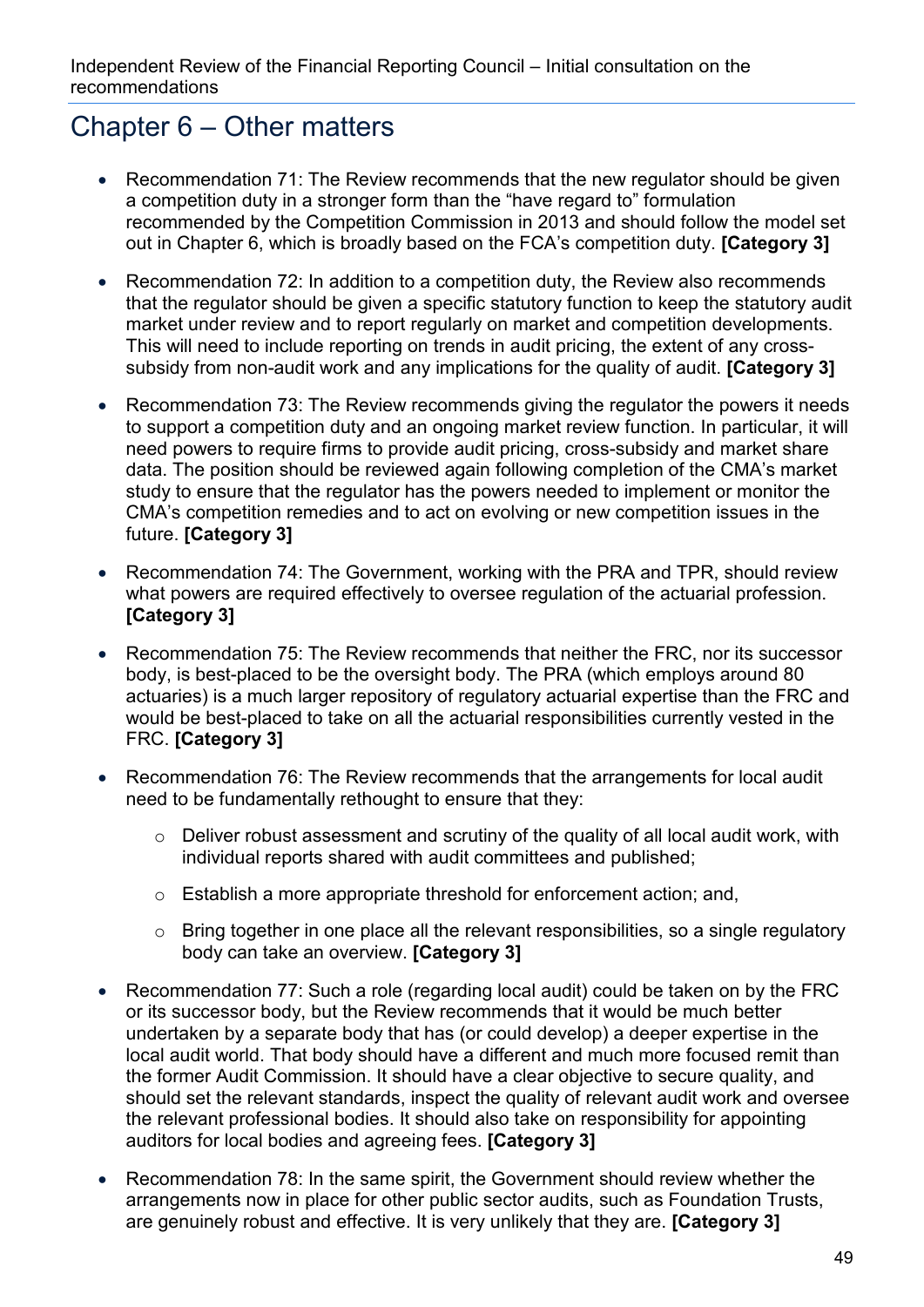- Recommendation 79: Just as the Review recommends public disclosure of AQR findings and gradings in relation to the private sector, the Review recommends that the new regulator's individual AQR reviews in relation to the NAO should be shared with the relevant audit committee and Parliament, and should be published. **[Category 3]**
- Recommendation 80: The Review recommends that all financial audits in scope of the NAO should be brought within the audit quality monitoring scope of the new regulator, and not only at the discretion of the C&AG. **[Category 3]**
- Recommendation 81: In light of the Review's recommendations on local audit, and those above, the Review recommends that the Secretary of State for Business, Energy and Industrial Strategy should reassess if the FRC remains the most appropriate body to perform the role of Independent Supervisor of Auditors General in respect of statutory audits. **[Category 3]**
- Recommendation 82: The Review also recommends that responsibility for the local audit "Code of Audit Practice" should be moved to the same body that monitors the quality of local audit work. **[Category 3]**

## Chapter 7 – Interim steps

• Recommendation 83: An immediate priority task for the FRC and the Government should be to work together to identify and agree a set of measures that should be implemented in the short term ahead of legislative time being available for primary legislation. This interim implementation plan should be published along with a timetable. **[Category 1]**